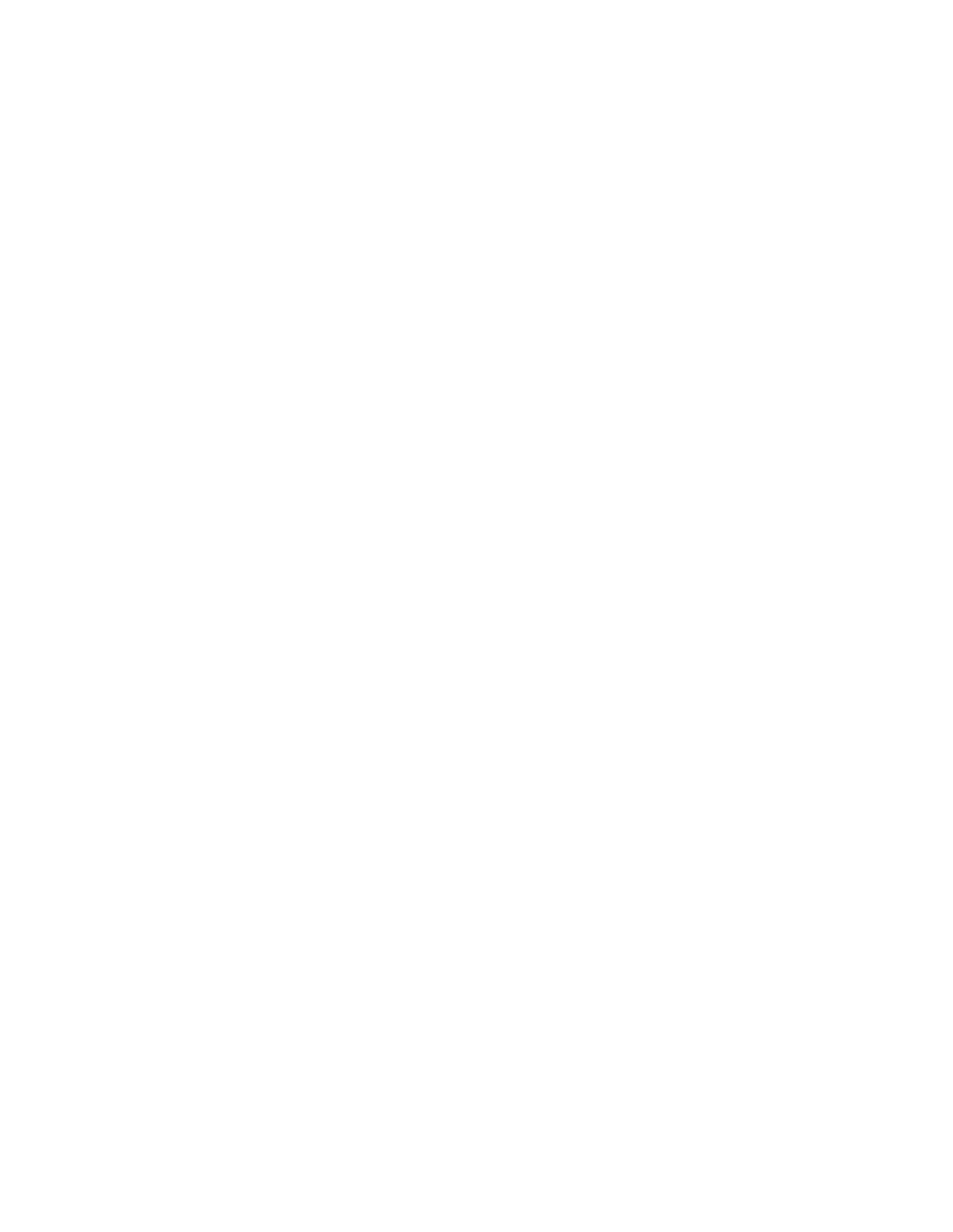ADB Working Paper Series on Regional Economic Integration

## Equity Home Bias, Financial Integration, and Regulatory Reforms: Implications for Emerging Asia

| Cyn-Young Park* and Rogelio V. Mercado, Jr.*<br>No. 133   May 2014 | The findings of this paper were presented at the Seminar<br>on Financial Regulatory Reforms in Asia held in Hong Kong,<br>China on 29 January 2013; and in Seoul, Republic of Korea on<br>2 July 2013. The authors would like to thank the presenters,<br>panelists, and participants of both conferences for their<br>valuable comments and suggestions. |
|--------------------------------------------------------------------|-----------------------------------------------------------------------------------------------------------------------------------------------------------------------------------------------------------------------------------------------------------------------------------------------------------------------------------------------------------|
|                                                                    | *Assistant Chief Economist Economics, and Research<br>Department, Asian Development Bank. cypark@adb.org                                                                                                                                                                                                                                                  |
|                                                                    | **Ph.D. Student, Institute for International Integration Studies,<br>Trinity College Dublin. rogelio.mercado.jr@gmail.com                                                                                                                                                                                                                                 |

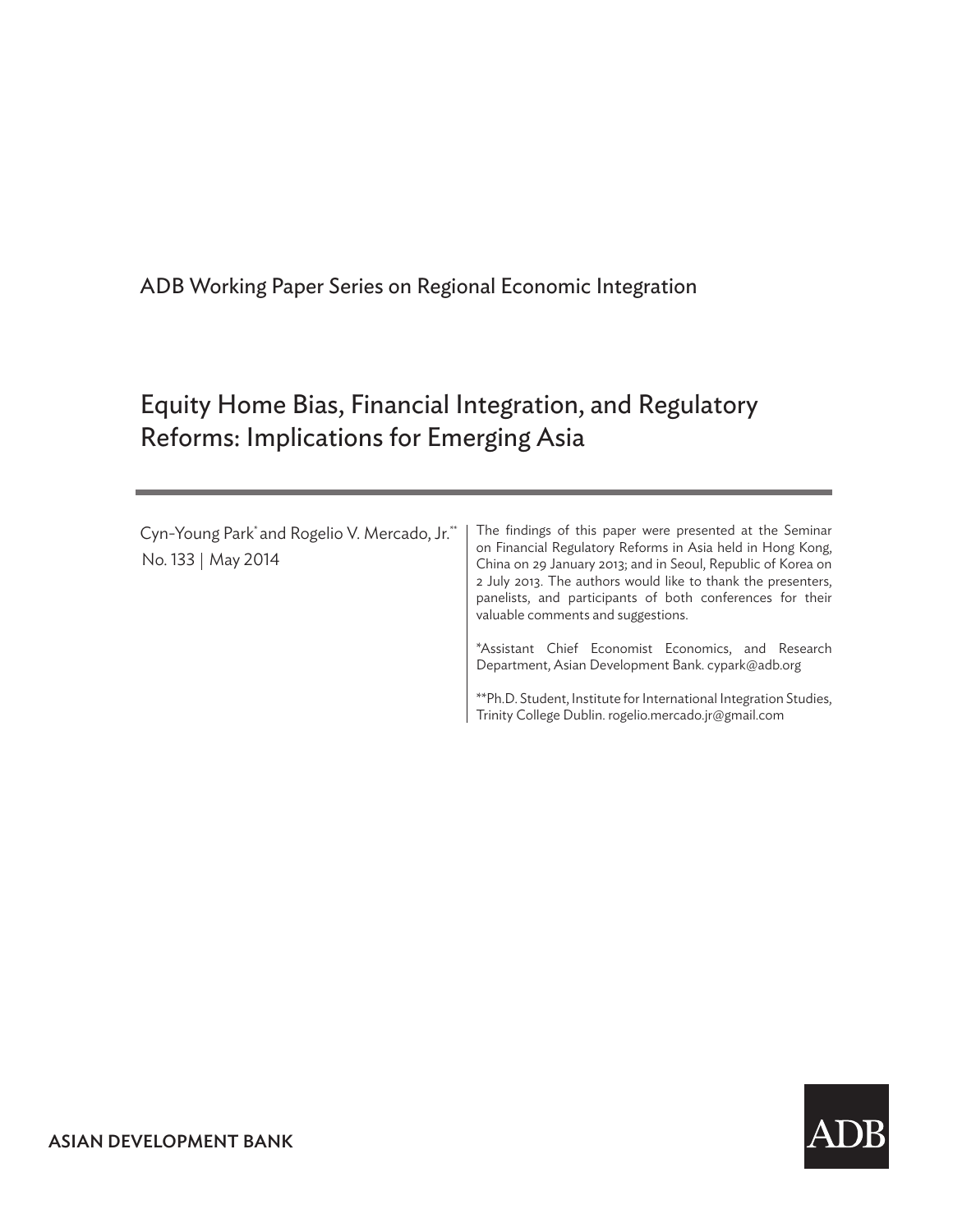The ADB Working Paper Series on Regional Economic Integration focuses on topics relating to regional cooperation and integration in the areas of infrastructure and software, trade and investment, money and finance, and regional public goods. The Series is a quick-disseminating, informal publication that seeks to provide information, generate discussion, and elicit comments. Working papers published under this Series may subsequently be published elsewhere.

#### Disclaimer:

The views expressed in this paper are those of the authors and do not necessarily reflect the views and policies of the Asian Development Bank (ADB) or its Board of Governors or the governments they represent.

ADB does not guarantee the accuracy of the data included in this publication and accepts no responsibility for any consequence of their use.

By making any designation of or reference to a particular territory or geographic area, or by using the term "country" in this document, ADB does not intend to make any judgments as to the legal or other status of any territory or area.

Unless otherwise noted, "\$" refers to US dollars.

© 2014 by Asian Development Bank May 2014 Publication Stock No. WPS146551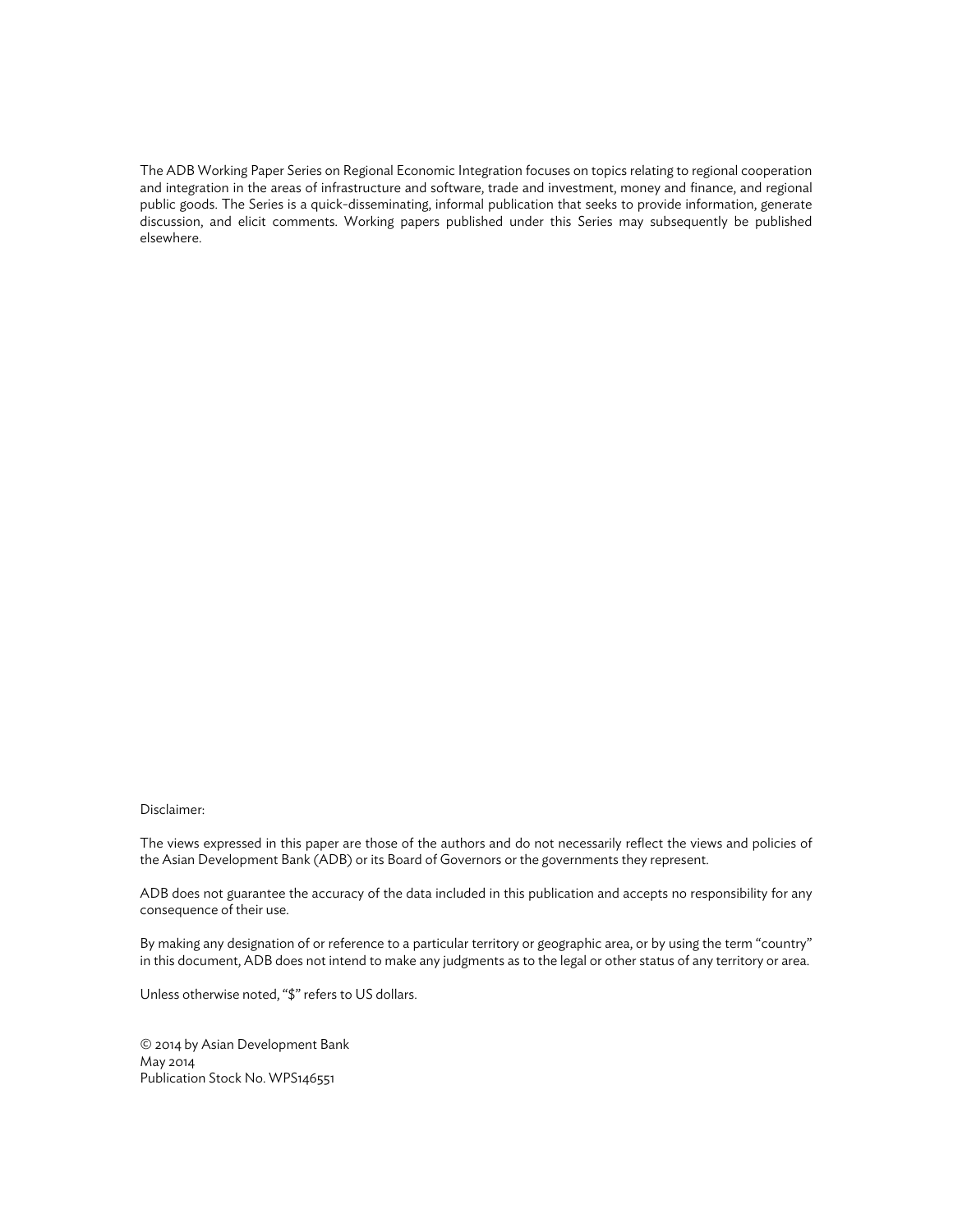| Contents | Abstract                                                                                                                        | iv             |
|----------|---------------------------------------------------------------------------------------------------------------------------------|----------------|
|          | Introduction<br>1.                                                                                                              | 1              |
|          | 2. Review of Literature                                                                                                         | $\overline{2}$ |
|          | 3. Emerging Asia's Equity Home Bias                                                                                             | 5              |
|          | 3.1 Measuring Equity Home Bias                                                                                                  | 5              |
|          | 3.2 Patterns of Equity Home Bias in Emerging Asia                                                                               | 7              |
|          | 4. Hypotheses                                                                                                                   | 10             |
|          | 5. Model Specification                                                                                                          | 10             |
|          | 6. Estimation Results                                                                                                           | 14             |
|          | 7. Robustness Checks                                                                                                            | 17             |
|          | 8. Summary of Findings and Policy Implications                                                                                  | 18             |
|          | References                                                                                                                      | 22             |
|          | ADB Working Paper Series on Regional Economic Integration                                                                       | 25             |
|          | <b>Tables</b>                                                                                                                   |                |
|          | 1. Status Report on the Progress in Implementing the G20<br>Recommendations on Financial Regulatory Reform<br>(As of June 2012) | 5              |
|          | 2. Equity Home Bias (against global equities)                                                                                   | 15             |
|          | 3. Equity Home Bias (against regional equities)                                                                                 | 16             |
|          | 4. Potential Impact of Regulatory Reforms on Home Bias                                                                          | 20             |
|          | Figures                                                                                                                         |                |
|          | 1. Equity Home Bias (against global equities)                                                                                   | 8              |
|          | 2. Equity Home Bias (against regional equities)                                                                                 | 9              |
|          | 3. Emerging Asia's Progress on Global Financial Integration                                                                     | 12             |
|          | 4. Emerging Asia's Progress on Regional Financial Integration                                                                   |                |
|          | 5. Regulatory Quality, Selected Economies                                                                                       | 12             |
|          |                                                                                                                                 | 13             |
|          | Appendix                                                                                                                        |                |
|          | Data Sources for Equity Home Bias                                                                                               | 21             |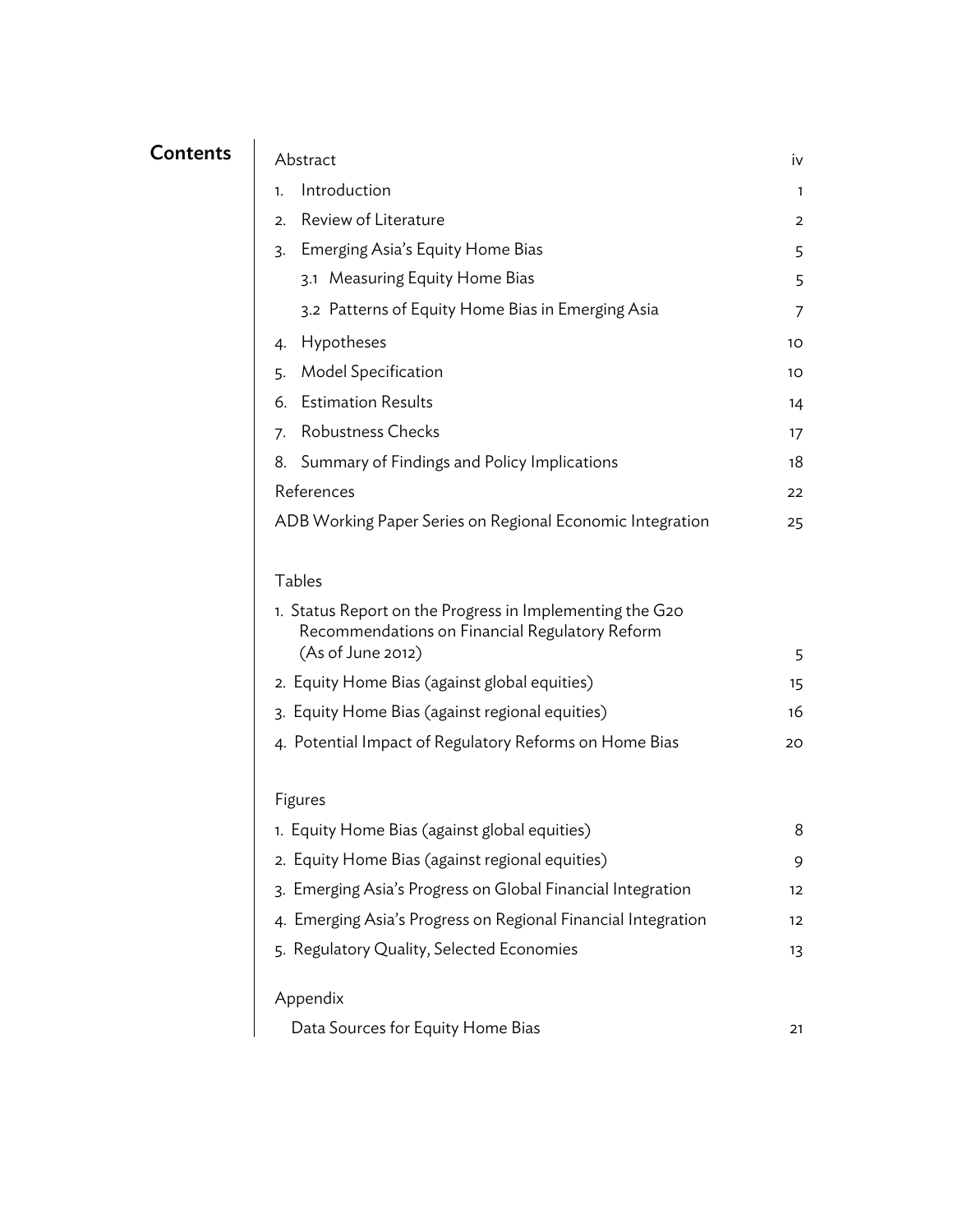## **Abstract**

With increasing financial integration and improving regulatory quality, we expect equity home bias to decline. Drawing on the supportive evidence for such trends in advanced economies, this paper investigates the links between financial integration and regulatory quality; and equity home bias in emerging Asia. To test the significance, a pooled OLS estimation was used. The results show that greater global and regional financial integration and better regulatory quality significantly lower equity home bias against global and regional stocks. The estimates also find that the lag value of the home bias significantly lowers equity home bias against global and regional equities; while bank assets and stock market capitalization increase the said bias against global and regional equities. Interestingly, volatility of foreign exchange rate significantly increases equity home bias against regional stocks, but not for the home bias against global stocks. The results suggest that if ongoing financial regulatory reforms lead to less information asymmetry and lower transaction and information costs in emerging Asia, equity home bias will continue to decline, allowing for greater portfolio diversification and more efficient allocation of capital resources.

*Keywords:* equity home bias; financial integration; and regulatory reforms

*JEL Classification:* F36, G11, and G28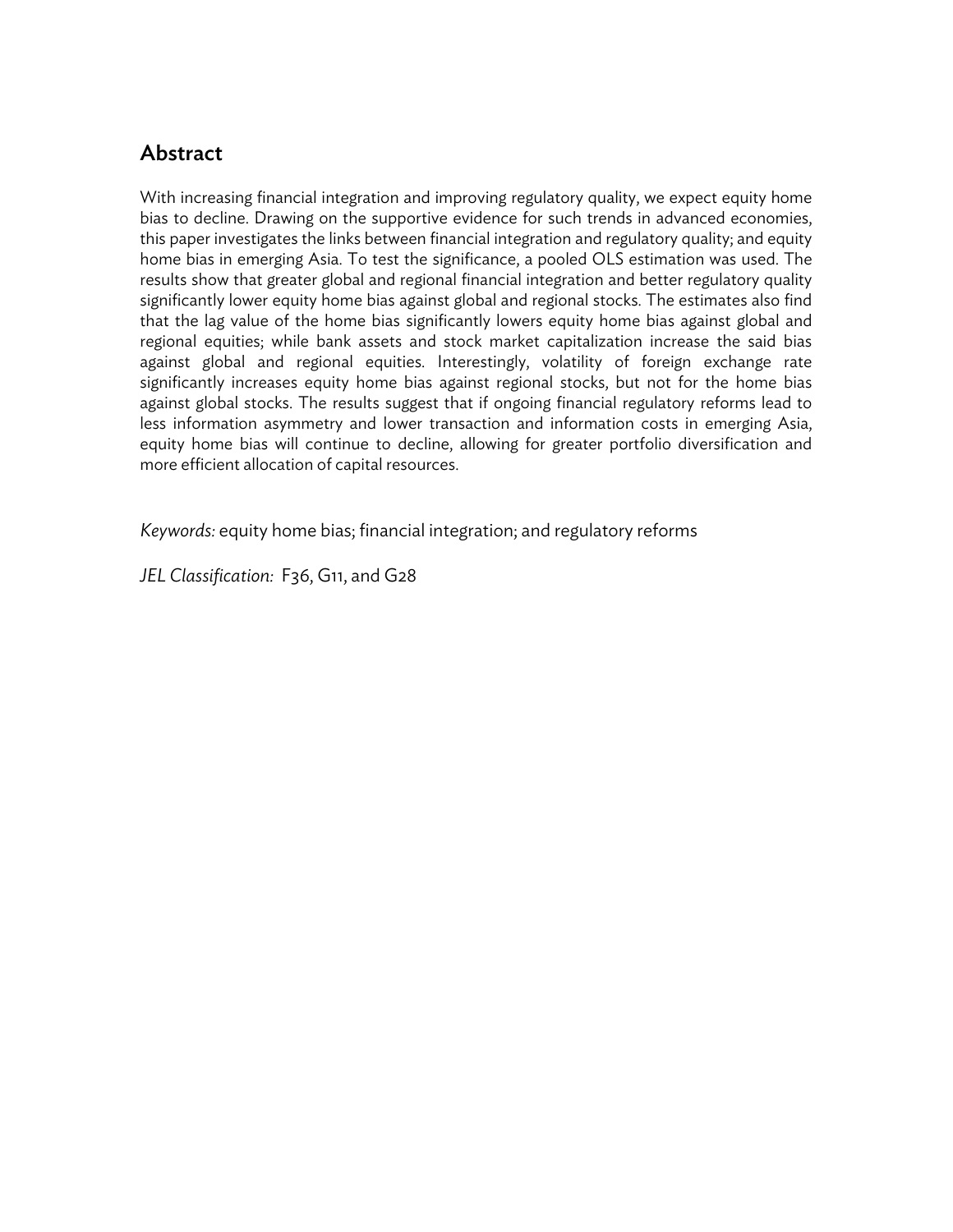## 1. Introduction

1 1

Since French and Poterba (1991) noted the phenomenon that investors overweight domestic assets in their portfolios, equity home bias has been a topic of major interest for financial economists. Theoretically, gains from international portfolio diversification are substantial. In perfectly integrated international financial markets, where financial assets of similar risks are priced similarly regardless of where they are traded, investors are expected to hold international portfolios and exploit the gains of international portfolio diversification. With the trend of financial liberalization since the 1990s, there has been a considerable reduction in barriers to international portfolio investment. However, earlier studies suggested that equity home bias remains significant (See Lewis, 1999; and Karolyi and Stulz, 2002 for literature review).

A significant body of literature has focused on the role of financial openness in lowering equity home bias. In theory, financial openness and integration provides better opportunities for local investors to allocate their portfolios in international equities that yield the highest returns given the same risks. By allowing for portfolio adjustments towards equities that offer higher returns at lower risks, financial integration enables equity home bias to decline. Accordingly, many studies in the field have explored the link between growing financial integration and declining equity home bias (Baele et al., 2007; Mondria and Wu, 2010; and Sørensen et al., 2007). The empirical findings suggest that greater financial market integration or openness leads to a decline equity home bias, although these findings are rather limited to the advanced economies in Europe, Japan, and the United States. It would be interesting to see whether a similar trend of growing financial integration and declining equity home bias emerges in emerging market economies like those in emerging Asia<sup>1</sup> given the region's progress towards greater financial integration (Park and Lee, 2011).

Another branch of literature looks into the impact of institutional quality. Bhamra et al., (2012), Gelos and Wei (2005), and Khurana and Michas (2011) studied the significance of governance, regulatory and institutional quality, transparency, and similar factors in explaining equity home bias. In fact, Carrieri, Chaieb, and Errunza (2013) argue that various local factors such as institutional quality, corporate governance, and information transparency present implicit barriers to financial integration in emerging market economies despite de jure liberalization measures. The findings regarding the effects of financial regulatory reforms on home bias remain varied. Some argued that policies or regulatory reforms that affect pricing and quantity of foreign investments increase portfolio home bias; while others found that policies or reforms that lower asymmetric information between domestic and foreign investors lower portfolio home bias. Hence, the design and nature of regulations and regulatory policies can have either

Throughout this paper, emerging Asia refers to a group of fast growing economies in Asia. It includes People's Republic of China (PRC); Hong Kong, China; India; Indonesia; Republic of Korea (Korea); Malaysia; Philippines; Singapore; Taipei,China; and Thailand. For purposes of comparing intra-regional trends, this paper groups Hong Kong, China; Korea; Singapore; and Taipei,China as newly-industrialized economies (NIEs); and Indonesia; Malaysia; Philippines; and Thailand as Association of Southeast Asian Nations (ASEAN-4). China and India are presented separately. Advanced economies include country members of the European Monetary Union, Japan, the United Kingdom, and the United States.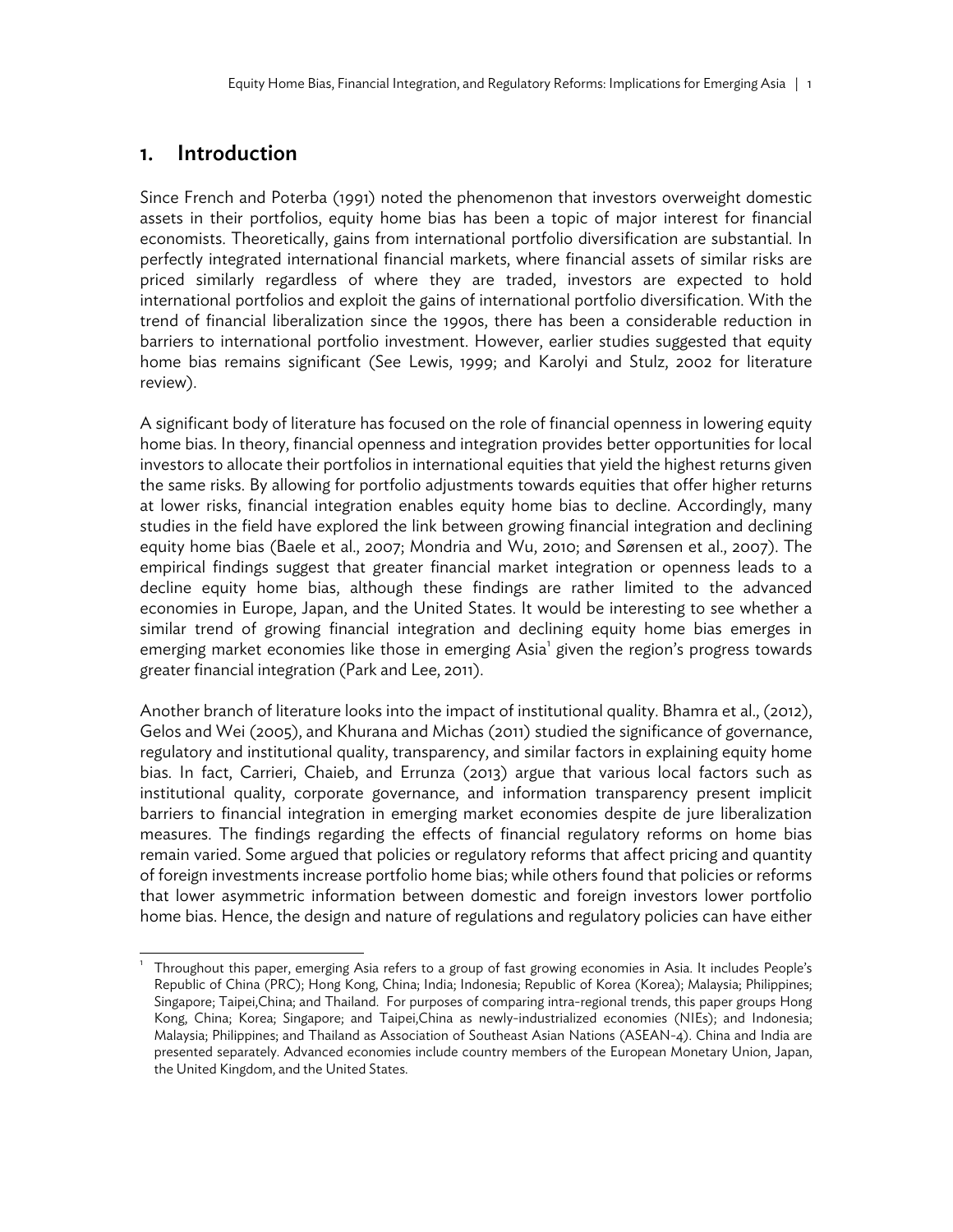positive or negative impact on portfolio home bias. Given the wave of international financial regulatory reforms in the aftermath of the global financial crisis of 2008–2009, it would also be interesting to assess the effect of regulatory quality on portfolio home bias. Specifically, it would be important to know whether better regulatory quality increases or decreases equity home bias in emerging Asia since it would have important policy implications on what types of reforms regulators can pursue and what impact they may have on investors' portfolio choice.

This study contributes to existing literature on the link between financial integration and equity home bias in the context of emerging Asia by assessing the impact of increasing global and regional financial integration on the degree of equity home bias. Another major contribution of this paper is that it investigates other factors that could help explain the behaviors of equity home bias in emerging Asia, particularly the significance of regulatory quality in the region. These innovations enrich our understanding of evolution of equity home bias in the context of financial integration and regulatory reforms.

This paper is organized as follows. Section 2 offers literature survey on equity home bias, financial integration, and regulatory reforms. Section 3 discusses the measures of equity home bias and their patterns in emerging Asia. Section 4–7 provide hypotheses, model specification, results, and robustness checks. Section 8 summarizes the findings and provides policy implications.

## 2. Review of Literature

A large body of literature has focused on the equity home bias puzzle, offering various reasons for its prevalence. Coeurdacier and Rey (2013) argue heterogeneity across investors of different nationality would lead to differences in their optimal investment portfolios; for example, different hedging motives and transaction costs would potentially create a bias towards national assets in the investment portfolios. One major explanation is that domestic equities may offer a better hedge against the risks that are specific to a country than to foreign equities. These risks include domestic inflation, human capital, and foreign returns of domestic firms with overseas operations (Baxter and Jermann, 1997; and Lewis, 1999). The other leading explanation focuses on the effects of transaction and information costs on investors' international portfolio positions (Ahearne et al., 2004; Andrade and Chhaochharia, 2010; Cai and Warnock, 2004; Chan et al., 2005; Van Nieuwerburgh and Veldkamp, 2009; and Warnock, 2002). Ahearne et al. (2004) suggest that transaction costs related to international investments may not be huge, but a proxy for information cost is a significant determinant for a country's weight in US investors' portfolios. Warnock (2002) confirms that transaction costs do not help explain equity home bias; while Chan et al. (2005) show that familiarity variables have significant but asymmetric effects on domestic and foreign equity bias. Van Nieuwerburgh and Veldkamp (2009) present a model where investors' learning process contributes to the lock-in effect of their investment in local assets. Applying their model, Andrade and Chhaochharia (2010) show that the endowments of information about a new country by foreign direct investment might translate into an increase in their portfolio holdings in the same country.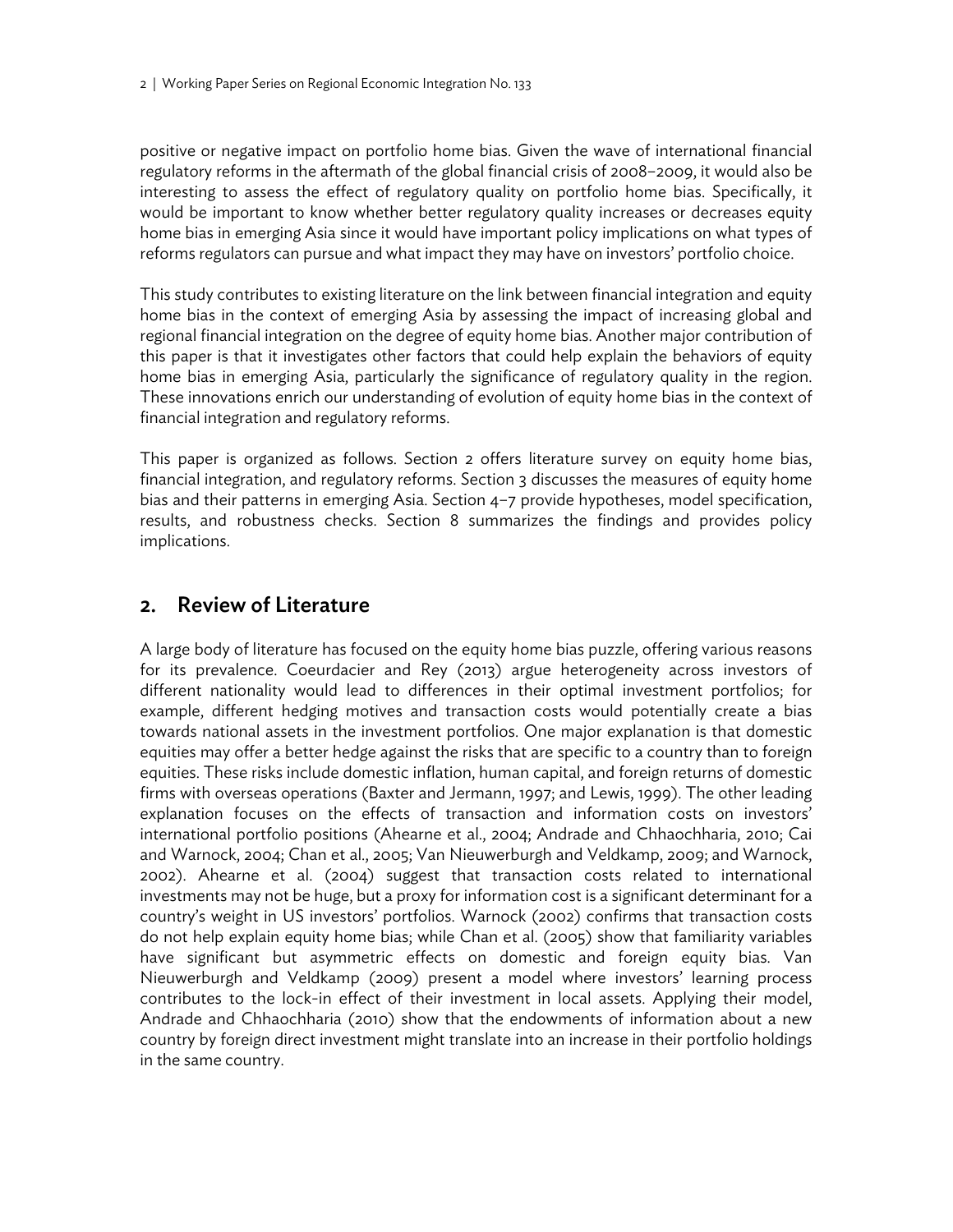A growing literature highlights the role of investor behavior in explaining equity home bias. For instance, Gomez et al., (2003) explained that investors may have a preference for holding assets that are highly correlated with domestic wealth (domestic stocks) because this enables them to "keep up with the local Joneses (reference group)". Morse and Shive (2011) argued that patriotism could explain some of the equity home bias beyond the effects of transaction barriers, diversification, information, and familiarity. Anderson et al. (2010) found that investors from culturally distant countries invest less abroad and underweight culturally distant target markets. Reflecting the increasing delegation of investment decisions to professional fund managers, Dziuda and Mondria (2012) explained how home bias can be further magnified by uncertainty about the ability of professional portfolio managers in addition to asymmetric information at the individual level.

Recent studies in the field have argued that increasing financial integration, which reduces the costs of financial transactions and information, can lead to a significant decline in equity home bias. Baele et al. (2007) and Sørensen et al. (2007) suggested that as capital markets become more globally integrated, investors can trade assets freely and at lower cost. In addition, deepening economic and financial integration would lower information asymmetry between domestic and foreign investors, leading to a further reduction in equity home bias. Baele et al. (2007) tested this hypothesis and found that the decline in equity home bias is more pronounced for countries that are more financially linked with each other than those that are not. Sørensen et al. (2007) found that a decline in debt and equity home bias is associated with increased international risk sharing and financial integration. Other studies have also looked into this link. Mondria and Wu (2010) argued that home bias increases with information capacity and decreases with financial openness. They developed a theoretical model showing informational advantage on domestic assets versus foreign assets at the early stage of financial liberalization encourages domestic investors to hold more domestic assets, thereby increasing home bias. However, as domestic investors gather more information on foreign assets in subsequent periods, foreign information builds up and so home bias declines. Bekaert and Wang (2009) showed that information and familiarity variables, and proxies for the degree of capital market openness are significant in explaining not only home bias, but also foreign bias. Other studies focus on the emergence of regional bias. For instance, Balli et al. (2010), Jochem and Volz, (2011), and Schönmaker and Bosch (2008) documented the increase of a regional portfolio bias with the introduction of the euro in EMU countries.

However, focus on the literature dealing with home bias and financial integration has been largely limited to the equity home bias phenomenon in advanced economies of Europe, Japan, and the United States. Only recently, few papers examine the equity home bias phenomenon in emerging market economies in Asia and South America. For example, Borensztein and Loungani (2011) studied the determinants of bilateral equity home bias in selected Asian economies. Using gravity model to identify the determinants of home bias, they found greater distance and real foreign exchange volatility increase bilateral home bias; while common language and bilateral trade reduce it. Sendi and Bellalah (2010) surveyed equity home bias in both advanced and emerging economies including those in Asia, Africa, and South America. Their findings show that home bias is greater in emerging than in advanced economies. Mercado (2013) provided evidence that increased financial globalization is relevant in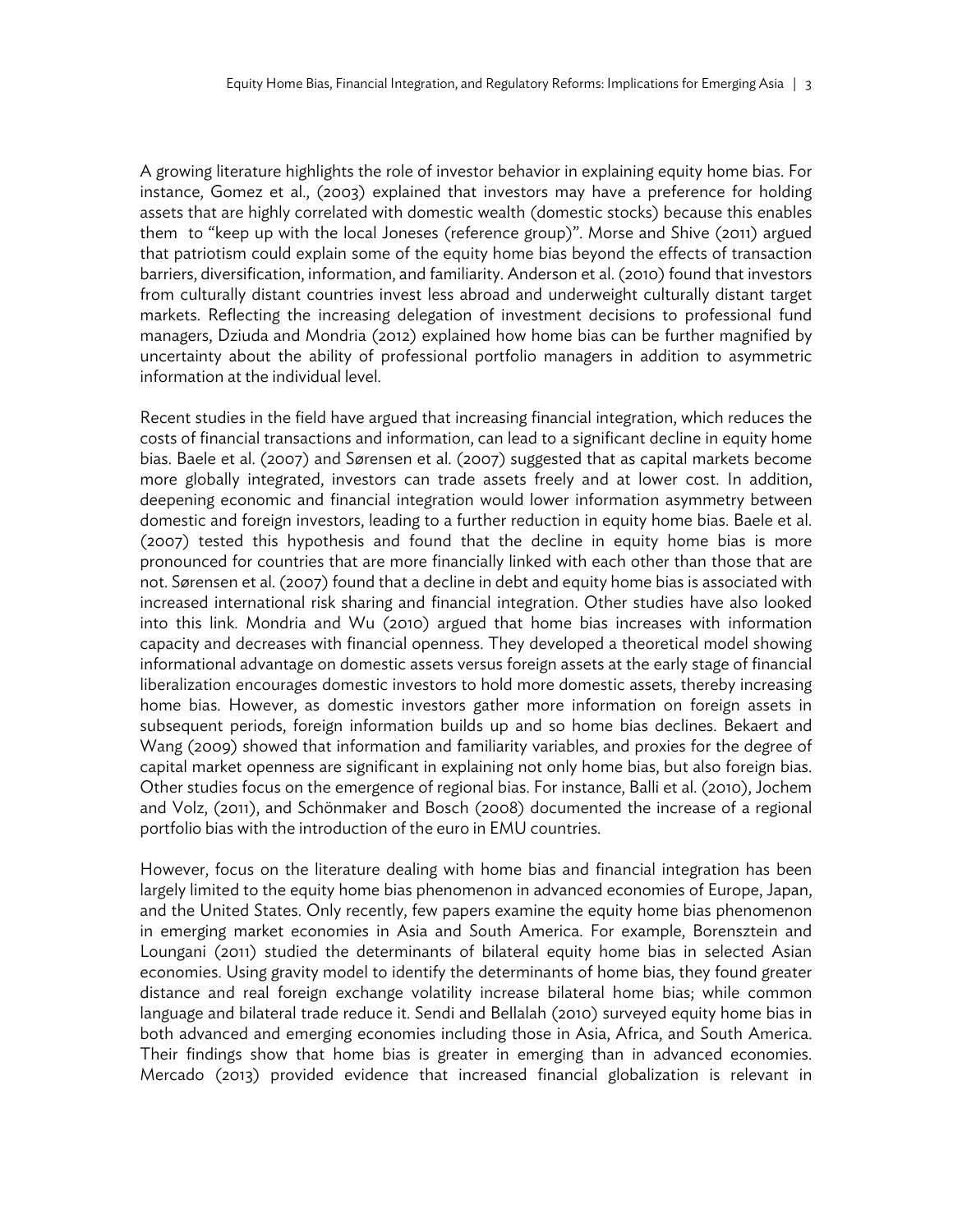explaining declining equity home bias in emerging Asia, but the analysis does not look into the impact of regional financial integration on equity home bias.

Another stream of studies turned to governance, regulatory and institutional quality, transparency, and similar other factors in explaining equity home bias. For instance, Gelos and Wei (2005) offer evidence that foreign portfolio investments are smaller in countries with limited transparency; and that there is a large propensity for portfolio investment funds to exit those countries during crises. Coeurdacier and Rey (2013) and Bhamra et al., (2012) argued that regulatory policies and reforms affecting transaction costs, tax treatments between foreign and domestic portfolio incomes, capital controls, and differences in legal and regulatory frameworks create financial frictions among investors, causing portfolio home bias to increase; while Khurana and Michas (2011) found that compliance with international financial reporting system lowers equity home bias in the United States.

International financial institutions involved in international financial regulatory reforms have recognized the impact the proposed financial regulatory reforms may have on portfolio and banking home bias. The Financial Stability Board (2012a) has stated that ongoing regulatory reforms can increase portfolio home bias through their design and/or implementation in other jurisdictions. Although the global policy development aspect of financial regulatory reforms has made substantial progress as of June 2012, national and international policy implementation aspect of financial regulatory reforms continues to lag behind (Table 1). It is in this area of financial regulatory reforms where policy design and implementation could give rise to increased portfolio home bias. Furthermore, improving bank capitalization and addressing "*too-big-to-fail*" are important issues in ongoing financial regulatory reforms. Similarly, the direction of current reforms in the banking regulation, such as tightening of lending standards may be responsible for increased home bias in bank lending in the euro area (BIS 2012).

This paper draws on these recent studies exploring the link between financial integration and equity bias, similar to Baele et al. (2007), Sørensen et al. (2007) and others. However, unlike the previous studies, this paper also highlights the role of regulatory quality in determining home bias in emerging Asia.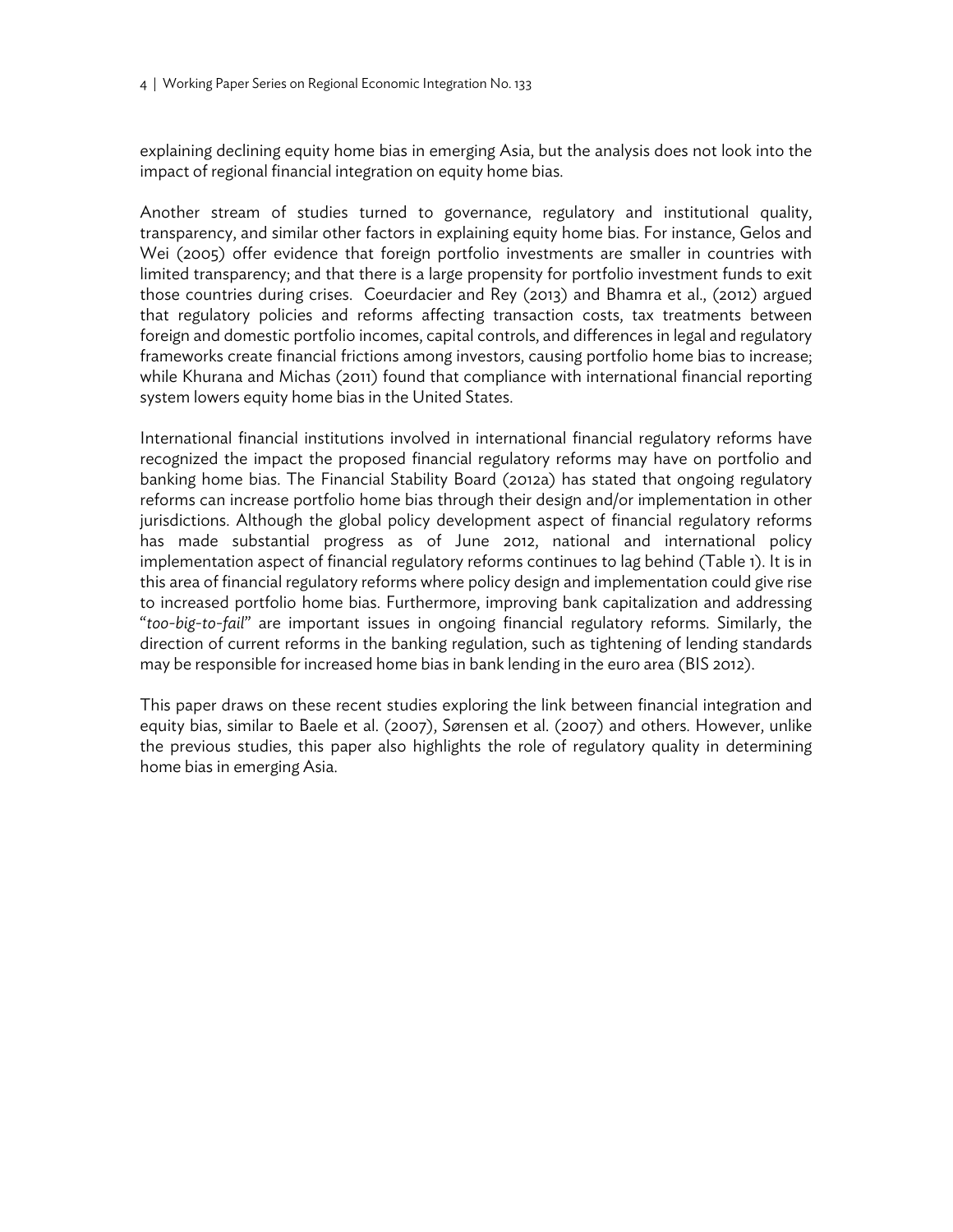| <b>Recommendations</b>                                                                | Global policy<br>development | National/International<br>policy implementation |
|---------------------------------------------------------------------------------------|------------------------------|-------------------------------------------------|
| Improving bank capital and liquidity standards                                        | On track                     | In progress                                     |
| Ending "Too-Big-To-Fail"                                                              | On track                     | In progress                                     |
| Expanding and redefining the regulatory perimeter                                     | Completed                    | In progress                                     |
| Creating continuous core markets-OTC derivatives<br>reforms                           | On track                     | In progress                                     |
| Creating continuous core markets-Strengthening and<br>converging accounting standards | On track                     | On track                                        |
| Creating continuous core markets-Other market reforms                                 | On track                     | On track                                        |
| Developing macro-prudential frameworks and tools                                      | On track                     | In progress                                     |
| Strengthening adherence to international supervisory and<br>regulatory standards      | On track                     | On track                                        |
| Strengthening of FDB's Capacity, Resources, and<br>Governance                         | On track                     | n.a.                                            |

## Table 1: Status Report on the Progress in Implementing the G20 Recommendations on Financial Regulatory Reform (As of June 2012)

Note: The status (color) of each category of regulatory reforms were determine based on the number of specific reforms with the same progress (either no progress, on track (light green), in progress (amber), or completed (dark green). In some cases, specific reforms under each category may have different status progress, in which case, the status of each category was determined based on the progress of specific reforms with the same status.

Source: Financial Stability Board Secretariat Status Report and Scorecard (2012b). http://www.financialstabilityboard.org/ publications/r\_120619b.pdf

## 3. Emerging Asia's Equity Home Bias

## 3.1 Measuring Equity Home Bias

In order to evaluate the equity home bias in emerging Asia, we employ a measure that is commonly used in the literature (Baele et al., 2007; Bekaert and Wang (2009), Chan et al., 2005; Fidora et al., 2007; Jochem and Volz, 2011; and Sørensen et al., 2007). That is, the deviation of actual holdings of domestic equity from the optimal share of domestic equity in the international portfolio.

Equity home bias of country *i* is measured as the share of actual (*ACTi,t*) foreign portfolio investment to the optimal  $(OPT_{i,t})$  foreign portfolio weights, given by:

$$
HB_{i,t} = 1 - \frac{(ACT_{i,t})}{(OPT_{i,t})}.
$$
 (1)

If the actual holdings of foreign equities are lower than the optimal share of foreign equities, then a country is said to exhibit home bias since it prefers domestic equities over foreign. In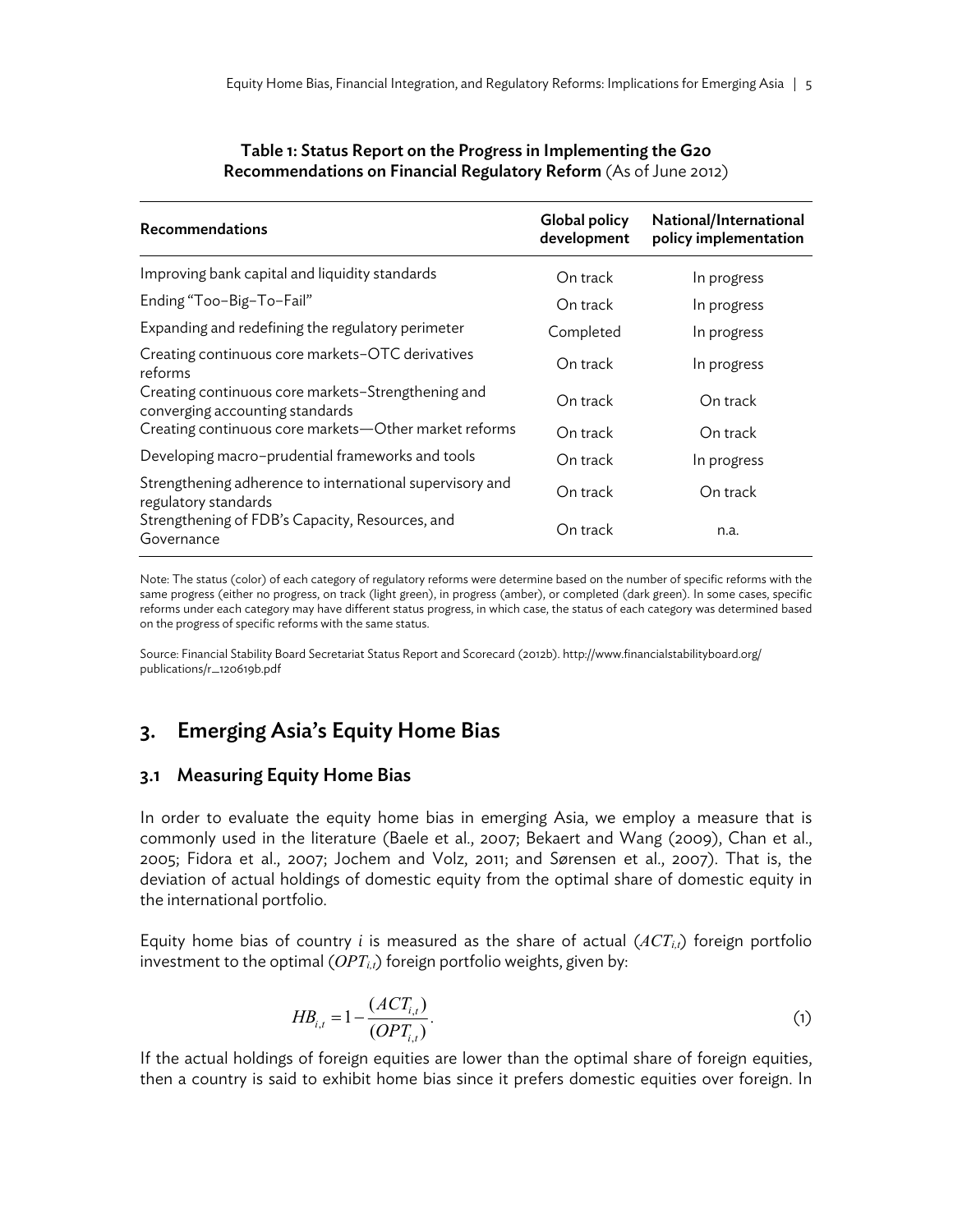such cases, the home bias measure (*HBi,t*) takes values close to 1. On the other hand, if actual holdings of foreign equities are equal to the optimal share of foreign equities, then that country does not exhibit home bias; and the measure  $(HB_{i,j})$  takes the value of 0. There may be instances when actual holdings of foreign assets exceed optimal foreign portfolio holdings. In such cases,  $HB_{i,t}$  takes negative values suggesting that a country does not exhibit home bias, but instead shows a propensity to invest abroad<sup>2</sup>.

The share of foreign equity in the total portfolio equity of country  $i (ACT_{i,j})$  is calculated as the ratio of its foreign equity assets  $(FA_{i,t})$  and the total (foreign and domestic) equity holdings. The domestic equity holdings are computed as the difference between the country's total year-end stock market capitalization  $(MC_{i,t})$  and the amount of stocks held by foreign investors or portfolio equity liabilities (*FLi,t*). The actual foreign portfolio weights are derived using the formula:

$$
ACT_{i,t} = \frac{FA_{i,t}}{FA_{i,t} + (MC_{i,t} - FL_{i,t})}.
$$
 (2)

For a home bias against regional equities, the data on actual foreign equity holdings refers to those that are held within the region.

A key point of consideration in measuring equity home bias is how to estimate optimal foreign portfolio weights (OPT<sub>it</sub>). Two common methods use stock market capitalization ratios and mean-variance approach.

The first approach is a direct computation of the *share of domestic and total world stock market capitalization*. This is based on the theory of the International Capital Asset Pricing (ICAPM) that the market portfolio is the only one optimal portfolio for any given risk free rate. This method is used by Baele et al. (2007), Bekaert and Wang (2009), Borensztein and Loungani (2011), Fidora et al. (2007), Sørensen et al. (2007) and Warnock (2002) to estimate the optimal foreign portfolio weights. The advantages of using stock market capitalization ratios to measure optimal foreign portfolio weight are that they are easy to implement and do not suffer from yearly fluctuations in values. But the effectiveness of this method is subject to the validity of the ICAPM assumptions. The ICAPM will be valid only when all markets are efficient and perfectly integrated, so the law of one price holds.

The second approach is based on the classical *mean-variance approach* of portfolio optimization developed by Markowitz (1952). The modern portfolio diversification theory assumes that investors are risk-averse such that they will choose the less risky of the two assets even if both have the same expected returns. According to this theory, an investor will choose a risky asset only if he is compensated with higher returns. This theory is applied in the context of choosing between any number of assets including the choice between domestic and foreign

 $^{\circ}$  This paper disregards situations where investors overinvest abroad. In cases when actual foreign asset holdings exceed optimal foreign portfolio weights, home bias is assigned to a number (0.0001) very close to 0. Similarly, when actual foreign asset holdings is significantly less than the optimal foreign weight, i.e. the value is 1, a number (0.9999) very close to 1 is used.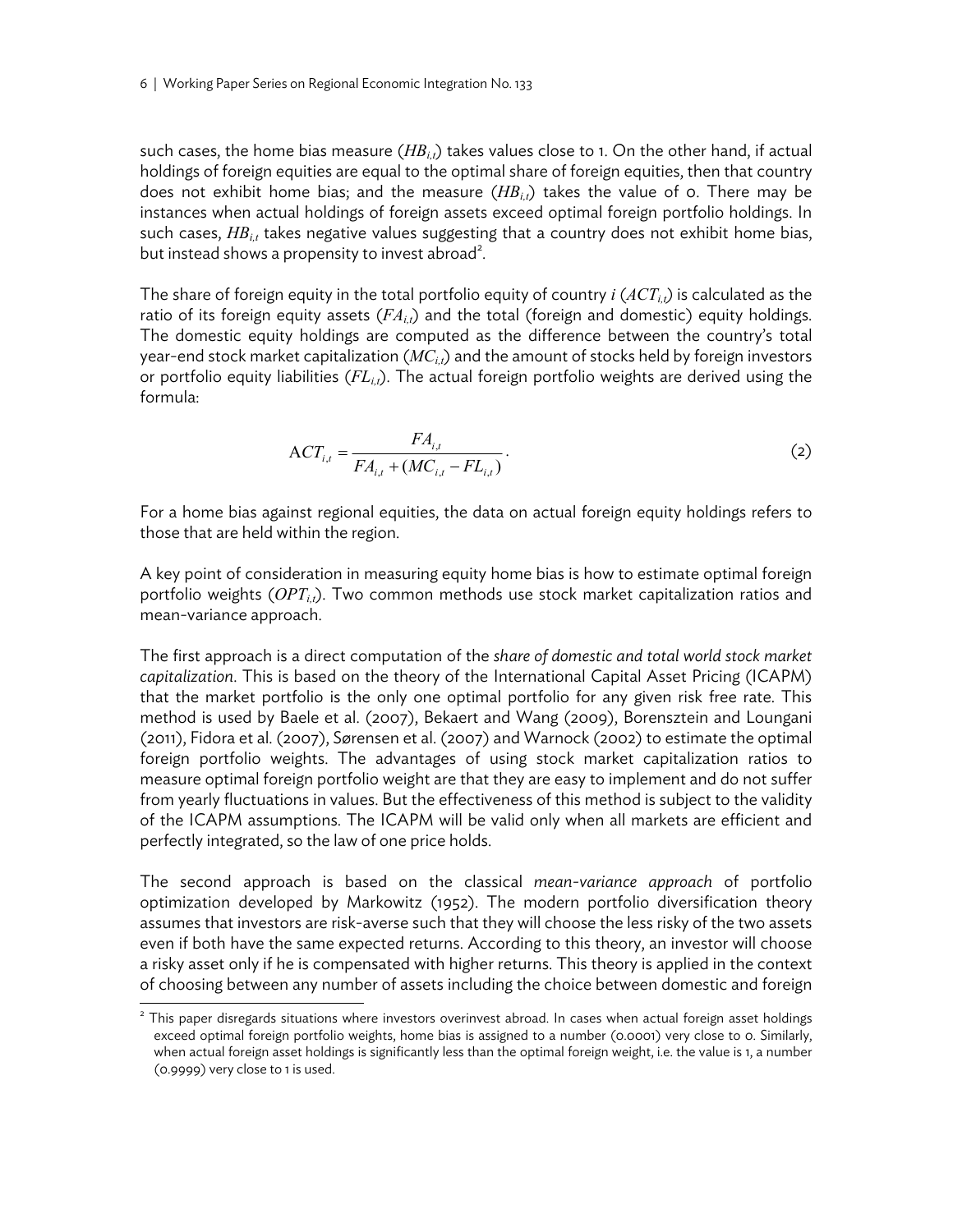equities such that domestic investors choose to hold more domestic equities if the expected domestic returns are high and the variance of the returns is low; or hold more foreign equities if the expected domestic returns is low and the variance of the returns is high. Several studies including Baele et al. (2007) adopted this approach to measure equity home bias. The classical mean-variance approach could offer a fairly accurate measure of equity home bias as it takes into account asset returns which is crucial in portfolio choice theory. But, Merton (1980) and Baele et al. (2007) pointed out the use of historical mean data as proxy for expected excess returns can be misleading as equity returns could be highly volatile.

The two parameters of interest in the mean-variance approach are the expected portfolio returns (mean) and the volatility of portfolio returns (variance). The formula used to calculate expected portfolio returns is as follows:

$$
E[R_{p,t}] = \sum_{i} w_i E[R_{p,t}] \tag{3}
$$

where *wi* refers to the portfolio weights between choosing domestic and foreign equity equities. The following formula calculates the optimal foreign weights.

$$
w_i = OPT_{i,t} = \frac{\sum_{i=1}^{n} \mu_e}{i \sum_{i=1}^{n} \mu_e}
$$
 (4)

where  $\mu_e$  is a row vector of expected excess returns, *i'* is a unit column vector, and  $\Sigma$  is the variance-covariance matrix in the form:

$$
\Sigma = \begin{pmatrix} \sigma^2_{d,t} & \sigma_{df,t} \\ \sigma_{df,t} & \sigma^2_{f,t} \end{pmatrix} .
$$
 (5)

Several datasets were used to construct the measures for equity home bias against global and regional stocks. Appendix I presents the list of indicators and their sources and some notes.

#### 3.2 Patterns of Equity Home Bias in Emerging Asia

Figures 1a-c present the estimates for equity home bias against global stocks for advanced and emerging Asian economies using stock market capitalization ratios and mean-variance approach. Home biases are generally greater in emerging Asian markets than those in advanced markets—a finding that is consistent with the previous literature. Among advanced markets, the European Union economies have the lowest home bias, followed by the United States and Japan. For emerging Asia, relatively more open economies of NIEs have the lowest equity home bias, followed by ASEAN-4, PRC, and India. Although home biases have been declining in both advanced and emerging Asian markets, the declines are also more pronounced in advanced markets than in emerging Asian markets. In emerging Asia, equity home bias remains relatively high, although declining in recent years particularly for NIEs.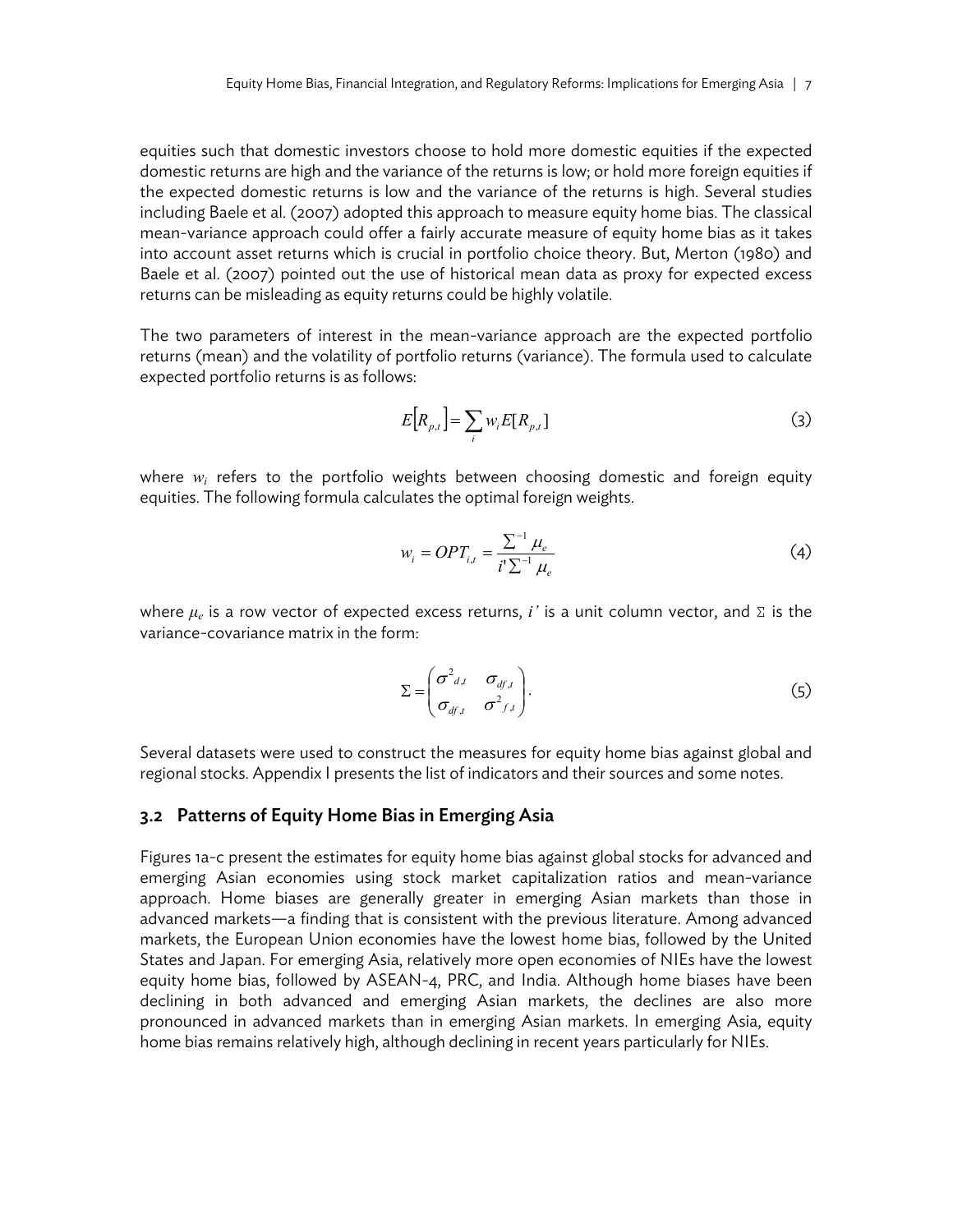## Figure 1: Equity Home Bias (against global equities)



#### a) Advanced and Emerging Asia





#### b) Advanced Economies





#### c) Emerging Asia







Note: Values are unweighted average of individual country home bias with respect to global equities. Data on foreign assets and liabilities are taken from the External Wealth of Nations Database and extended using IMF's International Investment Position Database. Market capitalization is taken from World Development Indicators. Equity returns are computed using Datastream stock price index.

Source: Authors' calculation.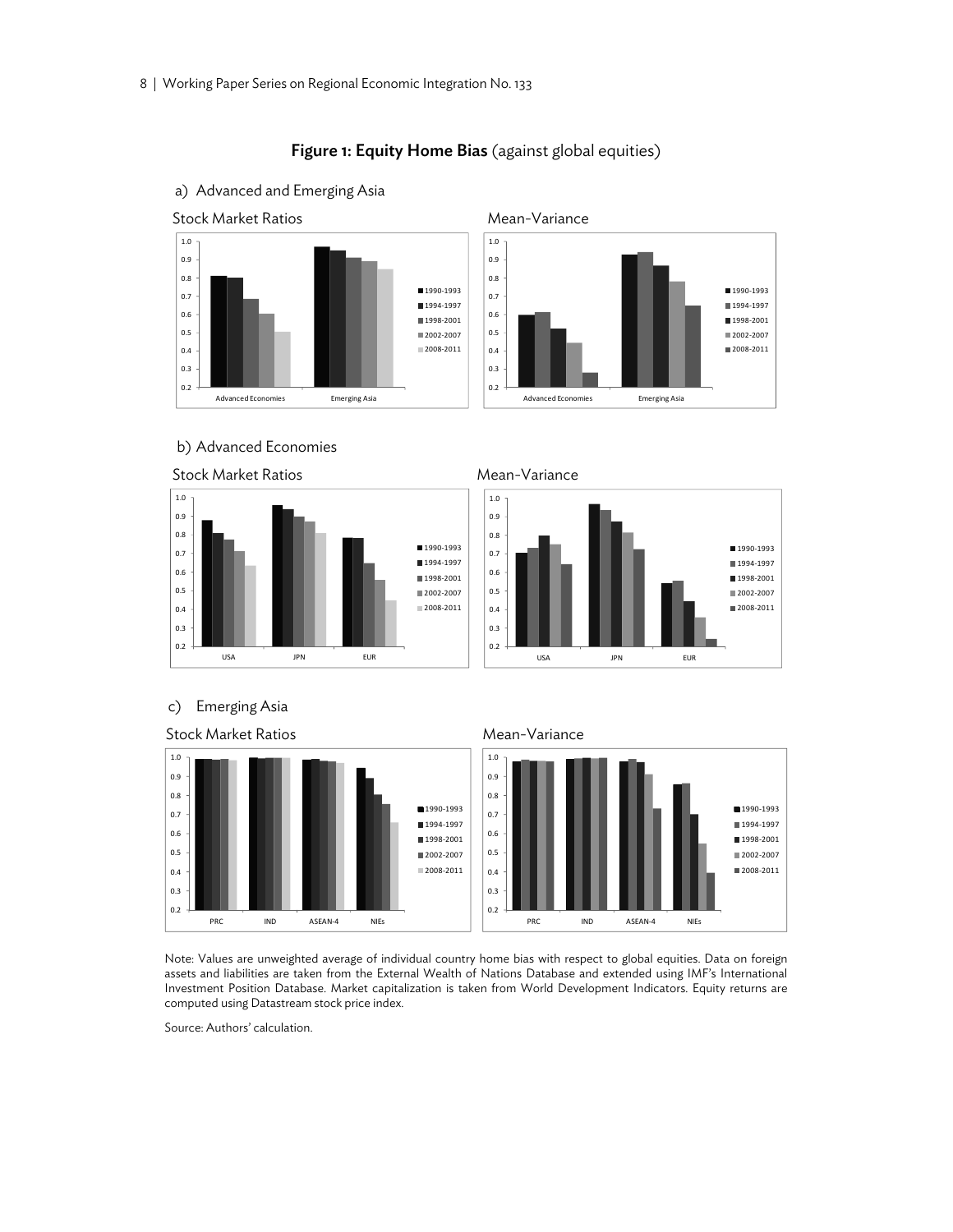Figures 2 a-b show equity home bias against regional equities for various regional groupings. Home biases against the regional equities are again higher in emerging Asian economies than in the European Union economies. Nonetheless, equity home bias against the regional equities declined somewhat from 2001-2007 to 2008-2011 periods, consistent with the view of growing cross-border equity holdings among emerging Asian economies. Among emerging Asia regional groupings, NIEs have the lowest equity home bias against regional stocks, compared to ASEAN-4 economies and India. This patter is consistent with those for equity home bias against global stocks.





#### Source: Authors' calculation.

1

Based on the figures, several observations are noted. First, the mean-variance approach yields generally lower measures of equity home bias compared to the stock market capitalization ratios. This can be explained partly by the fact that mean-variance approach is based on equity returns, which exhibits considerable fluctuations as the optimal foreign portfolio weight is highly responsive to equity returns such that when global returns are very low, optimal foreign portfolio weight also declines. Although both measures have their advantages and disadvantages as mentioned in the previous subsection, they show consistent patterns on emerging Asia's equity home bias.<sup>3</sup> Second, the region's home bias against global or regional equities is higher than those in advanced economies particularly for the European Union economies. Among emerging Asian economies, highly open economies of NIEs have the lowest home bias, supporting the link between financial openness and home bias. Finally, comparing the panels of Figures 1 and 2, home biases in Europe and Emerging Asia are higher when measured against the regional equities, than those measured against the global equities. This may reflect that the share of regional equities in total foreign equities is generally small.

Note: Values are unweighted average of individual country home bias with respect to regional equities. Data on regional equity holding are taken from IMF's Coordinated Portfolio Investment Survey (which excludes PRC and Taipei,China). Data on total foreign assets and liabilities are taken from the External Wealth of Nations Database and extended using IMF's International Investment Position Database. Market capitalization is taken from World Development Indicators. Equity returns are computed using Datastream stock price index.

<sup>3</sup> Both measures show similar patterns when applied to individual emerging Asia countries and to the region as a whole as they have strong predictive relationship through their correlations. For home bias against global equities, the correlation between both measures of home bias is relatively high at 0.77. For home bias against regional equities, the correlation is 0.56, which still implies strong predictive relationship between both measures.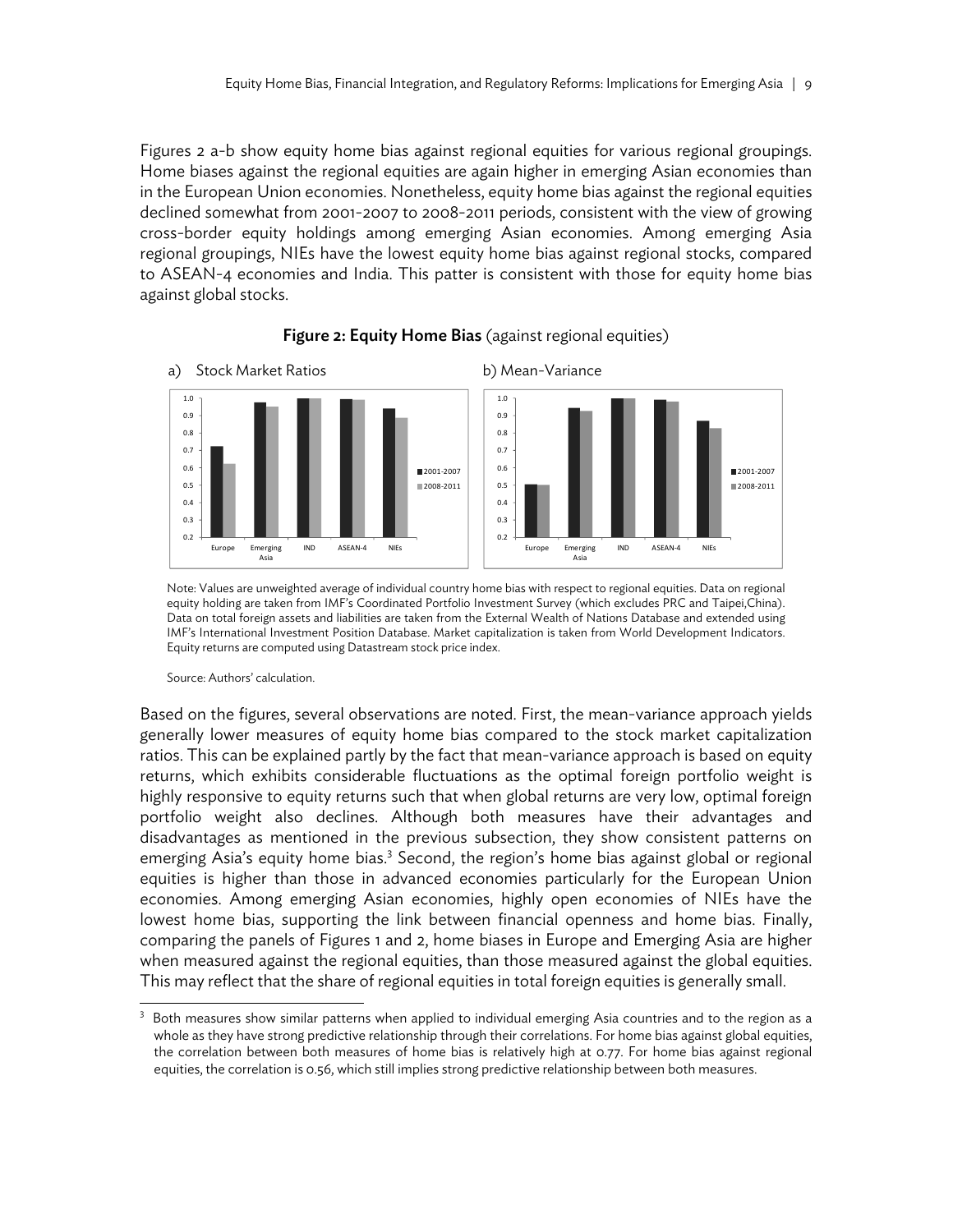## 4. Hypotheses

This paper tests two hypotheses. First, it will test whether greater financial integration at the global and regional levels lowers equity home bias in emerging Asia. This hypothesis rests on theoretical and empirical studies that argue greater financial openness through lower financial transactions and information costs increase cross-border financial holdings. Since the region has made significant progress toward global and regional financial integration in recent years (Park and Lee, 2011), it is expected that equity home bias against global and regional equities should also exhibit downward trend in recent years.

Second, this study also tests the hypothesis that better regulatory quality leads to a decline in equity home bias. This conjecture is based on earlier findings that show greater transparency and lesser information asymmetry results to greater cross-border financial flows and lower portfolio home bias<sup>4</sup>. It is expected that as regulatory quality improves there will be greater transparency and lesser information asymmetry between domestic and foreign investors, thereby lowering equity home bias. However, it is equally feasible to expect that better domestic regulatory quality leads to an increase in home bias, if it encourages domestic investors to put more weight on domestic assets against foreign assets in their portfolios. The type of regulation also matters for the effect of regulation on home bias. For instance, if the regulation is about price or quantity control, improved effectiveness of such regulation would lead to an increase in home bias.

## 5. Model Specification

To test the two hypotheses, this paper follows the model specification of Baele et al. (2007). The model specification utilizes macroeconomic determinants of equity home bias including financial integration and regulatory quality. Although measures of information symmetry, transactions costs, and information costs are also important determinants of equity home bias, these variables are not included in the regression model because it is assumed that the financial integration measures and other control variables should capture their effects on equity home bias. Following Baele et al. (2007), a pooled dataset for ten emerging Asian economies is specified given a regression model:

$$
\Delta H B_{i,t} = \alpha_i + \beta_i H B_{i,t-1} + \beta_2 \Delta F I_{i,t} + \beta_3 \Delta STOCK_{i,t-1} + \beta_4 \Delta BANK_{i,t-1} + \beta_5 RQ I_{i,t-1} + \beta_6 \Delta FXVOL_{i,t-1} + \beta_7 \Delta TRADE_{i,t-1} + \varepsilon_{i,t}
$$
\n
$$
(6)
$$

*ΔHB<sub>it</sub>* refers to the change (first difference) in equity home bias—calculated using stock market capitalization ratios and classical mean-variance approach derived from the data sources and computation in Section 2.  $\alpha_i$  is the intercept.  $HB_{i,t}$  is first lag value of the equity home bias measure.  $\Delta FI_{it}$  refers to the change (first difference) in global (regional) financial

<sup>1</sup> 4 See Gelos and Wei (2005) for related literature.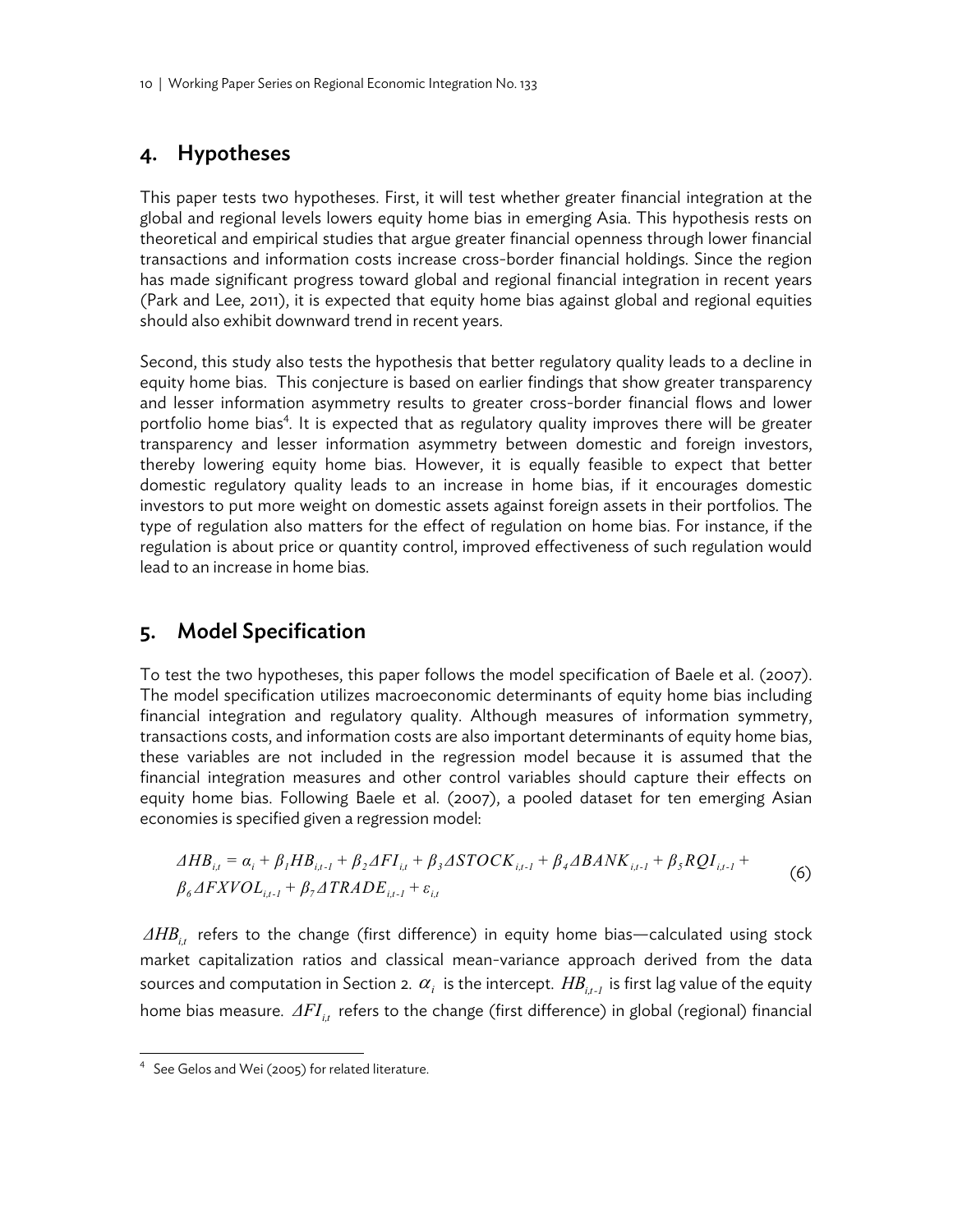integration measures using *de jure* and *de facto* measures.  $\triangle{STOCK}_{i,j}$  is the lag change (first difference) in stock market capitalization scaled by nominal gross domestic product (GDP). Data are sourced from World Bank's World Development Indicators and World Federation of Exchanges. *ΔBANK<sub>it-1</sub>* refers to lag change (first difference) of total assets of deposit money banks normalized by nominal GDP. Data are taken from IMF's International Financial Statistics (IFS).  $RQI_{i,t-1}$  is the lagged regulatory quality index taken from the World Governance Indicators.<sup>5</sup> *ΔFXVOL<sub>it-1</sub>* pertains to the lag change (first difference) of real foreign exchange volatility calculated as the coefficient of variation of real foreign exchange<sup>6</sup>. Data are drawn from the IFS.  $\triangle TRADE$ <sub>ita</sub> refers to the lag value of the change (first difference) in total trade (total intraregional) defined as exports plus imports scaled by nominal GDP. Data are sourced from Direction of Trade Statistics of the IMF. Finally,  $\varepsilon$ <sub>it</sub> represents the error term.

The first key parameter of interest is the measures of financial integration. Financial globalization is expected to reduce equity home bias because of lower transaction and information costs and greater exposure to portfolio alternatives. This paper employs both *de jure* and *de facto* measures of global and regional financial integration. Very few earlier studies adopted to use both *de jure* and *de facto* measures to investigate the relationship between financial integration and home bias. *De jure* measure is taken from the capital account openness index of Chinn and Ito (2009); while the *de facto* measure uses the sum of foreign portfolio assets and liabilities from the External Wealth of Nations Database (Lane and Milesi-Ferretti 2007) and extended using IMF's International Investment Position and scaled by nominal GDP. Regional *de jure* measure refers to the average of individual country measures in the region; while *de facto* measure refers to the sum of intra-regional foreign portfolio assets and liabilities scaled by regional GDP. Measures of financial globalization reveal that although capital account restrictions persist in many emerging Asian countries, cross-border financial holdings continue to rise in the region (Figures 3a and 3b). Measures of regional financial integration show that *de facto* regional financial integration has risen since 2005; while *de jure* regional financial integration has declined particularly after 2008 (Figure 4).

1

<sup>&</sup>lt;sup>5</sup> Regulatory quality index is taken from the World Governance Indicators of Kaufmann, Kraay, and Mastruzzi. The index captures perceptions of the ability of the government to formulate and implement sound policies and regulations that permit and promote private sector development. It incorporates regulatory perception measures on access to capital markets, transparency in financial institutions, legal framework, bank regulation, among

others.<br><sup>6</sup> The real foreign exchange rate was derived as the product of nominal foreign exchange rate and price index ratio.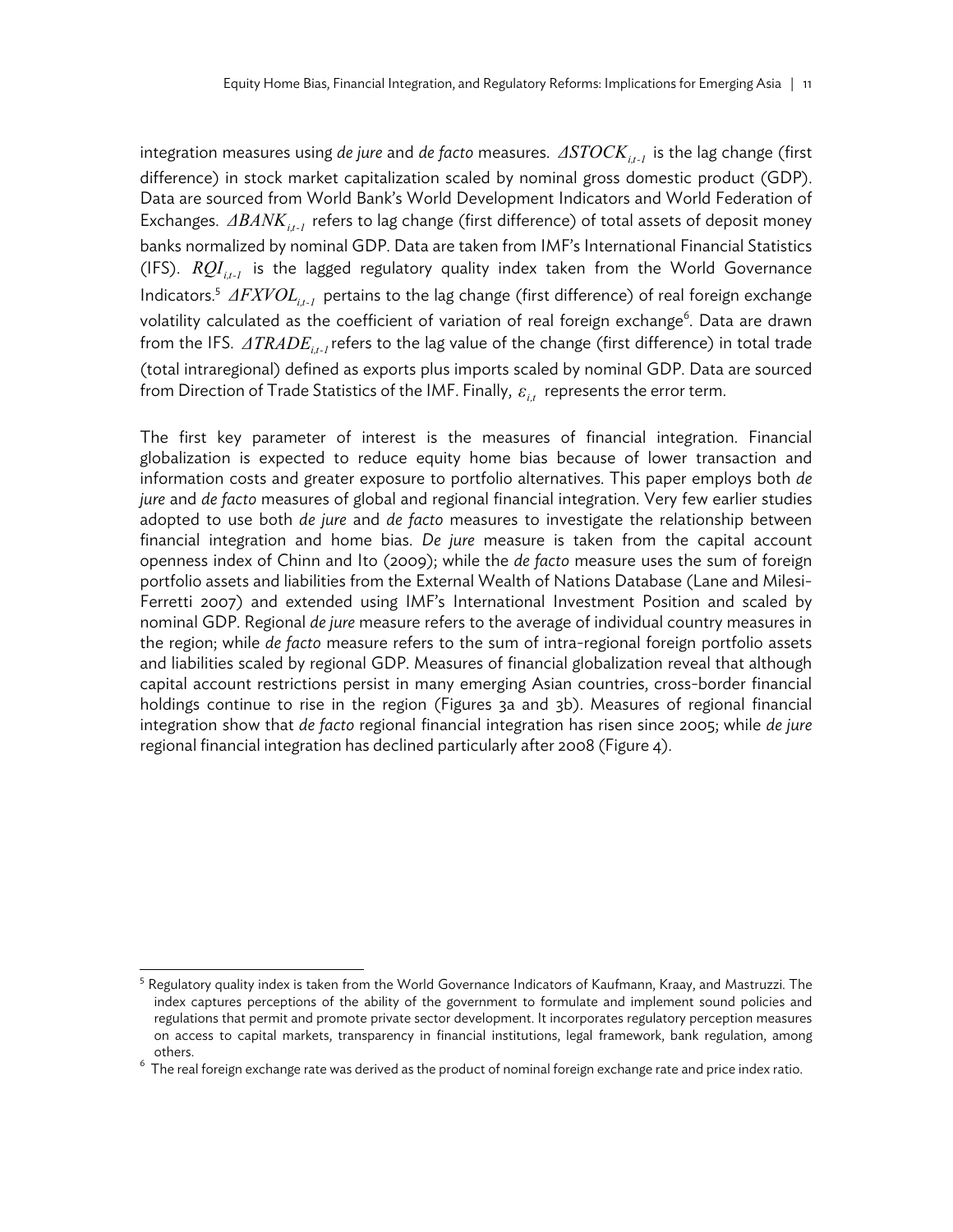

#### Figure 3: Emerging Asia's Progress on Global Financial Integration

Note: De jure measure employs the capital account openness index taken from Chinn-Ito website. Data on de facto measure refers to total foreign assets and liabilities taken from External Wealth of Nations and IMF's International Investment Position; and scaled by nominal GDP.

Source: Authors' calculation.

#### Figure 4: Emerging Asia's Progress on Regional Financial Integration



Note: De jure measure employs the capital account openness index taken from Chinn-Ito website. Data on de facto measure refers to intra-regional foreign assets and liabilities taken from External Wealth of Nations and IMF's International Investment Position; and scaled by regional nominal GDP.

Source: Authors' calculation.

The other key variable is regulatory quality. Better regulatory quality tends to improve transparency and lessen information asymmetry among investors, lowering portfolio home bias. Data on regulatory quality is taken from World Bank's World Governance Indicators, which captures perceptions on the ability of governments to formulate and implement sound policies and regulations that permit and promote private sector development. Figures 5a and 5b present regulatory quality index for emerging Asia. Some observations are noted. First, there exists heterogeneity in regulatory quality among the selected economies. Across emerging Asia, Hong Kong, China (HKG) and Singapore (SNG) have the highest regulatory quality; while People's Rep. of China (PRC), India (IND), Indonesia (INO), and Philippines (PHI) have the lowest. As a whole, emerging Asia has lower regulatory quality compared to advanced economies. Among, emerging Asia country groupings, more open economies of NIEs have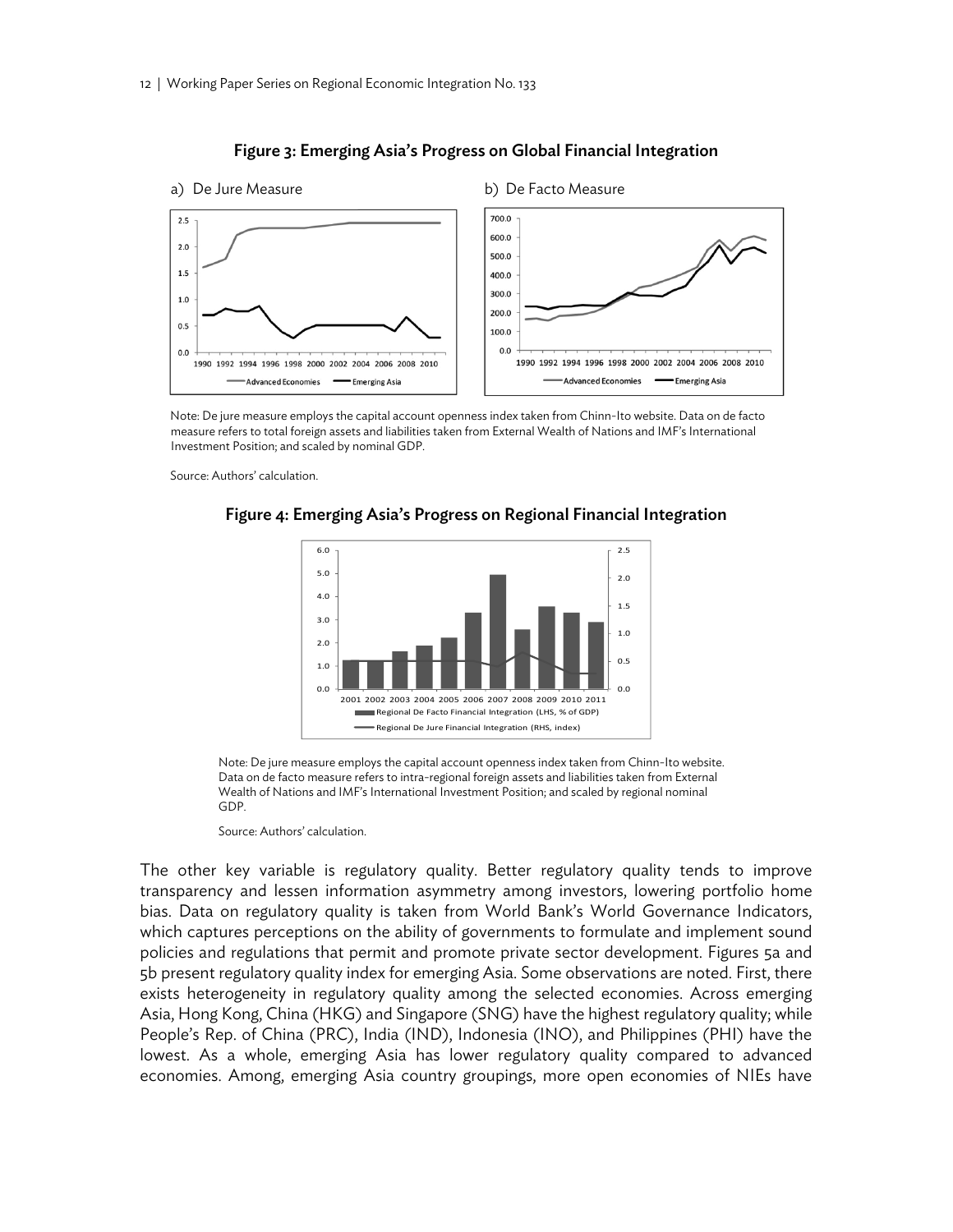higher regulatory quality compared to ASEAN-4, People's Republic of China and India. Second, it is interesting to note that countries that are more financially open such as NIEs and advanced countries have better regulatory quality than less financially open economies of People's Republic of China and India.



#### Figure 5: Regulatory Quality, Selected Economies

Note: Estimated values range from -2.5 to 2.5, such that higher values represent better regulatory quality. Source: World Governance Indicators.

Equation (6) has been estimated for two different specifications. First, the measure of global financial integration is used for its impact on an individual country's equity home bias against global equities to check the significance of financial globalization in lowering equity home bias. Second, using individual country's regional financial integration measures, we examine the significance of regional financial integration in lowering equity home bias against regional equities.

Consequently, measures of real foreign exchange volatility also vary depending on the specifications. For equity home bias against global equities, real foreign exchange rate is expressed in terms of local currency unit per US dollar. For equity home bias against regional equities, real foreign exchange rate is in terms of local currency per Asian currency unit (ACU), where ACU is computed as GDP-weighted regional currency. For total trade, home bias with global equities uses individual country's total trade with the rest of the world. For home bias against regional equities, individual country's total intraregional trade is used.

Several tests have been also conducted for the model specification. Given the heterogeneity among the sample countries, Hausman tests were conducted to determine whether Equation (6) must be estimated using fixed- or random-effects. The results show that random-effect is more suitable, which is expected because the first difference specification of the regressors in Equation (6) has removed country-specific effects. However, the Breusch and Pagan LM test for random effects estimation reveal that it is more appropriate to use a pooled ordinary least squares (OLS) estimation. Therefore, Equation (6) is estimated using pooled OLS estimation.

All variables specified in Equation (6) have been tested for stationarity. A Fisher-type augmented Dickey-Fuller (ADF) test for panel dataset was used for equity home bias with respect to global and regional equities. The results reject the null hypothesis that all panels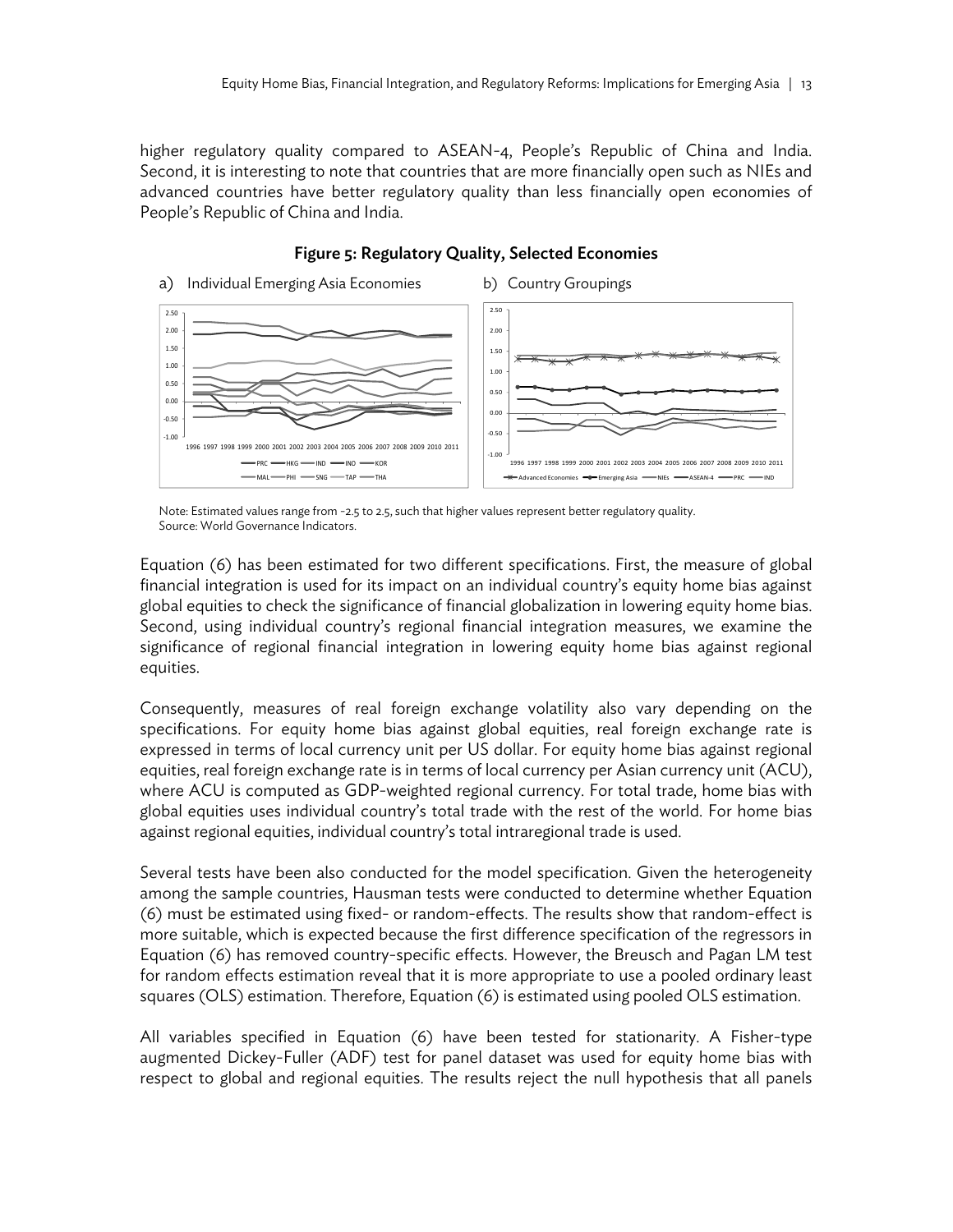contain unit roots, which suggests that all variables used in the pooled OLS estimation are stationary. To address heteroskedasticity, robust standard errors using Huber-White robust variance estimator are used.

## 6. Estimation Results

Table 2 presents the estimates for equity home bias against global equities. The results show that *de facto* financial globalization measure significantly lowers equity home bias against global stocks. This finding supports the first hypothesis of this paper and is consistent with the previous results of Baele et al. (2007), Bekaert and Wang (2009), and Chan et al. (2005) for advanced countries. Better regulatory quality also significantly lowers equity home bias. The estimates support the second hypothesis and appear robust under various specifications. The result is also consistent with those from Baele et al. (2007), Bekaert and Wang (2009), and Jochem and Volz (2011) who found that countries with strong rule of law, better shareholder protection, and less corruption have lower equity home bias. The result could mean that improvements in regulatory standards encourage foreign investors to hold more domestic assets and reduce the relative holdings of domestic assets by domestic investors. The other factor which significantly reduces equity home bias against global stocks is lagged value of the home bias measure. This finding is similar to those of Adam et al. (2002) and Ahearne et al. (2004) who argued that countries with high initial levels of equity home bias tend to decrease the level of bias faster than those with lower initial levels. Factors that significantly increase home bias include greater stock market capitalization and bank assets. Stronger domestic stock market growth significantly increases equity home bias against global stocks because as domestic stock market grows local investors see more opportunities for portfolio diversification within the domestic market, thereby increasing home bias. Meanwhile, larger domestic bank assets imply a less diversified domestic financial system which raises home bias because local investors have limited choices for portfolio diversification. These findings and arguments are consistent with those of Baele et al., (2007).

Table 3 shows the results for equity home bias against regional equities. The estimates indicate that both *de jure* and *de facto* measures of regional financial integration significantly lower equity home bias against regional stocks. The results also support the first hypothesis on the link between regional financial integration and declining equity home bias. Similar to the results in Table 2, better regulatory quality also significantly lowers equity home bias against regional equities, which supports the second hypothesis of this paper. The estimates also find that higher initial level of home bias significantly lowers equity home bias against regional stocks; while larger bank assets significantly increase it. Interestingly, greater real foreign exchange volatility between local currency and regional currency (ACU) increases home bias against regional stocks. This could mean that risk-averse domestic investors tend to overweigh domestic stocks in their portfolio holdings whenever the real foreign exchange rate volatility between domestic and regional currency rises, which cause equity home bias against regional stocks to increase. Fidora et al. (2007) and Borensztein and Loungani (2011) also argued that greater real foreign exchange rate volatility increases equity home because it increases the risks for holding foreign securities from home investors' perspective.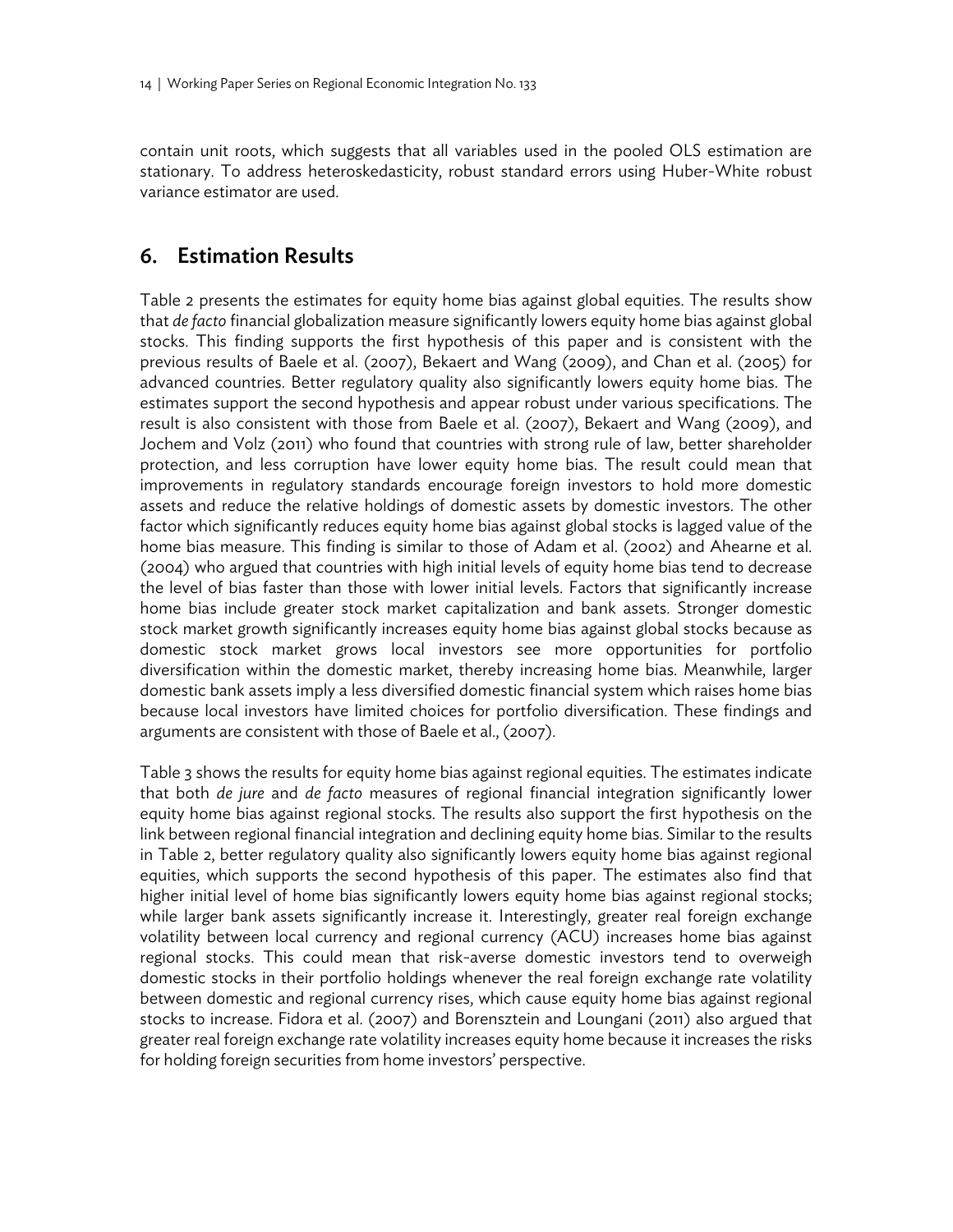|                                                                                                                                                                                                                                                                                                                                                                                                                                                                                                                                                                                                                                                                                                                                                | $\Delta H$ Bı<br>$\widehat{z}$ | $\Delta$ HB1<br>ે | $\Delta$ HB <sub>1</sub><br>ၜ | $\triangle HB2$<br>E           | $\Delta H B2$<br>ව             | AHB <sub>2</sub><br>ତି         | $\Delta$ HB<br>δ                                                                                                                                                                                                                                                                                                         | $\overline{AB}$<br>ම           | NH<br>AHB1<br>$\widehat{\mathbin{\odot}}$ | $\Delta H B_2$<br>၉          | $\triangle$ HB <sub>2</sub><br>Ξ | $\triangle$ HB <sub>2</sub><br><u>(૧</u> |
|------------------------------------------------------------------------------------------------------------------------------------------------------------------------------------------------------------------------------------------------------------------------------------------------------------------------------------------------------------------------------------------------------------------------------------------------------------------------------------------------------------------------------------------------------------------------------------------------------------------------------------------------------------------------------------------------------------------------------------------------|--------------------------------|-------------------|-------------------------------|--------------------------------|--------------------------------|--------------------------------|--------------------------------------------------------------------------------------------------------------------------------------------------------------------------------------------------------------------------------------------------------------------------------------------------------------------------|--------------------------------|-------------------------------------------|------------------------------|----------------------------------|------------------------------------------|
| Home Bias (t-1)                                                                                                                                                                                                                                                                                                                                                                                                                                                                                                                                                                                                                                                                                                                                | $-0.0236$<br>0.04              | 0.05<br>$-0.0029$ | $-0.0344$<br>0.05             | $-0.2762$ <sup>*</sup><br>0.09 | $-0.2975$ <sup>*</sup><br>0.09 | $-0.2949$ <sup>*</sup><br>0.09 | 0.04<br>$-0.0237$                                                                                                                                                                                                                                                                                                        | $-0.0033$<br>0.05              | 0.05<br>$-0.0352$                         | 0.09<br>$-0.28$ <sup>*</sup> | $-0.3058$ *<br>0.09              | $-0.3033$ <sup>*</sup><br>0.09           |
| ADe Jure Global Financial<br>Integration (t)                                                                                                                                                                                                                                                                                                                                                                                                                                                                                                                                                                                                                                                                                                   | 0.0128                         |                   | 0.0108                        | $-0.0388$                      |                                | $-0.0449$                      | 0.0124                                                                                                                                                                                                                                                                                                                   |                                | 0.0098                                    | $-0.0404$                    |                                  | $-0.0484$                                |
|                                                                                                                                                                                                                                                                                                                                                                                                                                                                                                                                                                                                                                                                                                                                                | 0.01                           |                   | <b>0.01</b>                   | 0.05                           |                                | 0.05                           | O.OT                                                                                                                                                                                                                                                                                                                     |                                | 0.01                                      | 0.05                         |                                  | 0.09                                     |
| ADe Facto Global Financial<br>Integration (t)                                                                                                                                                                                                                                                                                                                                                                                                                                                                                                                                                                                                                                                                                                  |                                | 0.0001            | $-0.0001***$                  |                                | $-0.0006*$                     | $-0.0006*$                     |                                                                                                                                                                                                                                                                                                                          | 0.0001                         | $-0.0002$ <sup>*</sup>                    |                              | $-0.0006*$                       | $-0.0484$                                |
|                                                                                                                                                                                                                                                                                                                                                                                                                                                                                                                                                                                                                                                                                                                                                |                                | 0.00              | 0.00                          |                                | 0.00                           | 0.00                           |                                                                                                                                                                                                                                                                                                                          | 0.00                           | 0.00                                      |                              | 0.00                             | 0.05                                     |
| AStock Market Capitalization (t-1)                                                                                                                                                                                                                                                                                                                                                                                                                                                                                                                                                                                                                                                                                                             | 0.00<br>0.0001                 | $-0.0001$<br>0.00 | $-0.0001$<br>0.00             | $0.0009***$<br>oo.o            | $0.0008***$<br>0.00            | $0.0008***$<br>0.00            | 0.0000<br>0.00                                                                                                                                                                                                                                                                                                           | 0.00<br>$-0.0001$              | $-0.0001$<br>0.00                         | $0.0009***$<br>0.00          | $0.0007***$<br>0.00              | $-0.0006*$<br>0.00                       |
| ABank Assets (t-1)                                                                                                                                                                                                                                                                                                                                                                                                                                                                                                                                                                                                                                                                                                                             | 0.0176                         | 0.0021            | 0.0172                        | 0.1248                         | 0.1270***                      | 0.1240                         | 0.0187                                                                                                                                                                                                                                                                                                                   | 0.0033                         | 0.0192                                    | 0.1286                       | $0.1340***$                      | $0.0008**$                               |
|                                                                                                                                                                                                                                                                                                                                                                                                                                                                                                                                                                                                                                                                                                                                                | 0.02                           | 0.02              | 0.02                          | 0.08                           | 0.07                           | 0.07                           | 0.02                                                                                                                                                                                                                                                                                                                     | 0.02                           | 0.02                                      | 0.08                         | 0.07                             | 0.00                                     |
| Regulatory Quality Index (t-1)                                                                                                                                                                                                                                                                                                                                                                                                                                                                                                                                                                                                                                                                                                                 | $-0.0137$                      | $-0.0134$<br>0.00 | $-0.0118***$<br>0.00          | $-0.0720***$<br>0.03           | $-0.0639***$<br>0.02           | $-0.0630***$<br>0.02           | $-0.0140**$<br>0.OI                                                                                                                                                                                                                                                                                                      | $-0.0137$ <sup>*</sup><br>0.00 | $-0.0122**$<br>0.00                       | $-0.0740**$<br>0.03          | $-0.0671***$<br>0.02             | 0.1310***<br>0.07                        |
| AReal Forex Volatility LCU/USD (t-1)                                                                                                                                                                                                                                                                                                                                                                                                                                                                                                                                                                                                                                                                                                           | $-0.0117$<br>0.04              | $-0.0249$<br>0.04 | 0.0145<br>0.04                | 0.19<br>0.1601                 | 0.2960<br>0.19                 | 0.2626<br>0.18                 | $-0.0208$<br>0.04                                                                                                                                                                                                                                                                                                        | $-0.0318$<br>0.04              | $-0.0013$<br>0.04                         | 0.1224<br>0.19               | 0.19<br>0.2371                   | 0.1985<br>0.19                           |
| ATotal Trade (t-1)                                                                                                                                                                                                                                                                                                                                                                                                                                                                                                                                                                                                                                                                                                                             |                                |                   |                               |                                |                                |                                | 0.0002                                                                                                                                                                                                                                                                                                                   | 0.00                           | 0.0004                                    | 0.0009                       | 0.0017                           | 0.0017                                   |
|                                                                                                                                                                                                                                                                                                                                                                                                                                                                                                                                                                                                                                                                                                                                                |                                |                   |                               |                                |                                |                                | 0.00                                                                                                                                                                                                                                                                                                                     | 0.00                           | 0.00                                      | 0.00                         | 0.00                             | 0.00                                     |
| constant                                                                                                                                                                                                                                                                                                                                                                                                                                                                                                                                                                                                                                                                                                                                       | 0.0229                         | 0.0025            | 0.0339                        | $0.2505***$                    | $0.2731$ <sup>*</sup>          | $0.2695$ <sup>*</sup>          | 0.0227                                                                                                                                                                                                                                                                                                                   | 0.0027                         | 0.0341                                    | $0.2531***$                  | $0.2793$ <sup>*</sup>            | $0.2757$ <sup>*</sup>                    |
|                                                                                                                                                                                                                                                                                                                                                                                                                                                                                                                                                                                                                                                                                                                                                | 0.04                           | 0.05              | 0.05                          | 0.09                           | 0.09                           | 0.09                           | 0.04                                                                                                                                                                                                                                                                                                                     | 0.05                           | 0.05                                      | 0.09                         | 0.09                             | 0.09                                     |
| Number of observations                                                                                                                                                                                                                                                                                                                                                                                                                                                                                                                                                                                                                                                                                                                         | ଦୁ ଦ<br><u>م</u><br>°.         | 199<br>0.13       | 199<br>0.21                   | 199<br>0.20                    | 199<br>0.28                    | <b>66L</b><br>0.29             | 199<br>0.09                                                                                                                                                                                                                                                                                                              | 199<br>0.13                    | 199<br>0.23                               | 199<br>0.21                  | <b>66L</b><br>0.29               | 199<br>0.30                              |
| Note: Values in italics are robust standard errors,**,**** refer to 0.01, 0.05, and 0.10 level of significance respectively. $\Delta=$ first difference; $\Delta$ HB1 = home bias using market capitalization ratios; $\Delta$ HB2 = home bi<br>include de jure global financial integration as a regressor; estimations (2), (5), (8), and (1)) use de facto global financial Integration; while the rest incorporates both de jure and de facto measures. Specifications (1<br>to (6) exclude total trade; while (7) to (12) include total trade. Robust standard errors are used and reported in italics.<br>using mean-variance approach. Specifications 2 and 8 are<br>bias measures for $(1)$ to $(3)$ and $(7)$ to $(9)$ use stock mark |                                |                   |                               |                                |                                |                                | estimated using the first lag value of A de facto regional financial integration. The dependent variable refers to the charge in home bias measures. Home<br>et capitalization ratios (ΔHB1), while specifications (4) to (6) and (10) to (11) use mean-variance approach (ΔHB2). Specifications (1), (4), (7), and (10) |                                |                                           |                              |                                  |                                          |

Source: Authors' calculation.

Source: Authors' calculation.

Table 2: Equity Home Bias (against global equities) **Table 2: Equity Home Bias** (against global equities)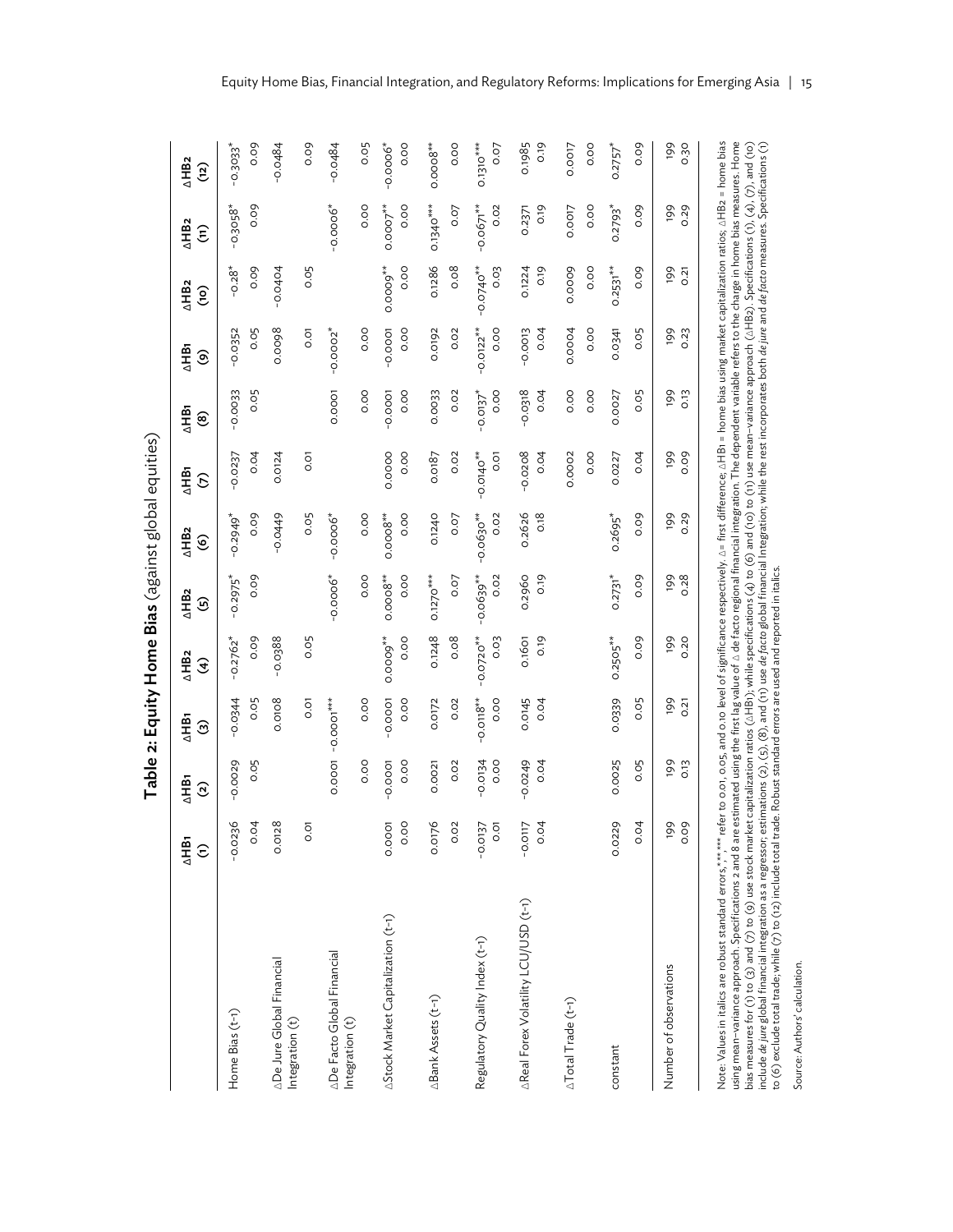Table 3: Equity Home Bias (against regional equities) Table 3: Equity Home Bias (against regional equities)

|                                                                                                                                                                                                                                                                                                                                                                                                                                                                                                                                                                                                                                  | $\Delta H$ B1                     | $\Delta H$ B1                                                                                                                                                                                                                                                                                                                                                                                                                                                                                | $\Delta$ HB <sub>1</sub> | $\triangle H B2$       | $\triangle H B2$       | $\triangle$ HB <sub>2</sub> | $\Delta$ HB             | ∆НВ                   | $\Delta H$ B1       | $\triangle H B2$       | $\triangle H B2$       | $\triangle H B2$       |
|----------------------------------------------------------------------------------------------------------------------------------------------------------------------------------------------------------------------------------------------------------------------------------------------------------------------------------------------------------------------------------------------------------------------------------------------------------------------------------------------------------------------------------------------------------------------------------------------------------------------------------|-----------------------------------|----------------------------------------------------------------------------------------------------------------------------------------------------------------------------------------------------------------------------------------------------------------------------------------------------------------------------------------------------------------------------------------------------------------------------------------------------------------------------------------------|--------------------------|------------------------|------------------------|-----------------------------|-------------------------|-----------------------|---------------------|------------------------|------------------------|------------------------|
|                                                                                                                                                                                                                                                                                                                                                                                                                                                                                                                                                                                                                                  | $\widehat{\epsilon}$              | $\hat{c}$                                                                                                                                                                                                                                                                                                                                                                                                                                                                                    | $\widehat{\circ}$        | E                      | 9                      | ၜ                           | $\widehat{\mathcal{C}}$ | ම                     | ၜ                   | ၉                      | $\widehat{\epsilon}$   | <u>(૧</u>              |
| Regional Bias (t-1)                                                                                                                                                                                                                                                                                                                                                                                                                                                                                                                                                                                                              | $-0.0806$                         | $-0.0575$                                                                                                                                                                                                                                                                                                                                                                                                                                                                                    | $-0.0468$                | $-06444$ <sup>*</sup>  | $-0.5785$ <sup>*</sup> | $-05785$ <sup>*</sup>       | 0.13                    | $-0.0610$             | $-0.0501$           | $-0.6423$ <sup>*</sup> | $-0.5666*$             | $-0.5150**$            |
|                                                                                                                                                                                                                                                                                                                                                                                                                                                                                                                                                                                                                                  | 0.13                              | 0.13                                                                                                                                                                                                                                                                                                                                                                                                                                                                                         | 0.14                     | 0.21                   | 0.19                   | 0.19                        | $-0.0802$               | 0.13                  | 0.13                | 0.20                   | 0.19                   | 0.19                   |
| ADe Jure Regional Financial<br>Integration (t)                                                                                                                                                                                                                                                                                                                                                                                                                                                                                                                                                                                   | $\frac{8}{10}$<br>o.or            |                                                                                                                                                                                                                                                                                                                                                                                                                                                                                              | $-0.0165$                | 0.0369                 |                        | -0.1996**                   | 0.0118                  |                       | $-0.0202$           | 70.007                 |                        | $-0.2433**$            |
|                                                                                                                                                                                                                                                                                                                                                                                                                                                                                                                                                                                                                                  | 0.02                              |                                                                                                                                                                                                                                                                                                                                                                                                                                                                                              | 0.03                     | 0.08                   |                        | 0.07                        | 0.02                    |                       | 0.03                | 0.06                   |                        | $\overline{C}$         |
| ADe Facto Regional Financial                                                                                                                                                                                                                                                                                                                                                                                                                                                                                                                                                                                                     |                                   | $-0.0033$                                                                                                                                                                                                                                                                                                                                                                                                                                                                                    | $-0.0047**$              |                        | 0.0137                 | $-0.0025$                   |                         | $-0.0035$             | $-0.0053***$        |                        | 0.1222                 | $-0.0091$              |
| Integration (t)                                                                                                                                                                                                                                                                                                                                                                                                                                                                                                                                                                                                                  |                                   | 0.00                                                                                                                                                                                                                                                                                                                                                                                                                                                                                         | 0.00                     |                        | o.or                   | 0.01                        |                         | 0.00                  | 0.00                |                        | 0.01                   | 0.01                   |
| AStock Market Capitalization (t-1)                                                                                                                                                                                                                                                                                                                                                                                                                                                                                                                                                                                               | 0.0000                            | $-0.0001$                                                                                                                                                                                                                                                                                                                                                                                                                                                                                    | $-0.0001$                | $-0.0002$              | $-0.0002$              | $-0.0001$                   | 0.0000                  | $-0.0001$             | $-0.0001$           | $-0.0003$              | $-0.0002$              | $-0.0002$              |
|                                                                                                                                                                                                                                                                                                                                                                                                                                                                                                                                                                                                                                  | 0.00                              | 0.00                                                                                                                                                                                                                                                                                                                                                                                                                                                                                         | 0.00                     | 0.00                   | 0.00                   | 0.00                        | 0.00                    | oo.o                  | 0.00                | oo.o                   | 0.00                   | 0.00                   |
| ABank Assets (t-1)                                                                                                                                                                                                                                                                                                                                                                                                                                                                                                                                                                                                               | $0.0255***$<br>5<br>$\dot{\circ}$ | $0.0237***$<br>0.OT                                                                                                                                                                                                                                                                                                                                                                                                                                                                          | 0.0228<br>ō.o            | $-0.0549$<br>0.07      | $-0.0076$<br>0.04      | $-0.0216$<br>0.04           | $0.0255***$<br>0.01     | 0.0239***<br>5<br>O.O | $0.0227***$<br>0.01 | $-0.0597$<br>0.07      | $-0.0060$<br>0.04      | $-0.0212$<br>0.04      |
| Regulatory Quality Index (t-1)                                                                                                                                                                                                                                                                                                                                                                                                                                                                                                                                                                                                   | $-0.0098**$                       | $-0.0086***$                                                                                                                                                                                                                                                                                                                                                                                                                                                                                 | $-0.0081***$             | $-0.0602$ <sup>*</sup> | $-0.0554$ <sup>*</sup> | $-0.0516*$                  | $-0.0097***$            | $-0.0091***$          | $-0.0086***$        | $-0.0642$ <sup>*</sup> | $-0.0565$ <sup>*</sup> | $-0.0531$ <sup>*</sup> |
|                                                                                                                                                                                                                                                                                                                                                                                                                                                                                                                                                                                                                                  | 0.00                              | 0.00                                                                                                                                                                                                                                                                                                                                                                                                                                                                                         | 0.00                     | 0.02                   | 0.02                   | 0.02                        | 0.00                    | 0.00                  | 0.00                | 0.02                   | 0.02                   | 0.02                   |
| AReal Forex Volatility LCU/ACU (t-1)                                                                                                                                                                                                                                                                                                                                                                                                                                                                                                                                                                                             | $-0.0567$                         | $-0.0579$                                                                                                                                                                                                                                                                                                                                                                                                                                                                                    | 0.13                     | 0.2186                 | 0.3770                 | $-0.4282***$                | 0.12                    | $-0.0535$             | 0.13                | 0.3942                 | 0.28                   | $0.5348***$            |
|                                                                                                                                                                                                                                                                                                                                                                                                                                                                                                                                                                                                                                  | 0.12                              | 0.12                                                                                                                                                                                                                                                                                                                                                                                                                                                                                         | $-0.0564$                | 0.26                   | 0.25                   | 0.23                        | $-0.0571$               | 0.12                  | $-0.0490$           | 0.31                   | 0.4217                 | 0.28                   |
| $\triangle$ Total Integration Trade (t-1)                                                                                                                                                                                                                                                                                                                                                                                                                                                                                                                                                                                        |                                   |                                                                                                                                                                                                                                                                                                                                                                                                                                                                                              |                          |                        |                        |                             | 0.0000<br>0.00          | 0.0001<br>0.00        | 0.0001<br>0.00      | 0.0013<br>0.00         | 0.0007<br>0.00         | 0.0015<br>0.00         |
| constant                                                                                                                                                                                                                                                                                                                                                                                                                                                                                                                                                                                                                         | 0.13                              | 0.13                                                                                                                                                                                                                                                                                                                                                                                                                                                                                         | 0.0156                   | $0.6380*$              | $0.5722$ <sup>*</sup>  | 0.5390**                    | 0.0790                  | 0.0603                | 0.0492              | $0.6351*$              | 0.5609**               | $0.5075***$            |
|                                                                                                                                                                                                                                                                                                                                                                                                                                                                                                                                                                                                                                  | 0.0794                            | 0.0567                                                                                                                                                                                                                                                                                                                                                                                                                                                                                       | 0.13                     | 0.20                   | 0.18                   | 0.19                        | 0.13                    | 0.13                  | 0.13                | 0.20                   | <b>Q1.0</b>            | 0.19                   |
| Number of observations                                                                                                                                                                                                                                                                                                                                                                                                                                                                                                                                                                                                           | 0.17                              | 0.19                                                                                                                                                                                                                                                                                                                                                                                                                                                                                         | 0.20                     | 0.40                   | 0.41                   | 0.45                        | 0.17                    | 0.19                  | 0.20                | 0.42                   | 0.41                   | 0.47                   |
| R-squared                                                                                                                                                                                                                                                                                                                                                                                                                                                                                                                                                                                                                        |                                   | 77                                                                                                                                                                                                                                                                                                                                                                                                                                                                                           | 77                       | 77                     | 77                     | 77                          | 77                      | 77                    | 77                  | 77                     | 77                     | 77                     |
| Specifications (1), to (3) and (7) to (9) use stock market capitalization ratios (ΔHBr); while specifications (4) to (6) and (10) to (11) use mean-variance (ΔHB2) for the home bias measures. Specifications (1), (4)<br>regional integration measures. Specifications (1) to (6) exclude total trade of individual countries with the region; while (7) to (12) include total trade of individual countries with the region.<br>Note: Values in italics are robust standard errors,*,**,***,*<br>(7), and (10) include <i>de jure regional financial integration</i><br>home bias using market capitalization ratios; AHB2 = 1 |                                   | as explanatory variable; estimations (2), (5), (8), and (1i) include $de$ facto regional financial Integration; while the rest employs both $de$ jure and $de$ facto<br>efer to 0.01, 0.05, and 0.10 level of significance respectively. Data excludes the People's Republic of China and Taipei,China. Δ = first difference; ΔHB1 =<br>nome bias using mean-variance approach. Specifications 4 and 10 are estimated using the first lag value of 4 de jure regional financial integration. |                          |                        |                        |                             |                         |                       |                     |                        |                        |                        |

Source: Authors' calculation.

Source: Authors' calculation.

16 | Working Paper Series on Regional Economic Integration No. 133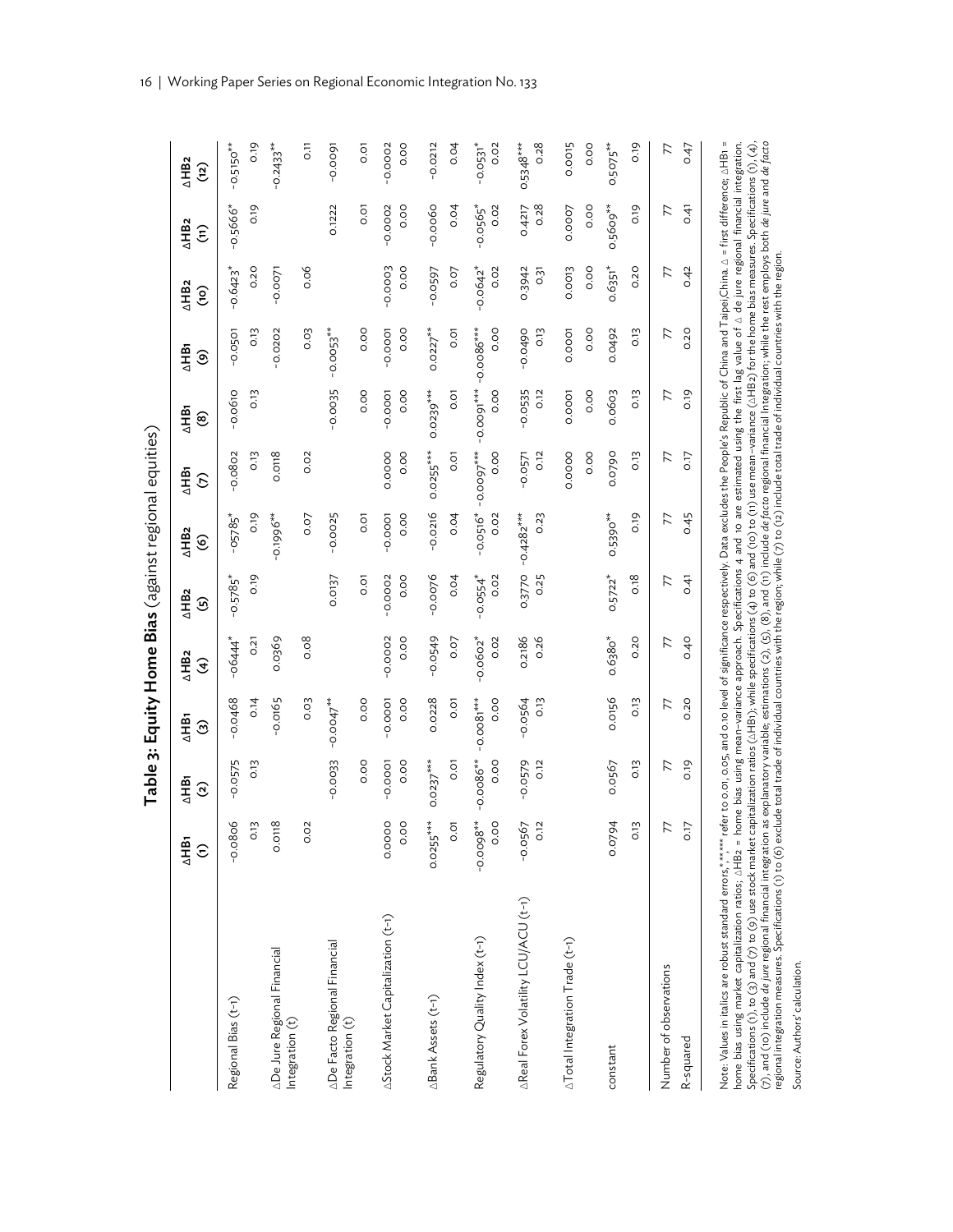Based on the results presented in Tables 2 to 3, three observations are noteworthy.

First, the explanatory power of regression specifications using the mean-variance approach to compute optimal foreign portfolio weights is stronger than the explanatory power of the specifications using stock market capitalization ratios. This implies that explanatory power of regression specification increases when home or regional bias is measured taking into account expected portfolio returns. This observation suggests future research could benefit from the use of mean-variance approach in measuring optimal foreign portfolio weights.

Second, financial integration measures significantly lower equity home bias measures, whether it is global or regional. The pooled OLS estimates support the first hypothesis of this paper i.e. financial globalization measures lower equity home bias against global stocks; and regional financial integration measures also lower equity home bias against regional stocks.

Third, the estimates show that better regulatory quality significantly lowers equity home bias against global and regional stocks. The results are consistent with those of Baele et al. (2007), Bekaert and Wang (2009), and Jochem and Volz (2011) for advanced countries. These authors found that countries with strong rule of law, better shareholder protection, and less corruption have lower equity home bias. This could mean that better regulatory quality play a significant role in reducing information asymmetry between domestic and foreign investors, thereby lowering equity home bias. In the context of financial regulatory reforms, it is interesting to note that regulatory quality captures perceptions of the government's ability to formulate and implement sound policies and regulations that permit and promote private sector development or investment. In this regard, the results imply that better regulatory quality helps domestic investors gain more information on domestic and foreign equities, allowing them to diversify their portfolio holding which may lower the share of domestic assets held by domestic investors' portfolios.

## 7. Robustness Checks

Tables 2 and 3 show that financial integration significantly lowers equity bias whether it is global or regional. However, there may be reverse causality. That is, financial integration may be an outcome of lower equity home bias. Separate regression was done to test this, where financial integration measures are used as dependent variable, and equity home bias measures are added as regressors. The results show that for most specifications equity bias measures are insignificant in explaining financial integration measures at 0.10 level of significance. This suggests that there is no reverse causality between financial integration and equity bias measures. The relationship between the two runs one-way with financial integration affecting home bias and not the other way around.

To test for endogeneity, the residuals of each estimated specification in Tables 2 and 3 are generated and correlated with their respective regressors. If the residuals are highly correlated with the independent variables, then the pooled OLS estimation will be biased. If not, then endogeneity is not a concern and the OLS estimation is unbiased. The pairwise correlations between the residuals and independent variables for all specifications in Tables 2 and 3 shows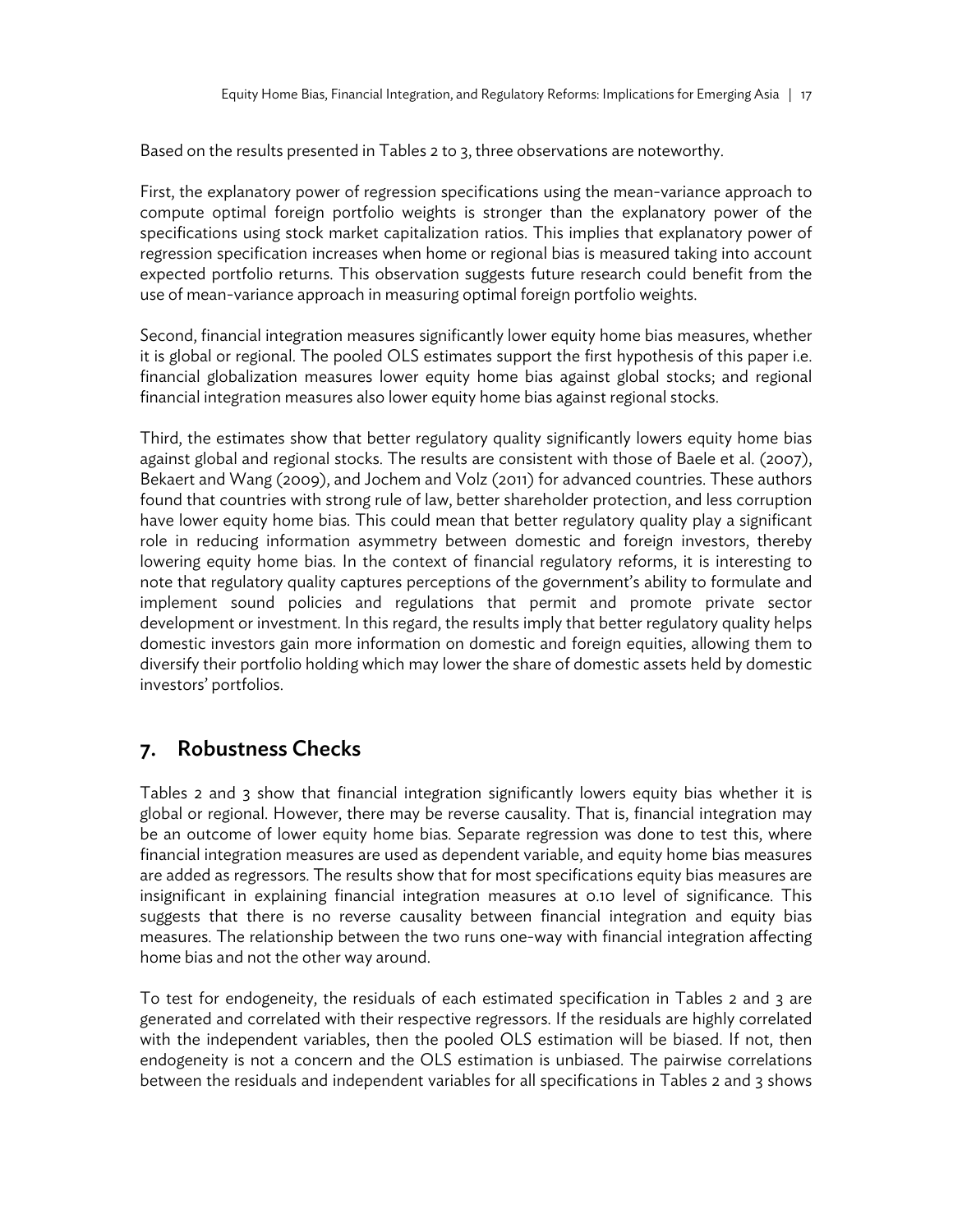that the correlations are zero, suggesting that endogeneity is not a concern. The results are expected since almost all independent variables are in lagged (t-1) first difference form thereby reducing the possibility of endogeneity.

In order to verify the consistency and validity of the results presented in Tables 2 and 3, several robustness checks were conducted by adding, removing and replacing variables. First, financial integration measures remain significant and with the expected sign even after removing the volatility of real foreign exchange rate; and simultaneously removing real foreign exchange rate volatility and adding total (intraregional) trade. Second, instead of using regulatory quality index, which is one of the components of the World Governance Indicators, an aggregate (unweighted average) measure of governance indicator was used to include measures of voice and accountability, political stability, government effectiveness, regulatory quality, rule of law and control of corruption, also taken from World Governance Indicators. The results are very similar to those presented in Tables 2 and 3. Specifically, both financial integration measures and institutional (governance) quality indicators significantly lower equity home bias.

## 8. Summary of Findings and Policy Implications

Equity home bias remains a phenomenon and a puzzle in international finance. Recent literature shows that financial integration plays a key role in explaining the observed decline of home bias in highly integrated and advanced economies of Europe, Japan, and North America. Understanding the link between the two is important for emerging countries including those in Asia as it highlights the role of financial integration in facilitating portfolio diversification, efficient allocation of capital resources, and risk sharing. In addition, several studies found that better regulatory quality, greater transparency, and/or lesser corruption significantly lowers equity home bias. The relationship between regulatory quality and equity home bias also has important policy implications given the ongoing global financial regulatory reforms.

This paper extends the literature by looking into the role of evolving global and regional financial integration in lowering equity home bias as well as the significance of regulatory quality in decreasing equity home bias in emerging Asia. Applying two methods to equity home bias measures for the region and its countries and subgroups, this paper finds that equity home biases exhibit a declining trend, although they remain high compared to advanced countries. This study also highlights the impact of the region's financial integration at both global and regional levels on declining home biases. In addition, this paper also notes different levels of regulatory quality across regional economies and the significant effect of regulatory quality on equity home biases. More open economies of NIEs have the highest regulatory quality compared to other regional groupings. But overall emerging Asia has lower regulatory quality compared to advanced economies.

To determine which factors—including financial integration measures and regulatory quality contribute to the decline of equity home bias in emerging Asia, a pooled OLS estimation was used. The results show that greater financial integration and better regulatory quality significantly lower equity home bias against global and regional stocks. The results also show that the lag value of the home bias measure significantly lowers equity home bias against global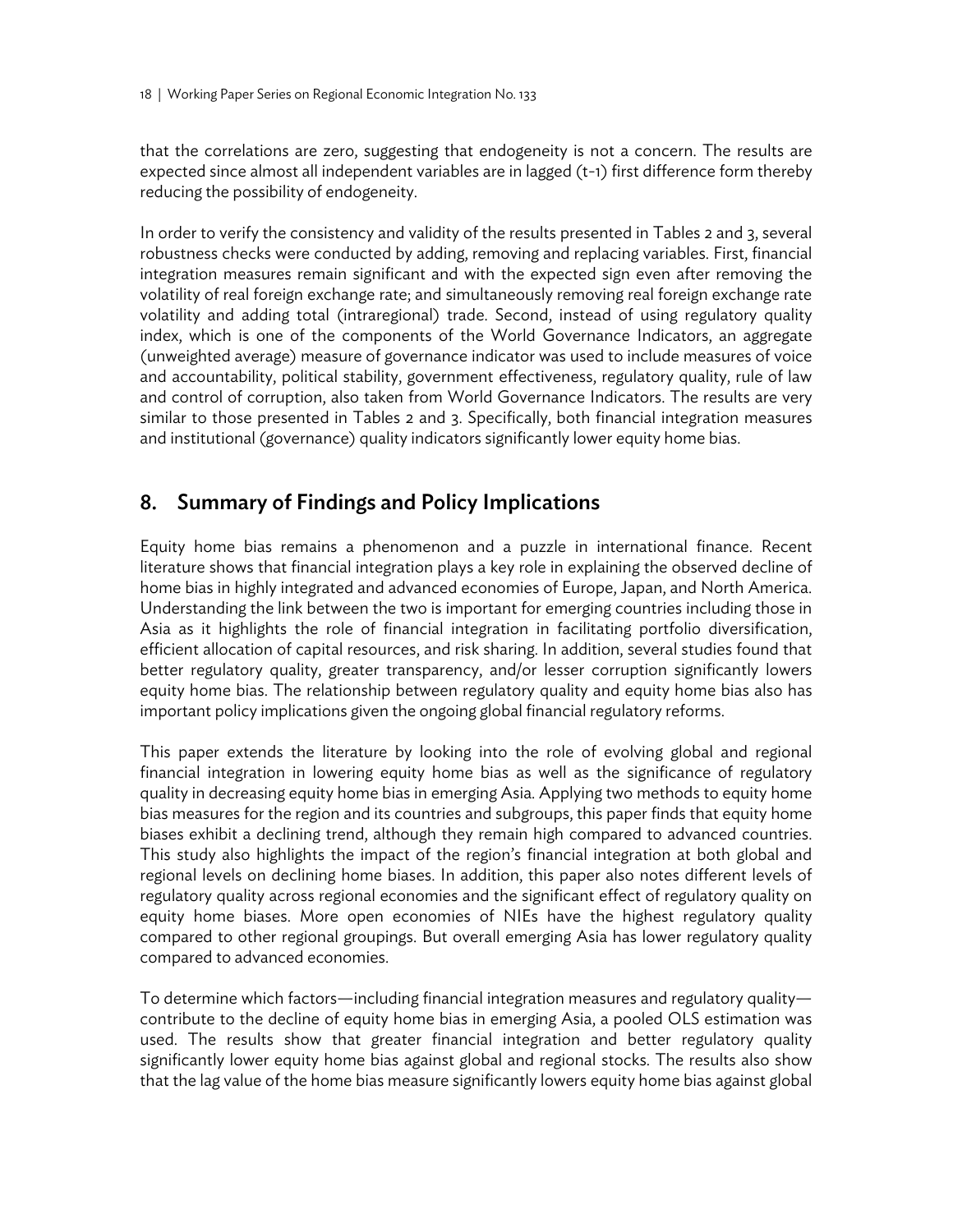and regional equities; while bank assets and stock market capitalization tend to increase the said bias against global and regional equities. Interestingly, volatility of foreign exchange rate significantly increases equity home bias against regional stocks, but not for the home bias against global stocks.

The findings in this paper offer several policy implications. First, global and regional financial integration plays a significant role in lowering equity home bias against global and regional stocks. Interestingly, not only *de facto*, but also *de jure* regional financial integration measure, which reflects the region's capital account openness stipulated in terms of policies and regulations, significantly reduces equity home bias against regional equities. The finding of the significant negative effect of *de jure* regional financial integration on equity home bias against regional stocks suggests the importance of policy actions on capital account openness in determining equity home bias. Second, better regulatory quality also lowers equity home bias. Various explanations can be made. Better regulatory quality may contribute to a reduction in information and transaction costs, an increase of foreign investments in domestic equity markets, and an increase in cross-border financial flows and asset holdings.

Given the ongoing financial regulatory reforms, the region's policy makers are confronted with several challenges in designing financial regulatory reforms in the region. First, the nature and design of financial regulatory reforms matter for the degree of portfolio home bias. Earlier findings of Bhamra et al., (2012), Coeurdacier and Rey (2011), and Khurana and Michas (2011) suggest that reforms that will harmonize and standardized accounting and reporting systems will lower portfolio home bias because it reduces information asymmetry between domestic and foreign investors. On the other hand, reforms that will limit or control capital flows and foreign asset holdings, discriminate in tax treatments, and the like will likely increase portfolio home bias as it increases transaction costs and create financial market frictions between domestic and foreign investors. In this regard, the ongoing regulatory reform measures may have varying impacts on equity home bias (Table 4).

Second, the design and implementation of consistent financial regulatory reforms would help encourage portfolio diversification while mitigating financial risks. For instance, measures that will reduce information asymmetry between local and foreign investors may not be accompanied by those that will increase transaction and information costs associated with portfolio diversification.

Third, regional cooperation initiatives and dialogue are important in implementing the global reform principles at the national policy level to further strengthen regional financial integration and avoid cross-border regulatory arbitrages. It is at the national policy design and implementation stage that will ultimately determine how the specific reform measures may impact on portfolio home bias. Consequently, policy makers need to consider potential implications and impacts of the regulatory reforms on portfolio home bias and benefits of international portfolio diversification.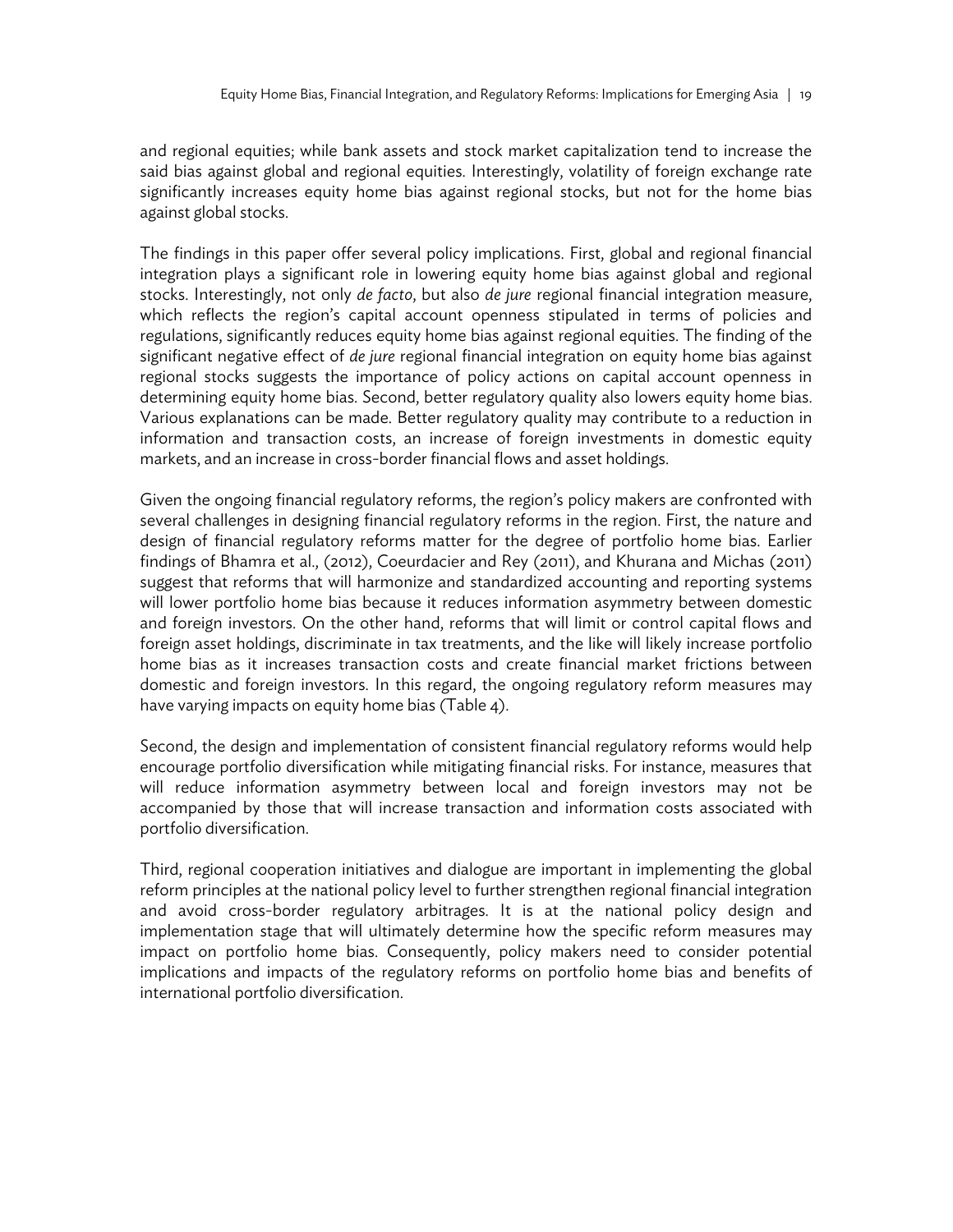| <b>Recommendations</b>                                                                    | Impact on<br><b>Equity Home</b><br><b>Bias</b> | <b>Note</b>                                                                                                             |
|-------------------------------------------------------------------------------------------|------------------------------------------------|-------------------------------------------------------------------------------------------------------------------------|
| Improving bank capital and liquidity standards                                            |                                                | Strengthening of bank risk management<br>may lead to banking home bias                                                  |
| Ending "Too-Big-To-Fail"                                                                  |                                                | Measures taken by national authorities<br>may lead of banking home bias                                                 |
| Expanding and redefining the regulatory<br>perimeter                                      |                                                | Measures taken by national authorities<br>may lead of banking home bias                                                 |
| Creating continuous core markets-OTC<br>derivatives reforms                               |                                                | Harmonization and standardization of<br>OTC derivatives can increase<br>transparency and lower information<br>asymmetry |
| Creating continuous core markets-<br>Strengthening and converging accounting<br>standards |                                                | Increase transparency and reduce<br>information asymmetry between<br>domestic and foreign investors                     |
| Creating continuous core markets-Other<br>market reforms                                  |                                                | Increase transparency and reduce<br>information asymmetry between<br>domestic and foreign investors                     |
| Developing macro-prudential frameworks and<br>tools                                       |                                                | Increase transparency                                                                                                   |
| Strengthening adherence to international<br>supervisory and regulatory standards          |                                                | Reduce information asymmetry between<br>domestic and foreign investors                                                  |
| Strengthening of FDB's Capacity, Resources,<br>and Governance                             | n.a.                                           | Not applicable at the national level                                                                                    |

## Table 4: Potential Impact of Regulatory Reforms on Home Bias

Note: Potential impact on home bias is based on existing studies and findings including those from Bhamra et al., (2012), BIS (2012), Coeurdacier and Rey (2011), Khurana and Michas (2011); and also the specific provisions under each recommendation.

Source: Authors' elaborations.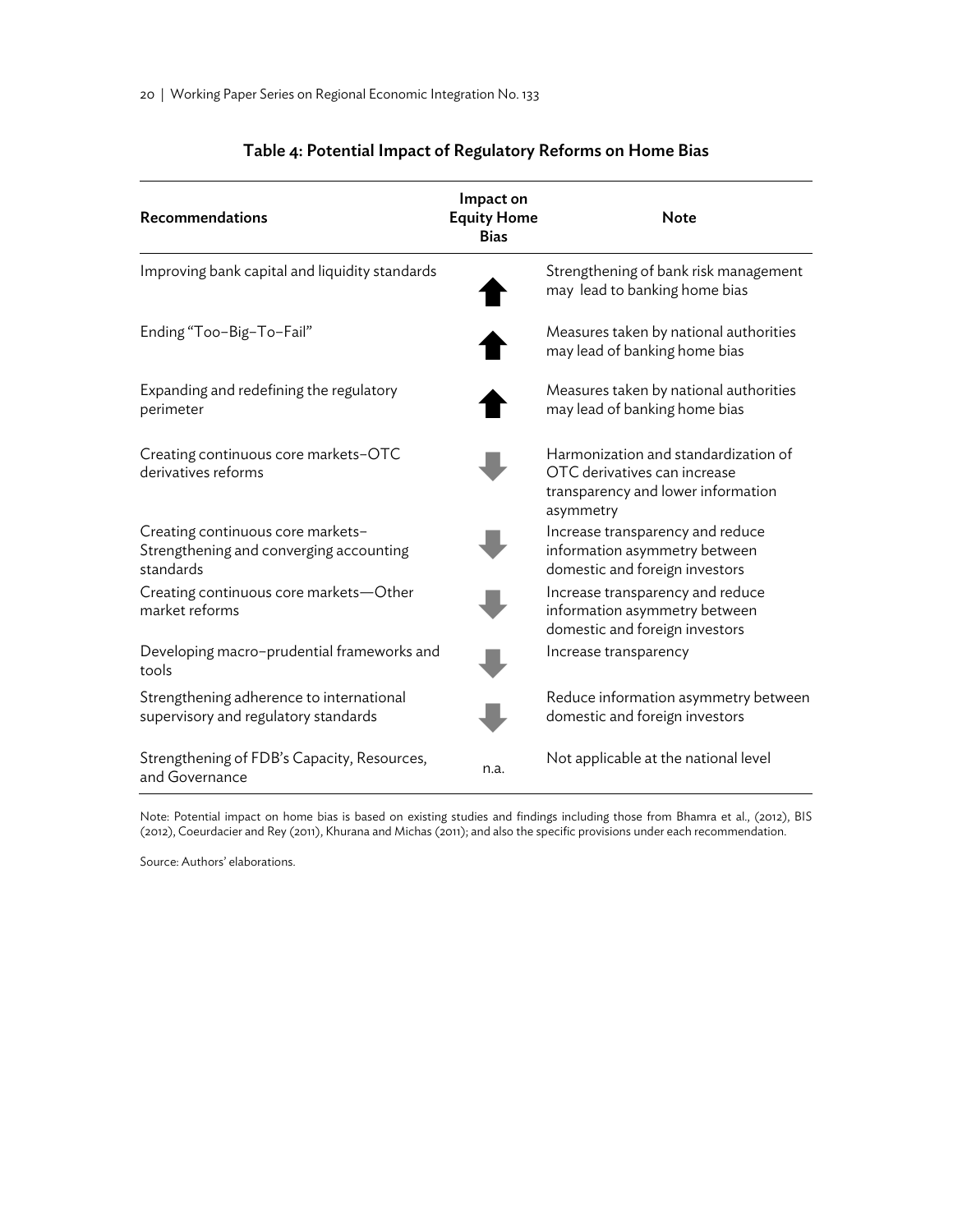|                                                                      | Sources and notes for<br>equity home bias<br>(against global equities)                                                                              | Sources and notes for<br>equity home bias<br>(against regional<br>equities)                                                                                                                                                                                    |
|----------------------------------------------------------------------|-----------------------------------------------------------------------------------------------------------------------------------------------------|----------------------------------------------------------------------------------------------------------------------------------------------------------------------------------------------------------------------------------------------------------------|
| Total foreign<br>equity assets and<br>liabilities<br>(in US dollars) | External Wealth of<br>Nations Database; and<br>International Investment<br>Position, International<br>Monetary Fund from<br>1990 to 2011.           | Coordinated Portfolio<br>Investment Survey,<br>International Monetary<br>Fund from 2001 to 2011.<br>Data excludes PRC and<br>Taipei, China.                                                                                                                    |
| Stock market<br>capitalization<br>(in US dollars)                    | World Development<br>Indicators, World Bank<br>from 1990 to 2011.                                                                                   | World Development<br>Indicators, World Bank<br>from 2001 to 2011.                                                                                                                                                                                              |
| Domestic stock<br>price indices                                      | Datastream stock price<br>index from 1990 to 2011.<br>Annual values for mean<br>and variation of returns<br>are computed based on<br>weekly values. | Datastream stock price<br>index from 1990 to 2011.<br>Annual values for mean<br>and variation of returns<br>are computed based on<br>weekly values. Regional<br>values (excluding the<br>country of interest) are<br>computed using nominal<br>GDP as weights. |

Appendix I: Data Sources for Equity Home Bias

Source: Authors' elaborations.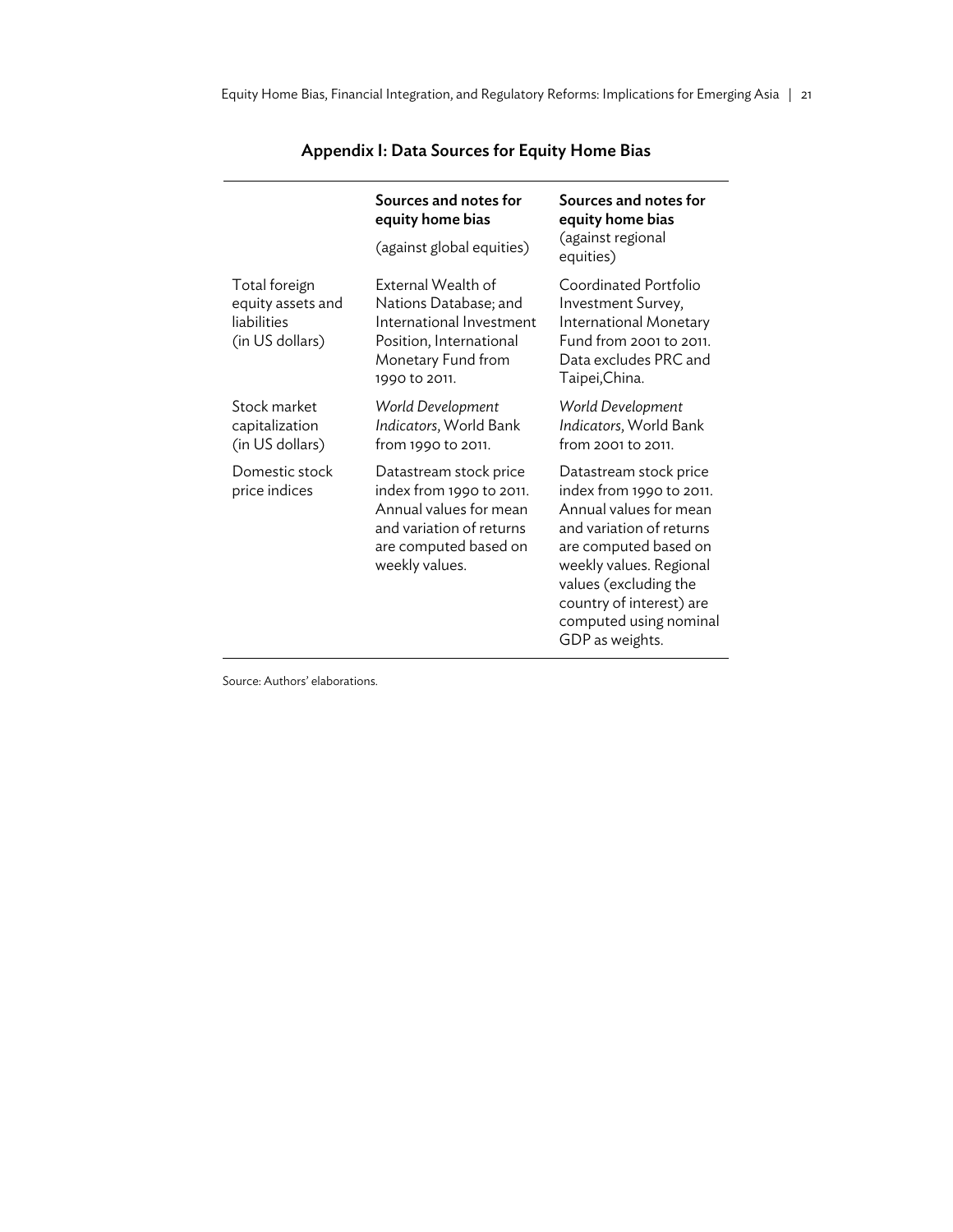22 | Working Paper Series on Regional Economic Integration No. 133

## References

Adam, K., T. Jappelli, A. Menichini, M. Padula, and M. Pagano. 2002. Analyze, Compare, and Apply Alternative Indicators, and Monitoring Methodologies to Measure the Evolution of Capital Market Integration in the European Union. *Centre for Studies in Economics and Finance Report*. Napoli: Centre for Studies in Economics and Finance.

Ahearne, A., W. Griever, and F. Warnock. 2004. Information Costs and Home Bias: An Analysis of U. S. Holdings of Foreign Equities. *Journal of International Economics*. 62: 313–336.

Anderson, C., M. Fedenia, M. Hirschet, and H. Skiba. 2010. Cultural Influences on Home Bias and International Diversification by Institutional Investors. Mimeo.

Andrade, S. and V. Chhaochharia. 2010. Information Immobility and Foreign Portfolio Investment *Review of Financial Studies*, Vol. 23, No. 6, pp. 2429-2463.

Baele, P., C. Pungulescu, and J. T. Horst. 2007. Model Uncertainty, Financial Market Integration, and the Home Bias Puzzle. *Journal of International Money and Finance*. 26: 606–630.

Balli, F., S.A. Basher, and H. Ozer-Balli. 2010. From Home Bias to Euro Bias: Disentangling the Effects of Monetary Union on the European Financial Markets. *Journal of Economics and Business*. 62: 347-366.

Bank for International Settlements (BIS). 2012. 82<sup>nd</sup> Annual Report. BIS: Basel.

Baxter, M. and U. Jermann. 1997. The International Diversification Puzzle Is Worse Than You Think. *American Economic Review*. 87 (1): 170-180.

Bekaert, G. and X. Wang. 2009. Home Bias Revisted. Mimeo.

Borensztein, E. and P. Loungani. 2011. Asian Financial Integration: Trends and Interruptions. *International Monetary Fund Working Paper.* WP/11/14. Washington, D.C.: International Monetary Fund.

Bhamra, H., N. Coeurdacier, and S. Guibaud. 2012. A Dynamic Equilibrium Model of Imperfectly Integrated Financial Markets. Mimeo.

Cai, F. and F. Warnock. 2004. International Diversification at Home and Abroad. *Board of Governors International Finance Discussion Paper No. 793*. Washington, D.C.: Board of Governors of the Federal Reserve System.

Carrieri, F., I. Chaieb, and V. Errunza. 2013. Do Implicit Barriers Matter for Globalization? *Review of Financial Studies* Vol. 26, No. 7, pp. 1694-1739.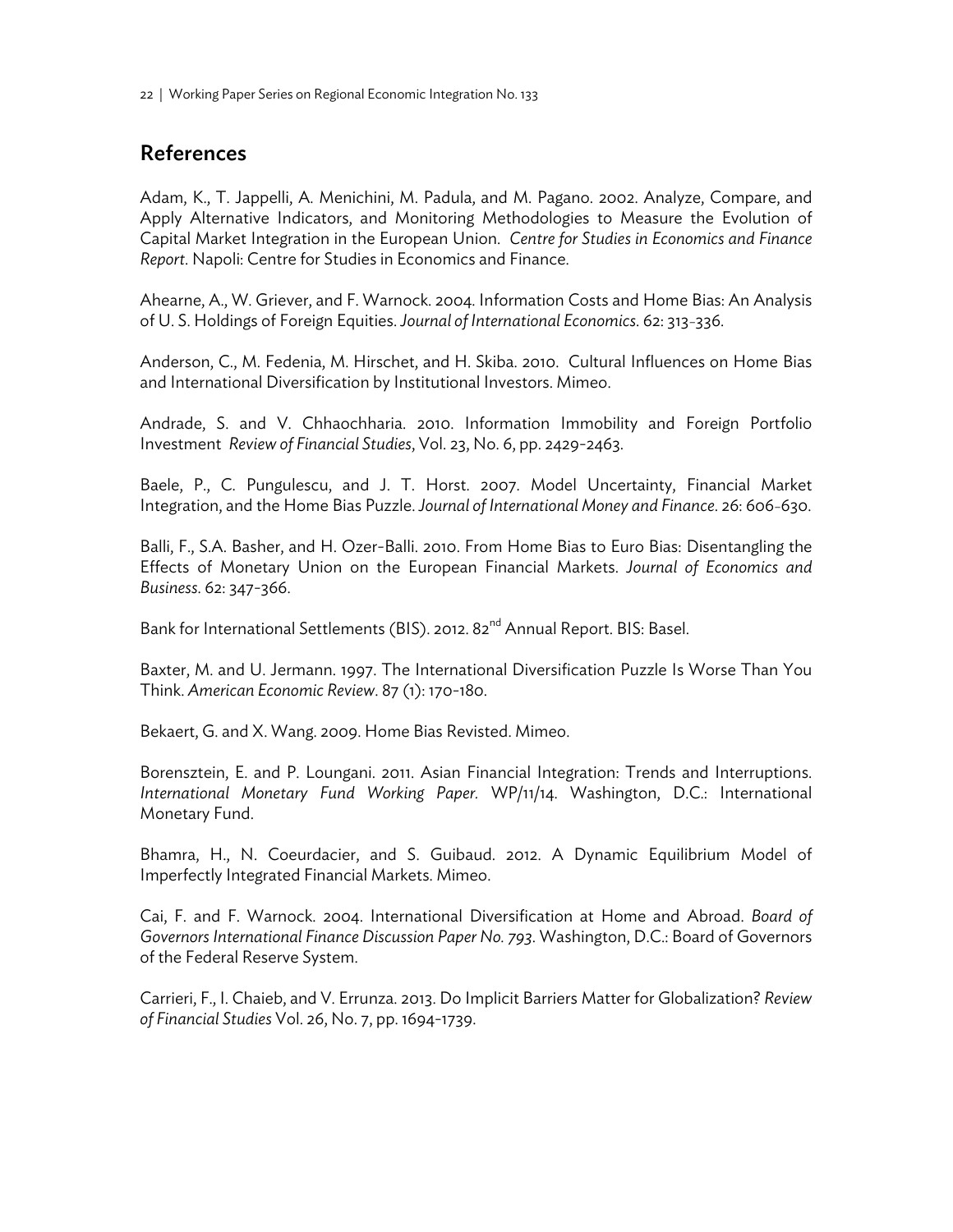Chan, K., V. Covrig, and L. Ng. 2005. What Determines the Domestic Bias and Foreign Bias? Evidence from Mutual Fund Equity Allocations Worldwide. *Journal of Finance*. 60 (3):1495–1534.

Chinn, M. D. and H. Ito. 2009. Chinn and Ito Index: A De Jure Measure of Financial Openness. Available at http://web.pdx.edu/~ito/Chinn-Ito\_website.htm.

Coeurdacier, N. and H. Rey. 2013. Home bias in open economy financial macroeconomics *Journal of Economic Literature*, Vol 51, No. 1, pp. 63-115.

Dziuda, W. and J. Mondria. 2012. Asymmetric information, portfolio managers, and home bias, *Review of Financial Studies*, Vol. 25, No. 7, pp. 2109-2154.

Fidora, M., M. Fratzcher, and C. Thimann. 2007. Home Bias in Global Bond and Equity Markets: The Role of Real Exchange Rate Volatility. *Journal of International Money and Finance*. 26: 631– 655.

Financial Stability Board (FSB). 2012a. Identifying the Effects of Regulatory Reforms on Emerging Market and Developing Economies: A Review of Potential Unintended Consequences. Report to the G20 Finance Ministers and Central Bank Governors.

———. 2012b. Progress in Implementing the G20 Recommendations on Financial Regulatory Reform Status report by the FSB Secretariat.

French, K. and J. Poterba. 1991. Investor Diversification and International Equity Markets. *The American Economic Review.* 81(2): 222–226.

Gelos, R. and S.-J. Wei. 2005. Transparency and International Portfolio Holdings. *Journal of Finance*. 60 (6): 2987–3020.

Gomez, J.-P., R. Priestley, and F. Zapatero. 2003. Keeping Up with the Joneses: An International Asset Pricing Model. *Universitat Pompeu Fabra Economics and Business Working Paper No. 694*. Barcelona: Universitat Pompeu Fabra.

Jochem, A. and U. Volz. 2011. Portfolio Holdings in the Euro Area—Home Bias and the Role of International, Domestic and Sector-Specific Factors. *Deutsche Bundesbank Discussion Paper Series* No. 07/2011. Frankfurt: Deutsche Bundesbank.

Kaufmann, Kraay, and Mastruzzi. World Governance Indicators. Available at http://info.worldbank.org/governance/wgi/index.asp.

Karolyi, G. A. and R. Stulz. 2002. Are Financial Assets Priced Locally or Globally? Mimeo.

Khurana, I. and P. Michas. 2011. Mandatory IFRS Adoption and U.S. Home Bias. Mimeo.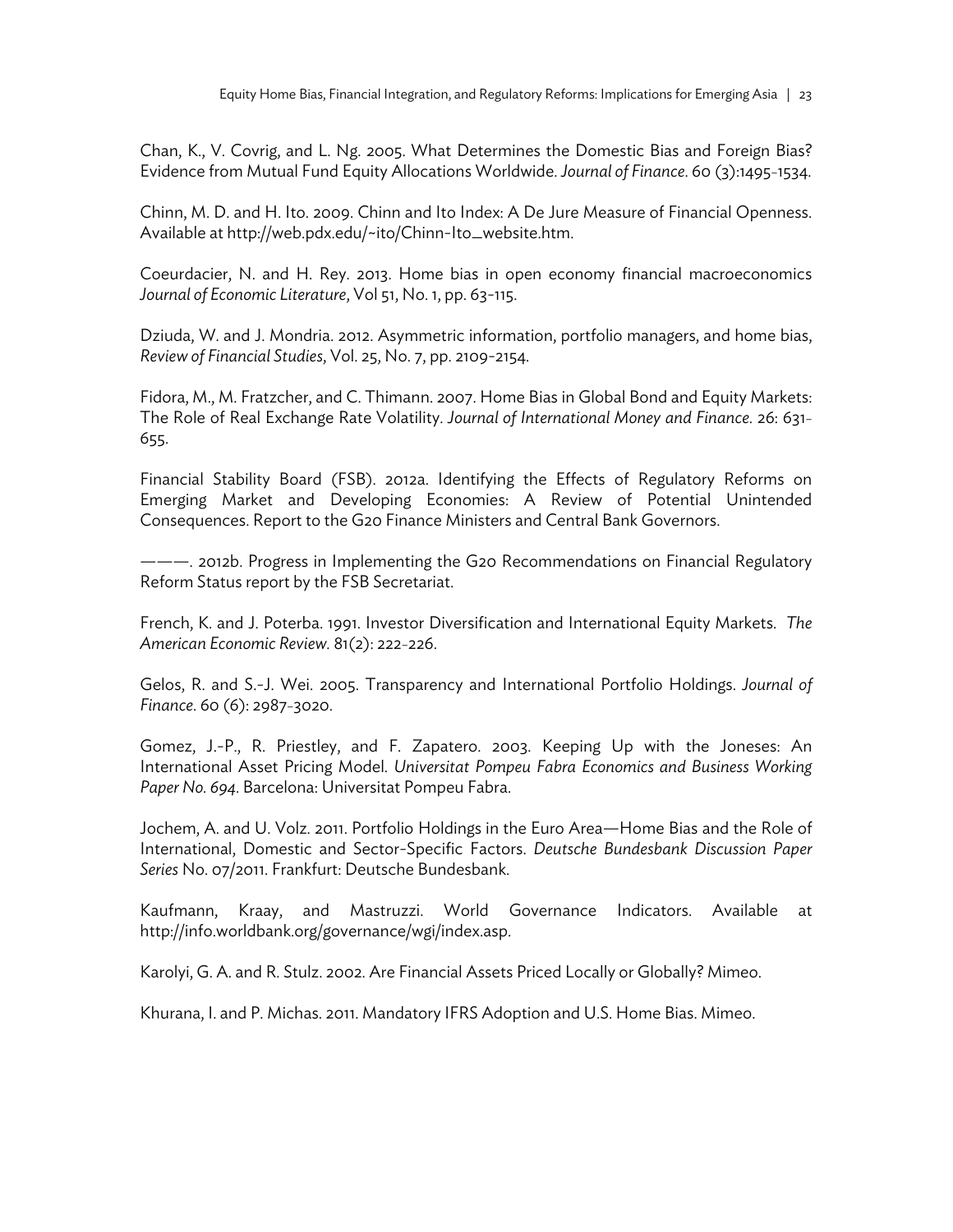Lane, P. and G. M. Milesi-Ferretti (2007), "The external wealth of nations mark II: Revised and extended estimates of foreign assets and liabilities, 1970–2004", Journal of International Economics 73, November, 223-250.

Lewis, K. 1999. Trying to Explain Home Bias in Equities and Consumption. *Journal of Economic Literature*. 37(2): 571–608.

Markowitz, H. 1952. Portfolio Selection. *The Journal of Finance*. 7(1):77–91.

Merton, R. 1980. On Estimating the Expected Return on the Market: An Exploratory Investigation. *Journal of Financial Economics*. 8:323–361.

Mercado, R. 2013. Emerging Asia Equity Home Bias and Financial Integration. International Economic Journal, 27: 4; 497–524.

Mondria, J. and T. Wu. 2010. The Puzzling Evolution of Home Bias, Information Processing, and Financial Openness. *Journal of Economic Dynamics and Control*. 34: 875-896.

Morse, A. and S. Shive. 2011. Patriotism in Your Portfolio. *Journal of Financial Markets.* 14: 411- 440.

Park, C.Y. and J.W. Lee. 2011. Financial Integration in Emerging Asia: Challenges and Prospects. *Asian Economic Policy Review*. 6(2): 176-198.

Schönmaker, D. and T. Bosch. 2008. Is the Home Bias in Equities and Bonds Declining in Europe? *Investment Management and Financial Innovation*. 5: 90-102.

Sendi, I. and M. Bellalah. 2010. The Equity Home Bias: Explanations and Financial Anomalies. *International Journal of Economics and Finance*. 2 (2): 78-96.

Sørensen, B., Y.T. Wu, O. Yosha, and Y. Zhu. 2007. Home Bias and International Risk Sharing: Twin Puzzles Separated at Birth. *Journal of International Money and Finance*. 26: 587–605.

Van Nieuwerburgh, S., and L. Veldkamp. 2009. Information Immobility and the Home Bias Puzzle *Journal of Finance*, Vol.64, No.3, pp.1187–215

Warnock, F. 2002. Home Bias and High Turnover Reconsidered. *Journal of International Money and Finance*. 21: 795–805.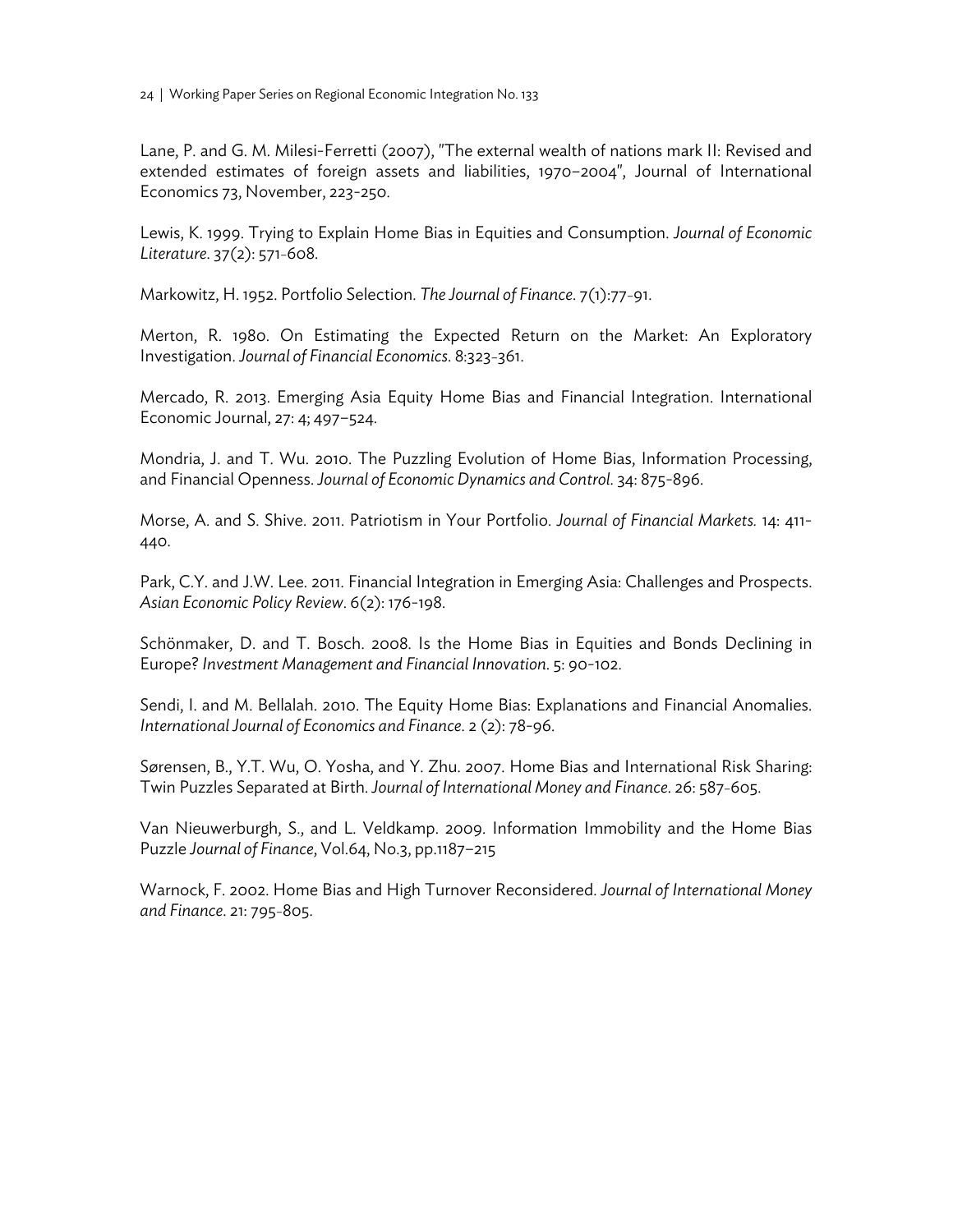## ADB Working Paper Series on Regional Economic Integration<sup>\*</sup>

- 1. "The ASEAN Economic Community and the European Experience" by Michael G. Plummer
- 2. "Economic Integration in East Asia: Trends, Prospects, and a Possible Roadmap" by Pradumna B. Rana
- 3. "Central Asia after Fifteen Years of Transition: Growth, Regional Cooperation, and Policy Choices" by Malcolm Dowling and Ganeshan Wignaraja
- 4. "Global Imbalances and the Asian Economies: Implications for Regional Cooperation" by Barry Eichengreen
- 5. "Toward Win-Win Regionalism in Asia: Issues and Challenges in Forming Efficient Trade Agreements" by Michael G. Plummer
- 6. "Liberalizing Cross-Border Capital Flows: How Effective Are Institutional Arrangements against Crisis in Southeast Asia" by Alfred Steinherr, Alessandro Cisotta, Erik Klär, and Kenan Šehović
- 7. "Managing the Noodle Bowl: The Fragility of East Asian Regionalism" by Richard E. Baldwin
- 8. "Measuring Regional Market Integration in Developing Asia: A Dynamic Factor Error Correction Model (DF-ECM) Approach" by Duo Qin, Marie Anne Cagas, Geoffrey Ducanes, Nedelyn Magtibay-Ramos, and Pilipinas F. Quising
- 9. "The Post-Crisis Sequencing of Economic Integration in Asia: Trade as a Complement to a Monetary Future" by Michael G. Plummer and Ganeshan Wignaraja
- 10. "Trade Intensity and Business Cycle Synchronization: The Case of East Asia" by Pradumna B. Rana
- 11. "Inequality and Growth Revisited" by Robert J. Barro
- 12. "Securitization in East Asia" by Paul Lejot, Douglas Arner, and Lotte Schou-Zibell
- 13. "Patterns and Determinants of Cross-border Financial Asset Holdings in East Asia" by Jong-Wha Lee
- 14. "Regionalism as an Engine of Multilateralism: A Case for a Single East Asian FTA" by Masahiro Kawai and Ganeshan Wignaraja
- 15. "The Impact of Capital Inflows on Emerging East Asian Economies: Is Too Much Money Chasing Too Little Good?" by Soyoung Kim and Doo Yong Yang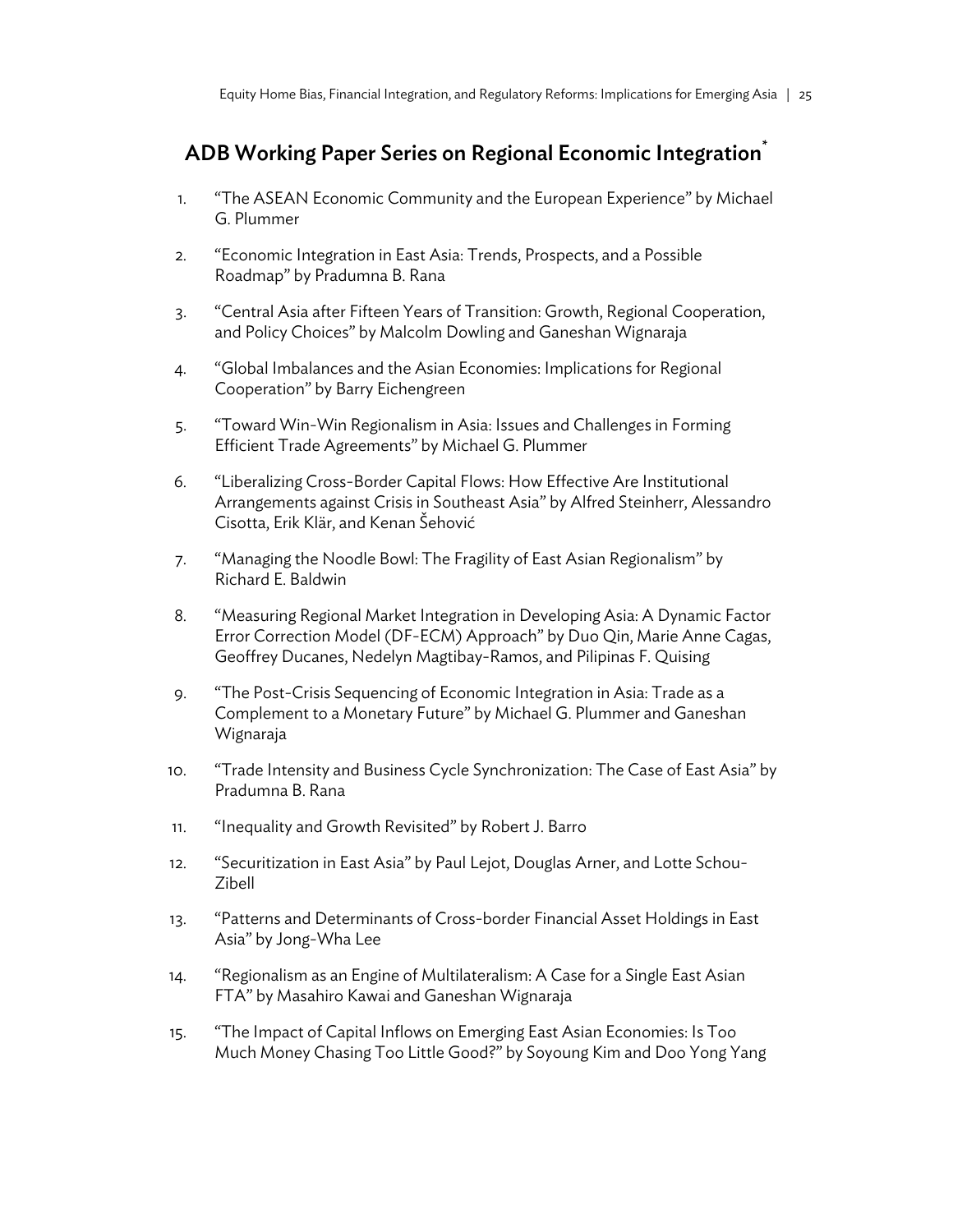- 16. "Emerging East Asian Banking Systems Ten Years after the 1997/98 Crisis" by Charles Adams
- 17. "Real and Financial Integration in East Asia" by Soyoung Kim and Jong-Wha Lee
- 18. "Global Financial Turmoil: Impact and Challenges for Asia's Financial Systems" by Jong-Wha Lee and Cyn-Young Park
- 19. "Cambodia's Persistent Dollarization: Causes and Policy Options" by Jayant Menon
- 20. "Welfare Implications of International Financial Integration" by Jong-Wha Lee and Kwanho Shin
- 21. "Is the ASEAN-Korea Free Trade Area (AKFTA) an Optimal Free Trade Area?" by Donghyun Park, Innwon Park, and Gemma Esther B. Estrada
- 22. "India's Bond Market—Developments and Challenges Ahead" by Stephen Wells and Lotte Schou- Zibell
- 23. "Commodity Prices and Monetary Policy in Emerging East Asia" by Hsiao Chink Tang
- 24. "Does Trade Integration Contribute to Peace?" by Jong-Wha Lee and Ju Hyun Pyun
- 25. "Aging in Asia: Trends, Impacts, and Responses" by Jayant Menon and Anna Melendez-Nakamura
- 26. "Re-considering Asian Financial Regionalism in the 1990s" by Shintaro Hamanaka
- 27. "Managing Success in Viet Nam: Macroeconomic Consequences of Large Capital Inflows with Limited Policy Tools" by Jayant Menon
- 28. "The Building Block versus Stumbling Block Debate of Regionalism: From the Perspective of Service Trade Liberalization in Asia" by Shintaro Hamanaka
- 29. "East Asian and European Economic Integration: A Comparative Analysis" by Giovanni Capannelli and Carlo Filippini
- 30. "Promoting Trade and Investment in India's Northeastern Region" by M. Govinda Rao
- 31. "Emerging Asia: Decoupling or Recoupling" by Soyoung Kim, Jong-Wha Lee, and Cyn-Young Park
- 32. "India's Role in South Asia Trade and Investment Integration" by Rajiv Kumar and Manjeeta Singh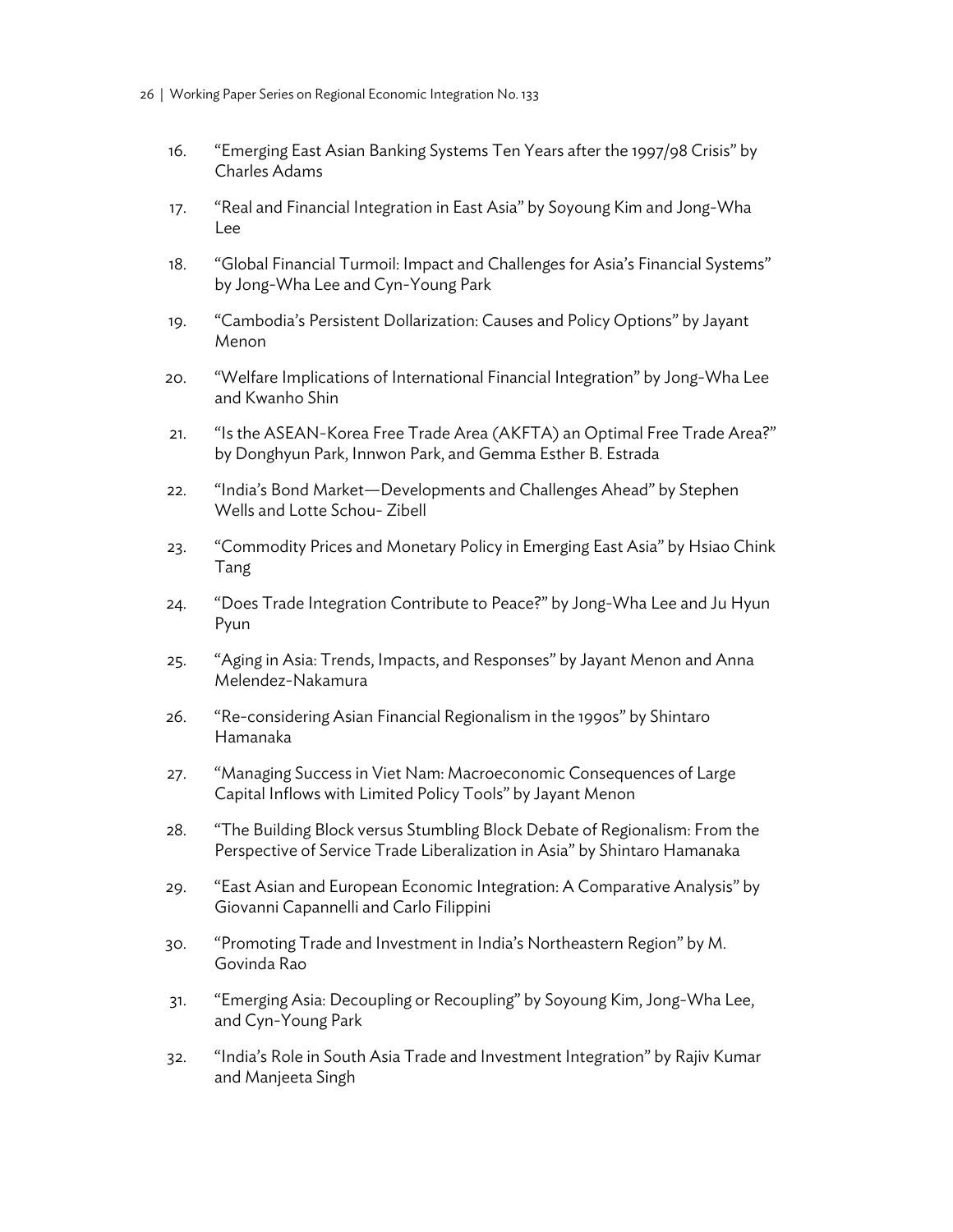- 33. "Developing Indicators for Regional Economic Integration and Cooperation" by Giovanni Capannelli, Jong-Wha Lee, and Peter Petri
- 34. "Beyond the Crisis: Financial Regulatory Reform in Emerging Asia" by Chee Sung Lee and Cyn-Young Park
- 35. "Regional Economic Impacts of Cross-Border Infrastructure: A General Equilibrium Application to Thailand and Lao People's Democratic Republic" by Peter Warr, Jayant Menon, and Arief Anshory Yusuf
- 36. "Exchange Rate Regimes in the Asia-Pacific Region and the Global Financial Crisis" by Warwick J. McKibbin and Waranya Pim Chanthapun
- 37. "Roads for Asian Integration: Measuring ADB's Contribution to the Asian Highway Network" by Srinivasa Madhur, Ganeshan Wignaraja, and Peter Darjes
- 38. "The Financial Crisis and Money Markets in Emerging Asia" by Robert Rigg and Lotte Schou-Zibell
- 39. "Complements or Substitutes? Preferential and Multilateral Trade Liberalization at the Sectoral Level" by Mitsuyo Ando, Antoni Estevadeordal, and Christian Volpe Martincus
- 40. "Regulatory Reforms for Improving the Business Environment in Selected Asian Economies—How Monitoring and Comparative Benchmarking can Provide Incentive for Reform" by Lotte Schou-Zibell and Srinivasa Madhur
- 41. "Global Production Sharing, Trade Patterns, and Determinants of Trade Flows in East Asia" by Prema-chandra Athukorala and Jayant Menon
- 42. "Regionalism Cycle in Asia (-Pacific): A Game Theory Approach to the Rise and Fall of Asian Regional Institutions" by Shintaro Hamanaka
- 43. "A Macroprudential Framework for Monitoring and Examining Financial Soundness" by Lotte Schou-Zibell, Jose Ramon Albert, and Lei Lei Song
- 44. "A Macroprudential Framework for the Early Detection of Banking Problems in Emerging Economies" by Claudio Loser, Miguel Kiguel, and David Mermelstein
- 45. "The 2008 Financial Crisis and Potential Output in Asia: Impact and Policy Implications" by Cyn-Young Park, Ruperto Majuca, and Josef Yap
- 46. "Do Hub-and-Spoke Free Trade Agreements Increase Trade? A Panel Data Analysis" by Jung Hur, Joseph Alba, and Donghyun Park
- 47. "Does a Leapfrogging Growth Strategy Raise Growth Rate? Some International Evidence" by Zhi Wang, Shang-Jin Wei, and Anna Wong
- 48. "Crises in Asia: Recovery and Policy Responses" by Kiseok Hong and Hsiao Chink Tang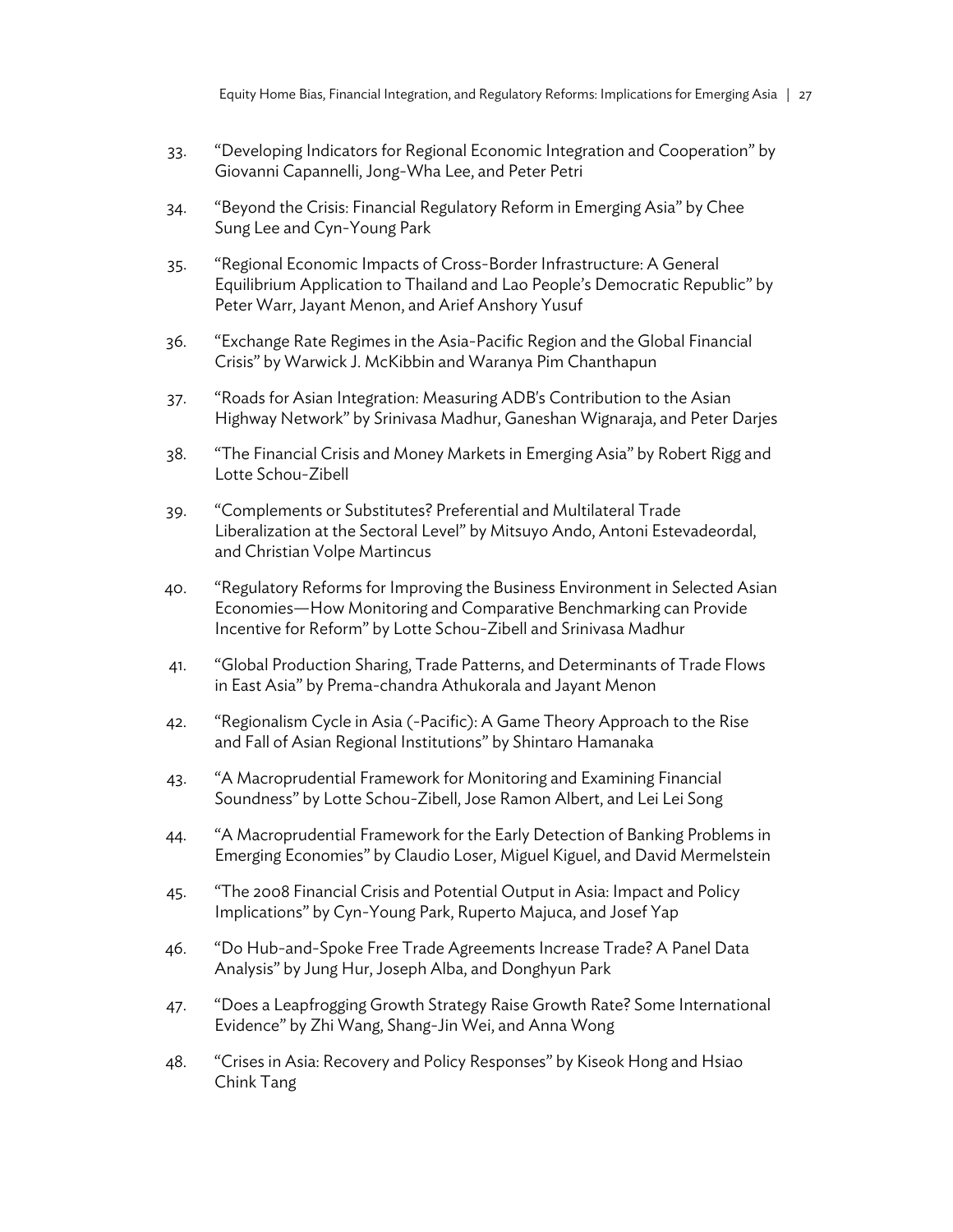- 49. "A New Multi-Dimensional Framework for Analyzing Regional Integration: Regional Integration Evaluation (RIE) Methodology" by Donghyun Park and Mario Arturo Ruiz Estrada
- 50. "Regional Surveillance for East Asia: How Can It Be Designed to Complement Global Surveillance?" by Shinji Takagi
- 51. "Poverty Impacts of Government Expenditure from Natural Resource Revenues" by Peter Warr, Jayant Menon, and Arief Anshory Yusuf
- 52. "Methods for Ex Ante Economic Evaluation of Free Trade Agreements" by David Cheong
- 53. "The Role of Membership Rules in Regional Organizations" by Judith Kelley
- 54. "The Political Economy of Regional Cooperation in South Asia" by V.V. Desai
- 55. "Trade Facilitation Measures under Free Trade Agreements: Are They Discriminatory against Non-Members?" by Shintaro Hamanaka, Aiken Tafgar, and Dorothea Lazaro
- 56. "Production Networks and Trade Patterns in East Asia: Regionalization or Globalization?" by Prema-chandra Athukorala
- 57. "Global Financial Regulatory Reforms: Implications for Developing Asia" by Douglas W. Arner and Cyn-Young Park
- 58. "Asia's Contribution to Global Rebalancing" by Charles Adams, Hoe Yun Jeong, and Cyn-Young Park
- 59. "Methods for Ex Post Economic Evaluation of Free Trade Agreements" by David Cheong
- 60. "Responding to the Global Financial and Economic Crisis: Meeting the Challenges in Asia" by Douglas W. Arner and Lotte Schou-Zibell
- 61. "Shaping New Regionalism in the Pacific Islands: Back to the Future?" by Satish Chand
- 62. "Organizing the Wider East Asia Region" by Christopher M. Dent
- 63. "Labour and Grassroots Civic Interests In Regional Institutions" by Helen E.S. Nesadurai
- 64. "Institutional Design of Regional Integration: Balancing Delegation and Representation" by Simon Hix
- 65. "Regional Judicial Institutions and Economic Cooperation: Lessons for Asia?" by Erik Voeten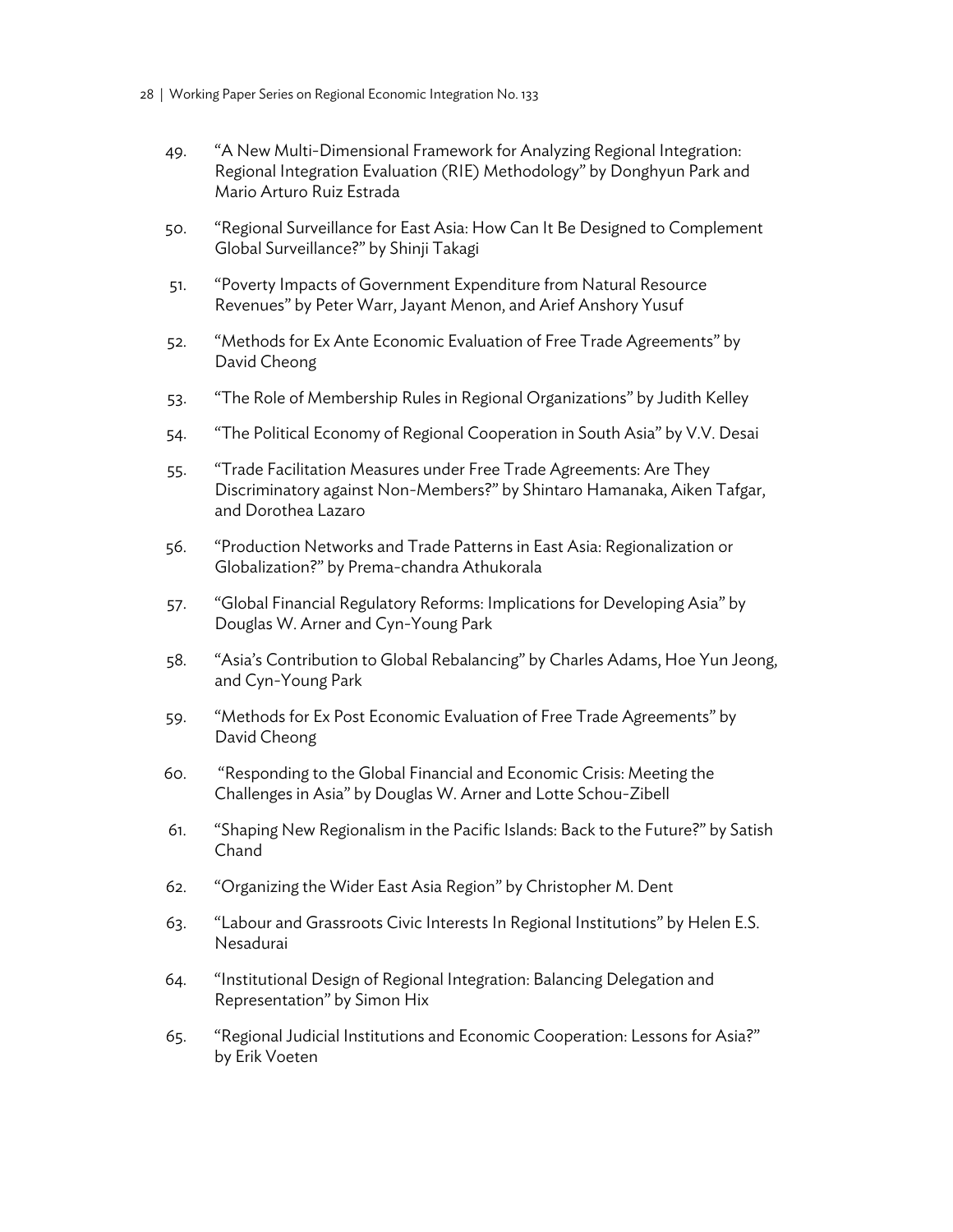- 66. "The Awakening Chinese Economy: Macro and Terms of Trade Impacts on 10 Major Asia-Pacific Countries" by Yin Hua Mai, Philip Adams, Peter Dixon, and Jayant Menon
- 67. "Institutional Parameters of a Region-Wide Economic Agreement in Asia: Examination of Trans-Pacific Partnership and ASEAN+α Free Trade Agreement Approaches" by Shintaro Hamanaka
- 68. "Evolving Asian Power Balances and Alternate Conceptions for Building Regional Institutions" by Yong Wang
- 69. "ASEAN Economic Integration: Features, Fulfillments, Failures, and the Future" by Hal Hill and Jayant Menon
- 70. "Changing Impact of Fiscal Policy on Selected ASEAN Countries" by Hsiao Chink Tang, Philip Liu, and Eddie C. Cheung
- 71. "The Organizational Architecture of the Asia-Pacific: Insights from the New Institutionalism" by Stephan Haggard
- 72. "The Impact of Monetary Policy on Financial Markets in Small Open Economies: More or Less Effective During the Global Financial Crisis?" by Steven Pennings, Arief Ramayandi, and Hsiao Chink Tang
- 73. "What do Asian Countries Want the Seat at the High Table for? G20 as a New Global Economic Governance Forum and the Role of Asia" by Yoon Je Cho
- 74. "Asia's Strategic Participation in the Group of 20 for Global Economic Governance Reform: From the Perspective of International Trade" by Taeho Bark and Moonsung Kang
- 75. "ASEAN's Free Trade Agreements with the People's Republic of China, Japan, and the Republic of Korea: A Qualitative and Quantitative Analysis" by Gemma Estrada, Donghyun Park, Innwon Park, and Soonchan Park
- 76. "ASEAN-5 Macroeconomic Forecasting Using a GVAR Model" by Fei Han and Thiam Hee Ng
- 77. "Early Warning Systems in the Republic of Korea: Experiences, Lessons, and Future Steps" by Hyungmin Jung and Hoe Yun Jeong
- 78. "Trade and Investment in the Greater Mekong Subregion: Remaining Challenges and the Unfinished Policy Agenda" by Jayant Menon and Anna Cassandra Melendez
- 79. "Financial Integration in Emerging Asia: Challenges and Prospects" by Cyn-Young Park and Jong-Wha Lee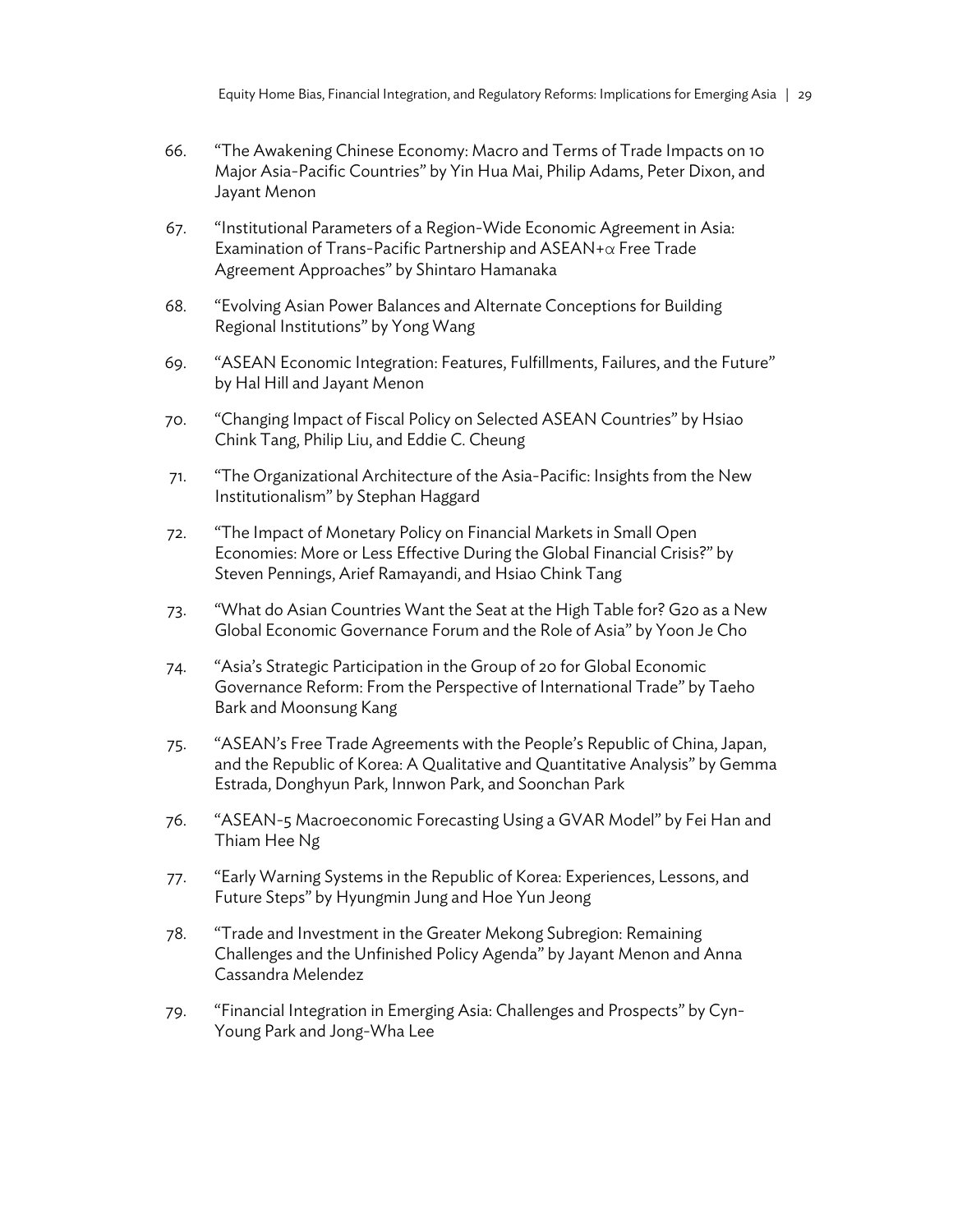- 80. "Sequencing Regionalism: Theory, European Practice, and Lessons for Asia" by Richard E. Baldwin
- 81. "Economic Crises and Institutions for Regional Economic Cooperation" by C. Randall Henning
- 82. "Asian Regional Institutions and the Possibilities for Socializing the Behavior of States" by Amitav Acharya
- 83. "The People's Republic of China and India: Commercial Policies in the Giants" by Ganeshan Wignaraja
- 84. "What Drives Different Types of Capital Flows and Their Volatilities?" by Rogelio Mercado and Cyn-Young Park
- 85. "Institution Building for African Regionalism" by Gilbert M. Khadiagala
- 86. "Impediments to Growth of the Garment and Food Industries in Cambodia: Exploring Potential Benefits of the ASEAN-PRC FTA" by Vannarith Chheang and Shintaro Hamanaka
- 87. "The Role of the People's Republic of China in International Fragmentation and Production Networks: An Empirical Investigation" by Hyun-Hoon Lee, Donghyun Park, and Jing Wang
- 88. "Utilizing the Multiple Mirror Technique to Assess the Quality of Cambodian Trade Statistics" by Shintaro Hamanaka
- 89. "Is Technical Assistance under Free Trade Agreements WTO-Plus?" A Review of Japan–ASEAN Economic Partnership Agreements" by Shintaro Hamanaka
- 90. "Intra-Asia Exchange Rate Volatility and Intra-Asia Trade: Evidence by Type of Goods" by Hsiao Chink Tang
- 91. "Is Trade in Asia Really Integrating?" by Shintaro Hamanaka
- 92. "The PRC's Free Trade Agreements with ASEAN, Japan, and the Republic of Korea: A Comparative Analysis" by Gemma Estrada, Donghyun Park, Innwon Park, and Soonchan Park
- 93. "Assessing the Resilience of ASEAN Banking Systems: The Case of the Philippines" by Jose Ramon Albert and Thiam Hee Ng
- 94. "Strengthening the Financial System and Mobilizing Savings to Support More Balanced Growth in ASEAN+3" by A. Noy Siackhachanh
- 95. "Measuring Commodity-Level Trade Costs in Asia: The Basis for Effective Trade Facilitation Policies in the Region" by Shintaro Hamanaka and Romana Domingo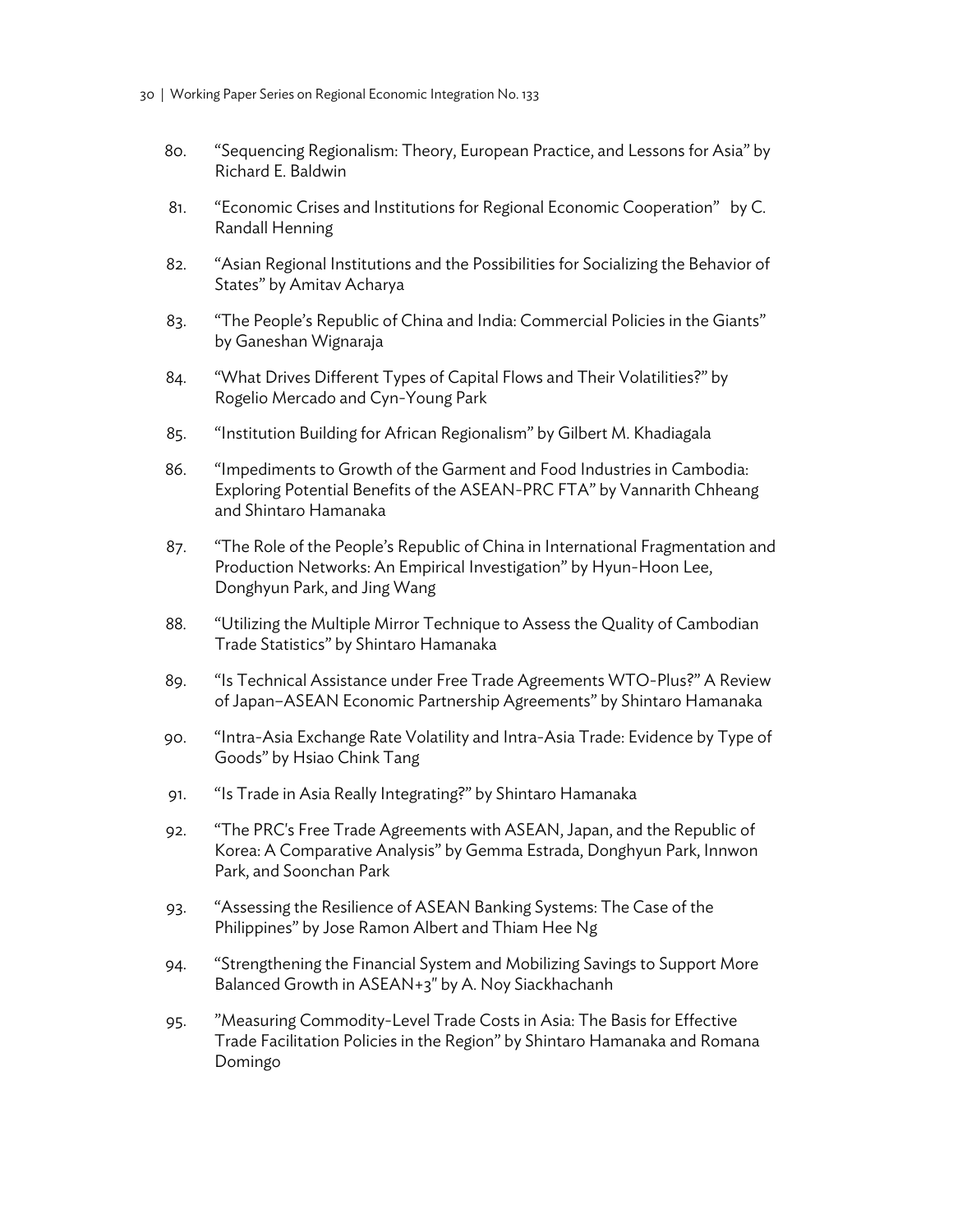- 96. "Why do Imports Fall More than Exports Especially During Crises? Evidence from Selected Asian Economies" by Hsiao Chink Tang
- 97. "Determinants of Local Currency Bonds and Foreign Holdings: Implications for Bond Market Development in the People's Republic of China" by Kee-Hong Bae
- 98. "ASEAN–China Free Trade Area and the Competitiveness of Local Industries: A Case Study of Major Industries in the Lao People's Democratic Republic" by Leebeer Leebouapao, Sthabandith Insisienmay, and Vanthana Nolintha
- 99. "The Impact of ACFTA on People's Republic of China-ASEAN Trade: Estimates Based on an Extended Gravity Model for Component Trade" by Yu Sheng, Hsiao Chink Tang, and Xinpeng Xu
- 100. "Narrowing the Development Divide in ASEAN: The Role of Policy" by Jayant Menon
- 101. "Different Types of Firms, Products, and Directions of Trade: The Case of the People's Republic of China" by Hyun-Hoon Lee, Donghyun Park, and Jing Wang
- 102. "Anatomy of South–South FTAs in Asia: Comparisons with Africa, Latin America, and the Pacific Islands" by Shintaro Hamanaka
- 103. "Japan's Education Services Imports: Branch Campus or Subsidiary Campus?" by Shintaro Hamanaka
- 104. "A New Regime of SME Finance in Emerging Asia: Empowering Growth-Oriented SMEs to Build Resilient National Economies" by Shigehiro Shinozaki
- 105. "Critical Review of East Asia South America Trade " by Shintaro Hamanaka and Aiken Tafgar
- 106. "The Threat of Financial Contagion to Emerging Asia's Local Bond Markets: Spillovers from Global Crises" by Iwan J. Azis, Sabyasachi Mitra, Anthony Baluga, and Roselle Dime
- 107. "Hot Money Flows, Commodity Price Cycles, and Financial Repression in the US and the People's Republic of China: The Consequences of Near Zero US Interest Rates" by Ronald McKinnon and Zhao Liu
- 108. "Cross-Regional Comparison of Trade Integration: The Case of Services" by Shintaro Hamanaka
- 109. "Preferential and Non-Preferential Approaches to Trade Liberalization in East Asia: What Differences Do Utilization Rates and Reciprocity Make?" by Jayant Menon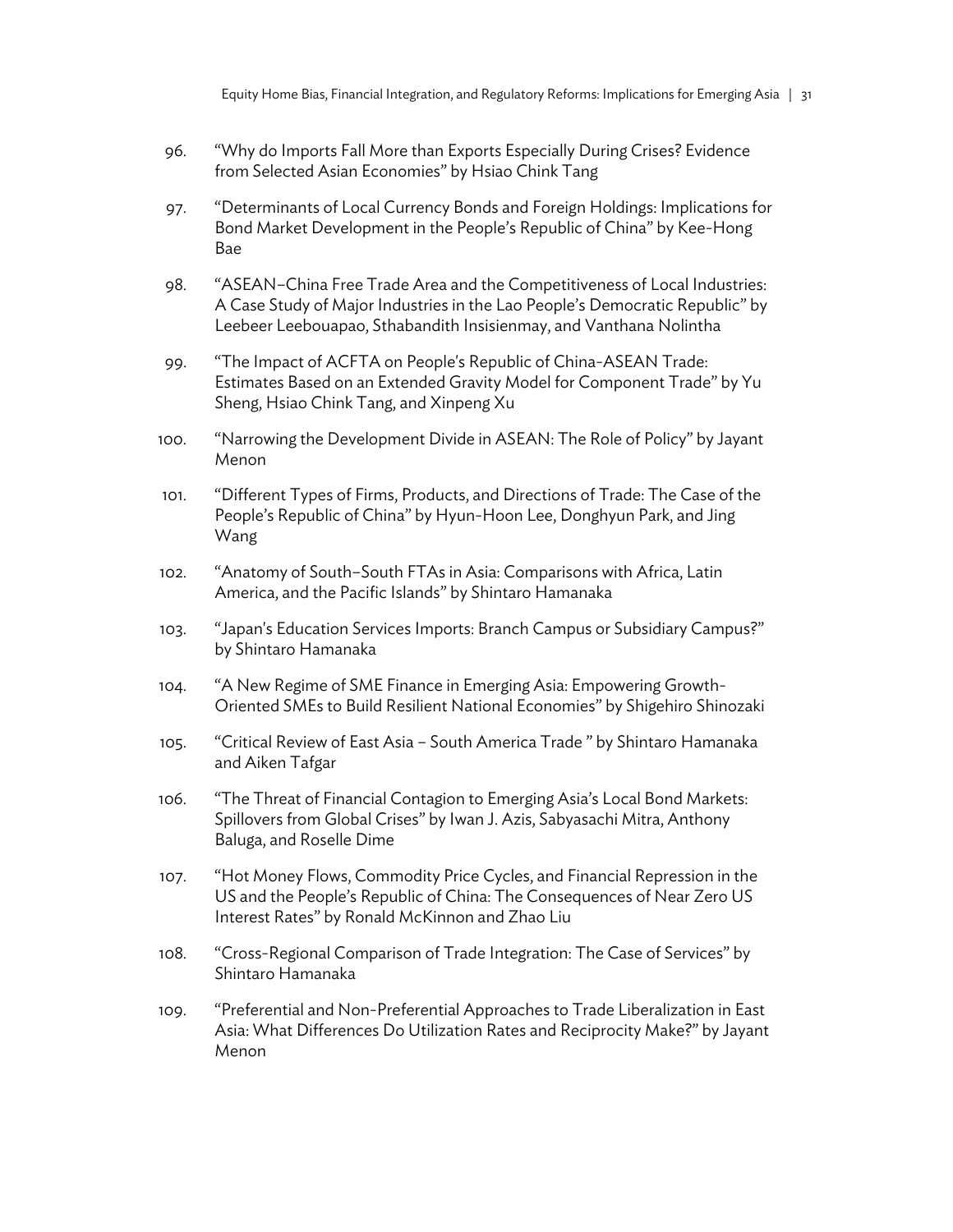- 110. "Can Global Value Chains Effectively Serve Regional Economic Development in Asia?" by Hans-Peter Brunner
- 111. "Exporting and Innovation: Theory and Firm-Level Evidence from the People's Republic of China" by Faqin Lin and Hsiao Chink Tang
- 112. "Supporting the Growth and Spread of International Production Networks in Asia: How Can Trade Policy Help?" by Jayant Menon
- 113. "On the Use of FTAs: A Review of Research Methodologies" by Shintaro Hamanaka
- 114. "The People's Republic of China's Financial Policy and Regional Cooperation in the Midst of Global Headwinds" by Iwan J. Azis
- 115. "The Role of International Trade in Employment Growth in Micro- and Small Enterprises: Evidence from Developing Asia" by Jens Krüger
- 116. "Impact of Euro Zone Financial Shocks on Southeast Asian Economies" by Jayant Menon and Thiam Hee Ng
- 117. "What is Economic Corridor Development and What Can It Achieve in Asia's Subregions?" by Hans-Peter Brunner
- 118. "The Financial Role of East Asian Economies in Global Imbalances: An Econometric Assessment of Developments after the Global Financial Crisis" by Hyun-Hoon Lee and Donghyun Park
- 119. "Learning by Exporting: Evidence from India" by Apoorva Gupta, Ila Patnaik, and Ajay Shah
- 120. "FDI Technology Spillovers and Spatial Diffusion in the People's Republic of China" by Mi Lin and Yum K. Kwan
- 121. "Capital Market Financing for SMEs: A Growing Need in Emerging Asia" by Shigehiro Shinozaki
- 122. "Terms of Trade, Foreign Direct Investment, and Development: A Case of Intra-Asian Kicking Away the Ladder?" by Konstantin M. Wacker, Philipp Grosskurth, and Tabea Lakemann
- 123. "Can Low Interest Rates be Harmful: An Assessment of the Bank Risk-Taking Channel in Asia" by Arief Ramayandi, Umang Rawat, and Hsiao Chink Tang
- 124. "Explaining Foreign Holdings of Asia's Debt Securities" by Charles Yuji Horioka, Takaaki Nomoto, and Akiko Terada-Hagiwara
- 125. "South Caucasus–People's Republic of China Bilateral Free Trade Agreements: Why It Matters" by Hasmik Hovhanesian and Heghine Manasyan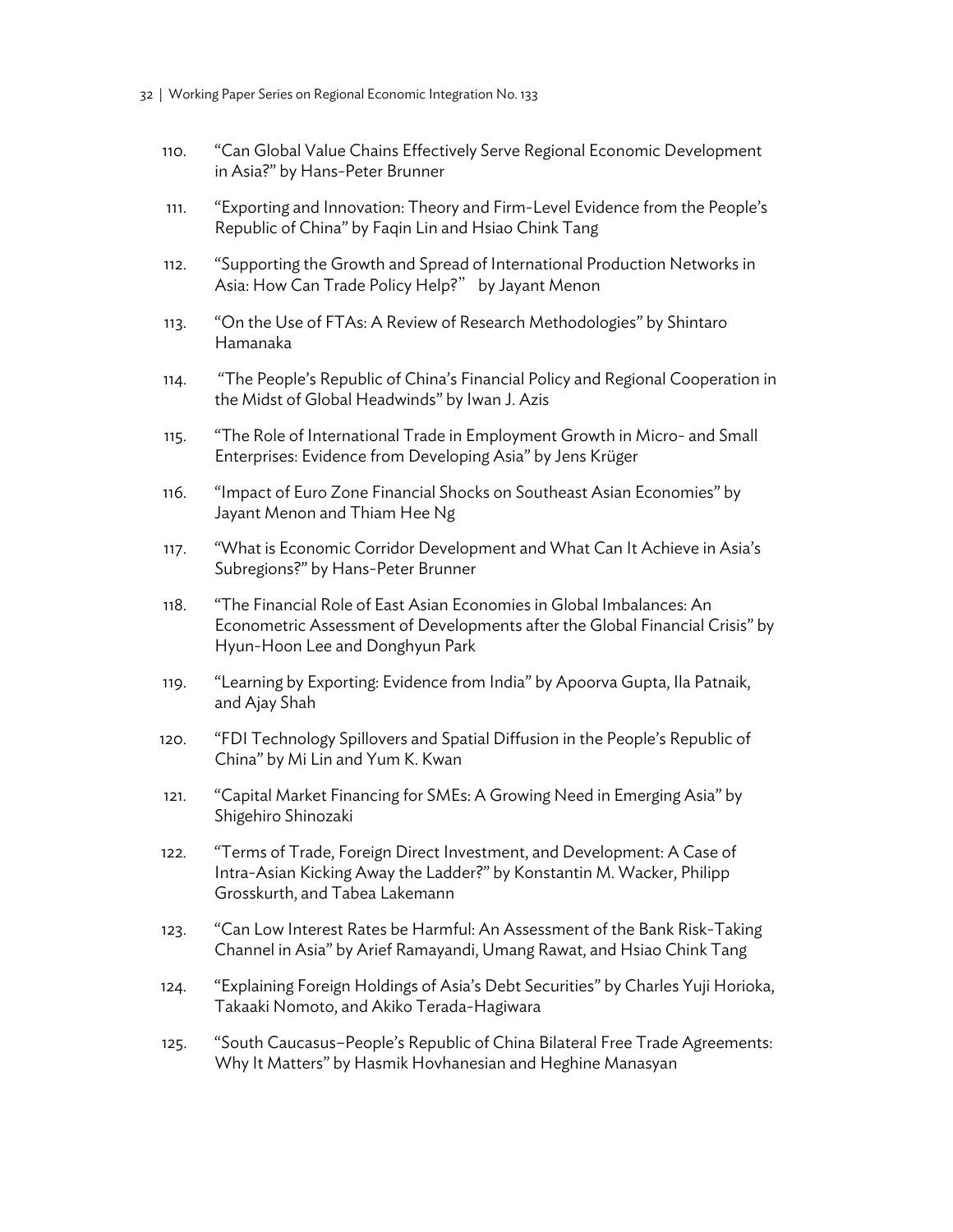- 126. "Enlargement of Economic Framework in Southeast Asia and Trade Flows in Lao PDR" by Sithanonxay Suvannaphakdy, Hsiao Chink Tang, and Alisa DiCaprio
- 127. "The End of Grand Expectations: Monetary and Financial Integration After the Crisis in Europe" by Heribert Dieter
- 128. "The Investment Version of Asian Noodle Bowl: Proliferation of International Investment Agreements" by Julien Chaisse Chaisse and Hamanaka
- 129. "Why Do Countries Enter into Preferential Agreements on Trade in Services?: Assessing the Potential for Negotiated Regulatory Convergence in Asian Services Markets" by Pierre Sauvé and Anirudh Shingal
- 130. "Analysis of Informal Obstacles to Cross-Border Economic Activity between Kazakhstan and Uzbekistan" by Roman Vakulchuk and Farrrukh Irnazarov
- 131. "The Nexus between Anti-Dumping Petitions and Exports during the Global Financial Crisis: Evidence on the People's Republic of China" by Faqin Lin, Hsiao Chink Tang, and Lin Wang
- 132. "Study of Non-Notified Trade Agreements to WTO: The Case of Asia-Pacific" by Shintaro Hamanaka

\*These papers can be downloaded from (ARIC) http://aric.adb.org/archives.php? section=0&subsection=workingpapers or (ADB) http://www.adb.org/publications/series/ regional-economic-integration-working-papers